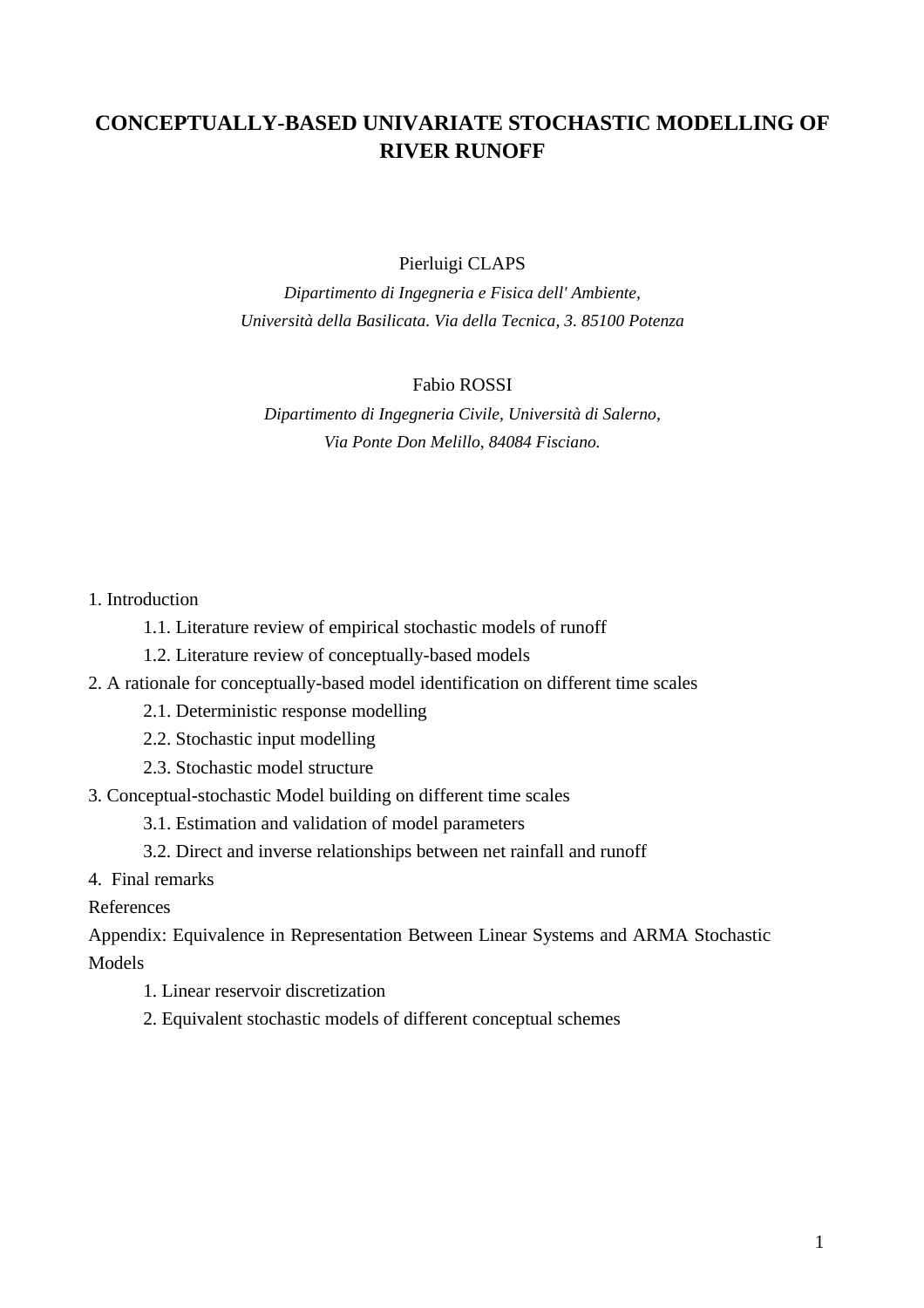# **1. INTRODUCTION**

The reproduction of the hydrologic process of runoff is a fundamental part of the planning and management of water resources. The level of detail required in the simulation of the process depends on the objectives of the project. In the planning or management of reservoirs for irrigation or drinking water supply it is sufficient to deal with monthly runoff data. On the other hand, monthly data are inadequate for multipurpose reservoir (water supply and flood peak reduction) since at that scale information on the characteristics of runoff peaks is not significant. In this case, reproduction of data at resolution finer than monthly is needed.

Models for runoff characterisation can be synthetically subdivided in "essentially stochastic", generally univariate, and "essentially deterministic", generally bivariate. This classification leaves room for deterministic, physically-based, issues in stochastic models as well as for random error terms in the deterministic models.

In this paper univariate stochastic models will be discussed, with emphasis on possible physically-based issues in the identification and estimation of these models.

In the last three decades, univariate modelling of runoff series has been performed, to a great extent, using empirical approaches, looking for models that essentially can reproduce the stochastic structure of the time series under investigation. Models of the ARMA class (*Box and Jenkins*, 1970) have played a key role in this kind of approach, with variants depending on the existence of periodicity in runoff data. PARMA (periodic ARMA) models (*Tao and Delleur*, 1974) are the most notable variant of ARMA models for seasonal data. An early approach to seasonal data modelling by means of stationary ARMA models requires series deseasonalisation, while transformation of data is widely used to normalise the series. According to the Box-Jenkins approach, the objective in time series modelling is the *best fit* of the particular series analysed. Model type and order determination are only conditioned to the achievement of this objective (see *e.g. Rao et al.*, 1982).

Compared with this kind of approach, stochastic models based on physical considerations induce inherent reduction on the number of their possible types and orders. Reduction of the number of possible models to use are due to constraints caused by the conceptual hypotheses on which models themselves are based. This is not a limitation, indeed, for a number of reasons:

 $\overline{a}$ conceptual model structure is founded on the information content of the observed series.

Therefore, conceptually-based models are inherently parsimonious, since they are as complex as is allowed by discrimination of different characters in the series observed;

 $\bullet$  procedures of parameter estimation can be supported by conceptual hypotheses, provided the model structure is not too complex. On the other hand, objective statistical methods for parameter validation can be used when the model form is that of widely used stochastic models (*e.g.* ARMA models);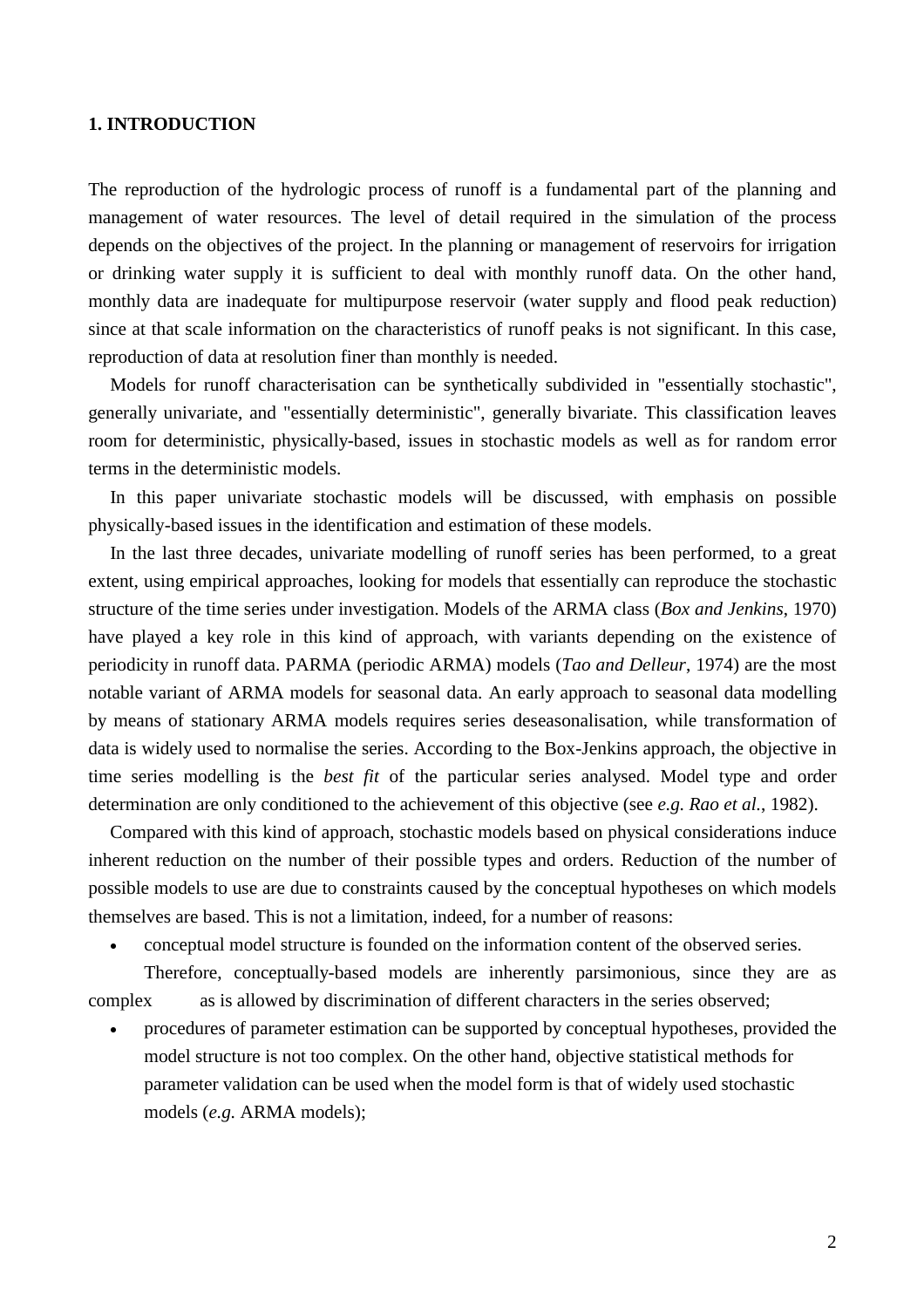$\bullet$  in case of scarcity or lack of data, only conceptually-based models permit the transfer of information from similar basins in the context of the regional analysis;

#### **1.1.Literature review of empirical stochastic models of runoff**

Most of the work done in the last three decades in the field of the synthesis of streamflow sequences can be classified as part of a discipline named "Stochastic Hydrology", which was defined by the ASCE Committee on Surface-Water Hydrology (1965) as "the manipulation of statistical characteristics of hydrologic variables to solve hydrologic problems on the basis of stochastic properties of the variables". This definition is in substantial agreement with the main subdivision made by *Amorocho and Hart* (1964) of the hydrologic studies in *physical hydrology* (physical science research) and *stochastic hydrology* (system investigations).

Therefore, the latter field of investigation is characterised by an empirical approach to the problem, which ignores that "statistical and stochastic properties of hydrologic processes have definite physical causes and are amenable to explanation" (*Klemeš*, 1978). It must be recognised, however, that researches made in the field of the so-called "operational" (*Fiering,* 1966) or "utilitarian" (*Yevjevich*, 1991) hydrology contributed to the introduction into hydrology of the concept of stochastic process and of the basic methods of time series analysis (see *Kisiel*, 1969; *Lawrance and Kottegoda*, 1977; *Salas et al.*, 1980; *Bras and Rodriguez-Iturbe*, 1985, as examples of the achievements in the last decades).

Extensive reviews of the several classes of stochastic models proposed for operational hydrology can be found in *Lawrance and Kottegoda* (1977), *Franchini and Todini* (1981) and *Bras and Rodriguez-Iturbe* (1985). A closer look is devoted here to Autoregressive (AR) and mixed Autoregressive and Moving Average (ARMA) models (*Box and Jenkins*, 1970), that constitute the basic tool in today's time series modelling (see *Salas et al.*, 1980).

*Autoregressive* (or Markovian) processes are considered by *Kisiel* (1969) as one of the three classes (namely that of *transition-type processes*) of interest in hydrology, along with *counting-type processes* and with the *processes based on first and second moment functions*. Early applications of Autoregressive and Moving Average processes to hydrology are cited by *Kisiel* (1969, p.27-28). Particularly, it is striking that one of the most widely used models for monthly streamflow synthesis, the Lag-1 Multiseasonal Markovian model, was proposed by *Thomas and Fiering* in 1962. This model corresponds to an Autoregressive model of order 1 with periodic parameters, PAR(1), and, with limited improvements, still constitutes an high-level standard (*Noakes et al.*, 1984) among models built according to the "best fitting" principle. In the great number of applications of this model it is worth mentioning *Bacchi and Maione* (1983) who used it in the context of regional analysis of monthly streamflows.

Notable variants, mostly reviewed by *Lawrance and Kottegoda* (1977), were introduced over the simple lag-1 Autoregressive model (used, for instance by *Torelli and Tomasi*, 1976), mainly to try to account for the long memory effects displayed by streamflow time series, namely the *Hurst effect*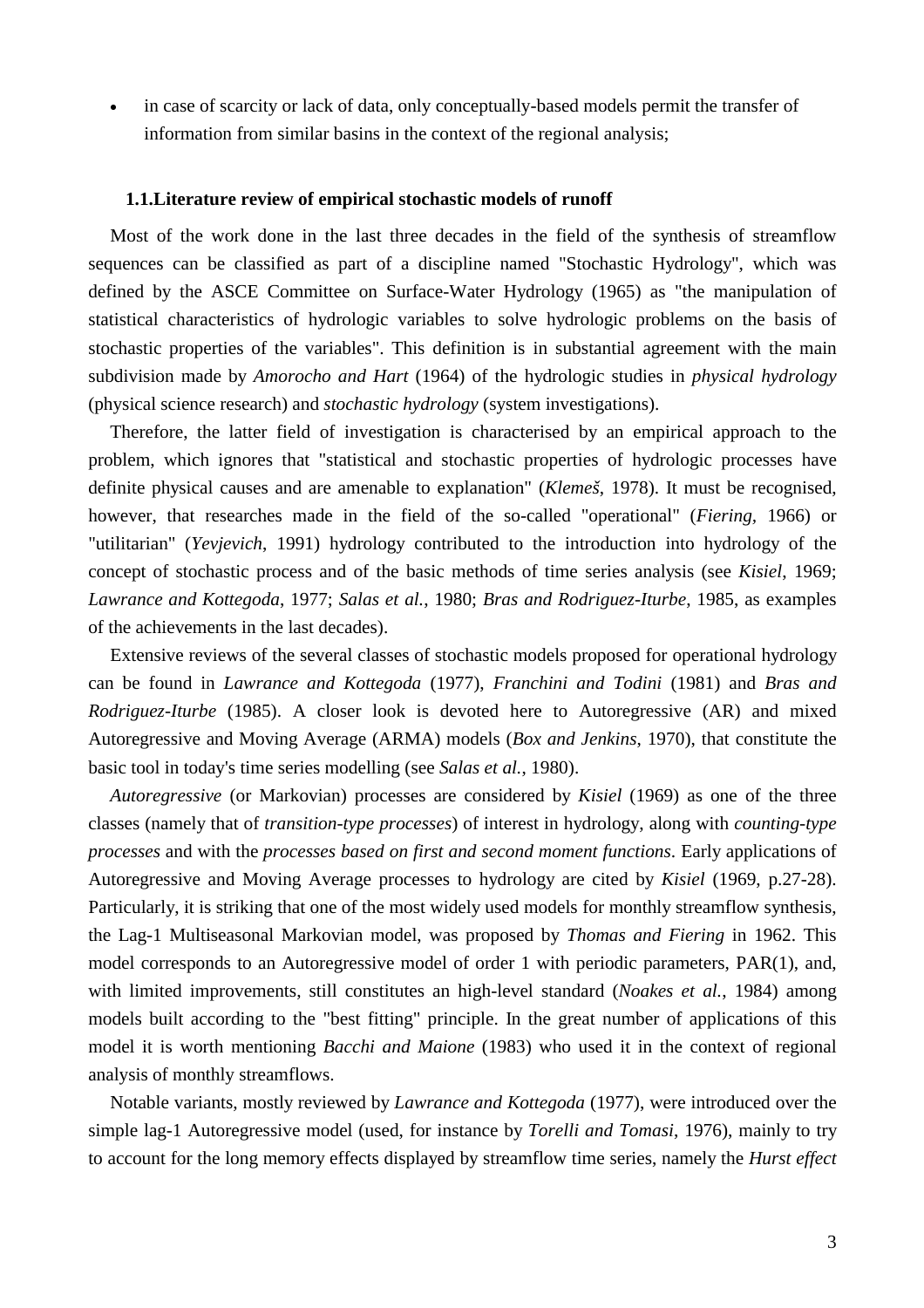(see *e.g. Klemeš*, 1974; *Lloyd*, 1967). In one of these variants (*Todini et al.*, 1979) correlation in the residuals was explicitly considered and modelled, while the Hurst coefficient was taken as a model parameter in the ARMA-Markov model proposed by *Lettenmaier and Burges* (1977).

The methodological approach proposed by *Box and Jenkins* (1970), based on the introduction of mixed Autoregressive and Moving Average (ARMA) processes, has given rise to a great number of applications (see *e.g. McKerchar and Delleur*, 1974, *Ubertini*, 1978, *Rao et al.*, 1982) and of theoretical studies (see *e.g. Salas et al.*, 1980 and *Bras and Rodriguez-Iturbe*, 1985, for an hydrological viewpoint, and *Piccolo,* 1990, for purely statistical aspects). Almost equivalent efforts were spent in "operational" hydrology on multivariate (intended as multisite) AR and ARMA models (see, *e.g.*, *Finzi et al.*, 1975, *Salas et al.*, 1980, *Salas et al.*, 1985, *Bartolini et al.*, 1988) mostly focused on the monthly scale. Other particular applications were made on daily runoff data with nonlinear autoregressive models (*Yakowitz*, 1973) or discrete ARMA (DARMA) models for precipitation associated to a linear model to produce runoff (*Chang et al.*, 1987).

Using a univariate "operational" approach, efficient reproduction of annual and monthly runoff can be achieved through models of the ARMA class. Particularly, the  $ARMA(1,1)$  model was shown (*O' Connell*, 1971) to be able of reproducing both short-term and long-term persistence effects observed on annual runoff series. Best performances in forecasting monthly runoff were shown by PAR(p) models, Periodic Autoregressive model with seasonally varying order (*Noakes et al.*, 1985) that compete with periodic ARMA (PARMA) models (*Tao and Delleur*, 1974) on the "operational" field, even if both classes are recently given conceptual-stochastic interpretation (*Salas and Obeysekera*, 1992). On the other hand, literature on daily runoff modelling reflects more closely the physical aspects characterising runoff at this scale, probably due to the fact that the intermittence and the patterns of floods are dominating aspects in the phenomenon and lead to a particular class of stochastic models.

Main criticisms that can be addressed to models lacking any connection with a physical interpretation of the phenomenon are: (*a*) The "best fitting" approach suggest to select the best model for each particular time series. This contrasts with the notion that the process does not depend on the location at which data are collected, at least within a homogeneous region; (*b*) when adopting model with periodic parameters for different series and a parameter is found not statistically significant, no hydrological validation can be undertaken to support the estimate; (*c*) If the length of the data set is insufficient, parameter estimation cannot be supported by any kind of additional consideration.

A most important point to focus is that if scientific literature somewhat reflects human needs, it is to remark that the "operational" approach to hydrological time series modelling seems to have reached more or less a level of satisfaction in "utilitarian" terms: more emphasis is thus needed in researches addressing the "physical bases" of hydrological processes as well as in the evaluation of quality of hydrologic data (*Yevjevich*, 1991). The topics which will be introduced in the sections below concern the "structural analysis" (in the sense intended by *Yevjevich,* 1991), of the runoff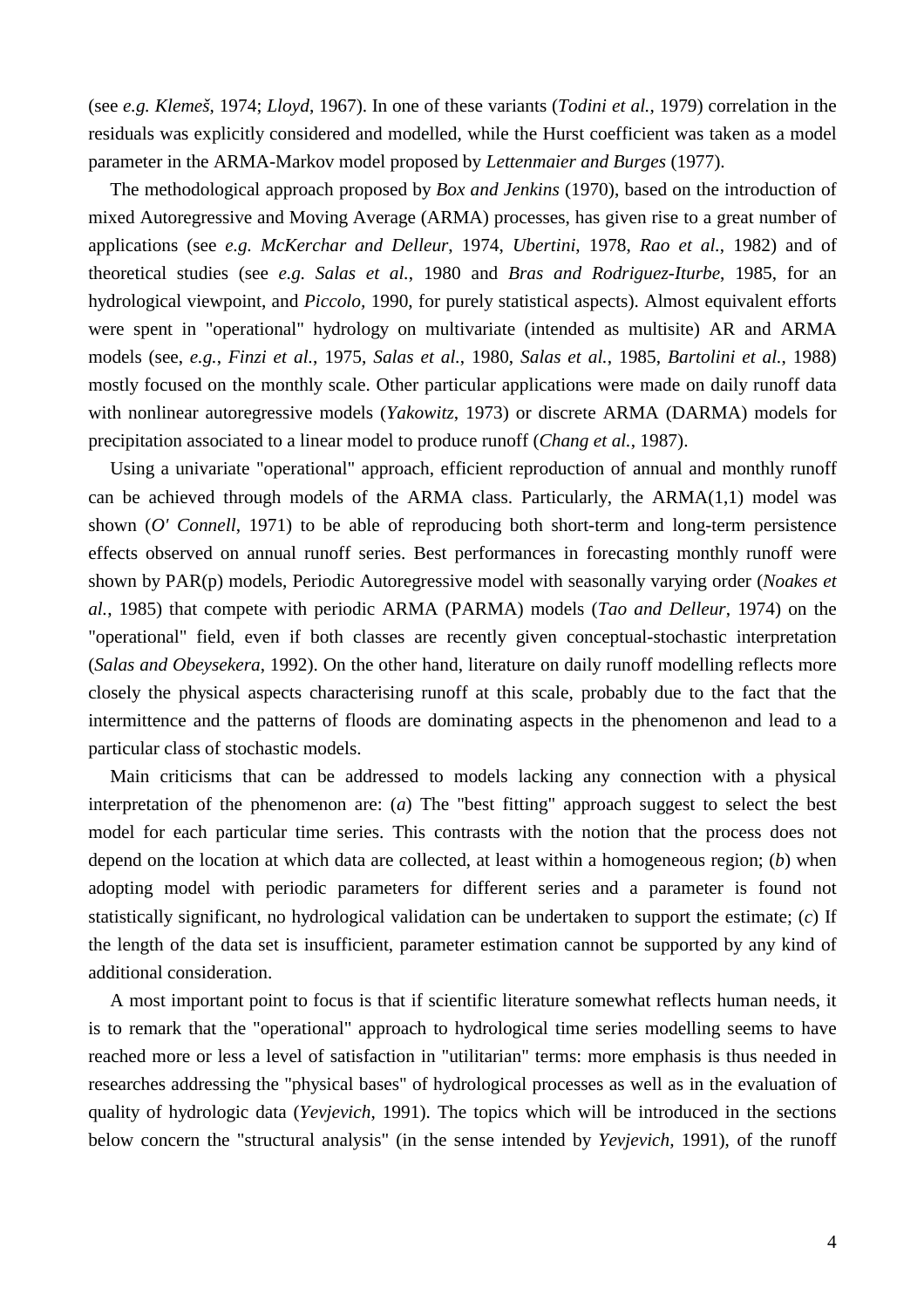process over different scales of aggregation, consisting in the formulation of models of the process based on the recognition of its "structural" components.

#### **1.2. Literature review of conceptually-based models**

A common approach to description of the physical aspects related to runoff is *conceptualisation*, to be intended as the attempt to provide element of causal explanation in the choice of models. A *conceptual* approach to stochastic modelling of runoff, as opposed to the *empirical* approach, signifies "to relate variables based on the consideration of the physical processes acting upon the input variable(s) to produce the output variable(s)" (definition by *Clarke*, 1973). What qualifies conceptually-based models with respect to physically-based models is that the former are based on the observation of the runoff series, from which *essential* (in the sense of a lumped approach) characters of the process are highlighted. Physically-based models, on the other hand, are based on the analysis of all specific processes acting in the rainfall-runoff transformation (*e.g. Bathurst*, 1986). Therefore, observation of output (runoff) series is not needed for physically-based model building.

 As widely commented on by *Klemeš* (1978), the greatest attention within the class of linear conceptual models has been paid to schemes in which the transformations operated by the watershed are reproduced by conceptual-deterministic schemes while the input is treated as a stochastic process. The conceptual representation of the watershed is essentially made up of a combination of (generally) linear reservoirs and linear channels.

Conceptual systems, built as combinations of linear reservoirs and linear channels subject to stochastic input, are equivalent to stochastic models. In particular, linear conceptual systems with stochastic input are equivalent to linear stochastic models, namely Autoregressive and Moving Average kind of models (ARMA). This point was dealt with in several papers, with different degrees of details, starting from the early papers by *Spolia and Chander* (1974) and *Moss and Bryson* (1974).

The above first approaches contain much of the variants one can introduce in conceptually-based modelling of runoff series, since *Spolia and Chander* (1974) consider linear reservoirs in series with stochastic or deterministic (bivariate case) input, while *Moss and Bryson* (1974) consider linear reservoirs and (implicitly) linear channels in parallel. From there, two important distinction are needed: the vast majority of the work done in the field of synthesis of the continuous runoff process has considered reservoirs in parallel, with or without linear channels while approaches considering linear reservoirs in series (*e.g. Klemeš and Boruvka*, 1975; *O'Connor*, 1976; and, as a particular case, *Pegram*, 1980) are mostly referred to flood forecasting models. The other consideration attains the nature of the input and requires further comments.

Both *Spolia and Chander* (1974) and *Moss and Bryson* (1974) move from the knowledge of the precipitation process. This gives the approach a bivariate character, regardless of the use of rainfall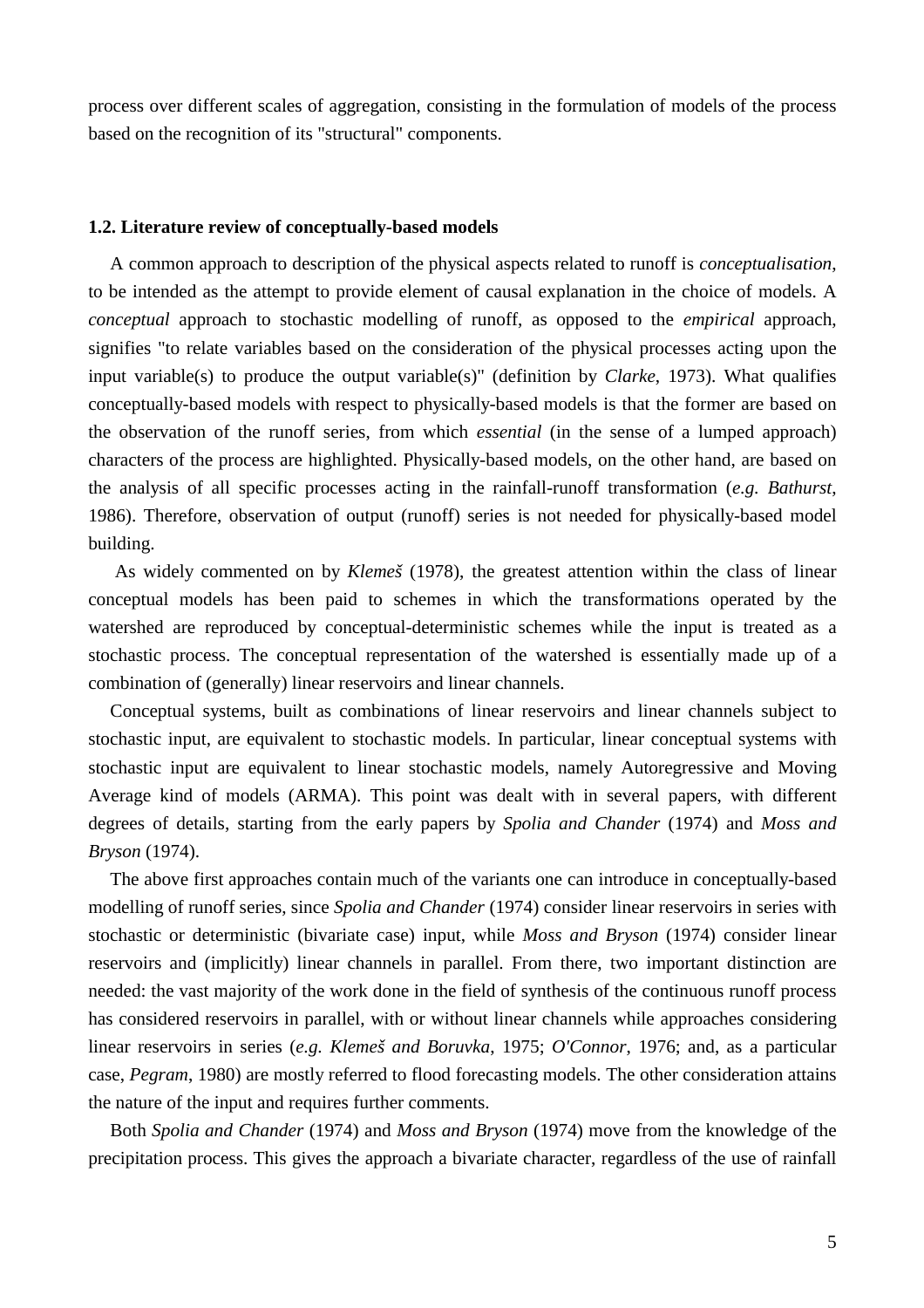data as an observed (exogenous) input series or as a stochastic process of known properties. Indeed, this differentiation is substantial, producing ARX (AutoRegressive with eXogenous variable) models in the first case and ARMA models in the second case.

The conceptually-based stochastic analysis that will be discussed in this paper is related to univariate models, in which only the runoff data series is available for model building. This approach is adopted, in general, in the paper by *Pegram* (1980) and, more specifically, in the papers by *Salas and Smith* (1981) and *Salas et al.* (1981), who proved that a linear reservoir in parallel with a diversion, fed by a white noise input, is equivalent to an ARMA(1,1) stochastic model. *Salas and Obeysekera* (1992) later generalised the approach by *Salas et al.* (1981) showing that considering periodic-independent input the resulting class of stochastic models is that of PARMA models.

ARMA models require the input process to be continuous. In the case of intermittent input, as for time scales shorter than monthly, different stochastic models need to be selected as equivalent to the conceptual schemes. On these scales the key approach is based on Shot Noise processes (*e.g. Parzen*, 1962; *Bernier,* 1970) whose formulation is strictly referred to a conceptual scheme (see *e.g. Weiss,* 1977; *Koch,* 1985). A Shot Noise model not strictly based on a conceptual description of the net rainfall-runoff transformation was developed by *Treiber and Plate* (1975).

Interesting examples of alternative conceptually-based stochastic formulations are the ones by *Hino and Hasebe* (1981) and *Vandewiele and Dom* (1989), who started from the popular conceptual scheme with two parallel linear reservoirs (one accounting for a "fast" and the other for a "slow" response to effective precipitation) and followed more different ways to stochastic model identification and parameter estimation.

The number and the quality of the approaches for a conceptually-based stochastic analysis of streamflows indicate the interest for the conceptualisation of the runoff process. However, what really makes a difference among the approaches is not the originality of the proposed conceptual scheme but systematic balance between the physical considerations underlying a certain (more or less complex) conceptualisation and the information contained in the runoff data.

Conceptually-based stochastic model building is presented in this paper with the aim of setting up a framework that emulates the Box-Jenkins model building methodology, where the identification, estimation and validation steps are reformulated based on the use of the a-priori information on the physical process.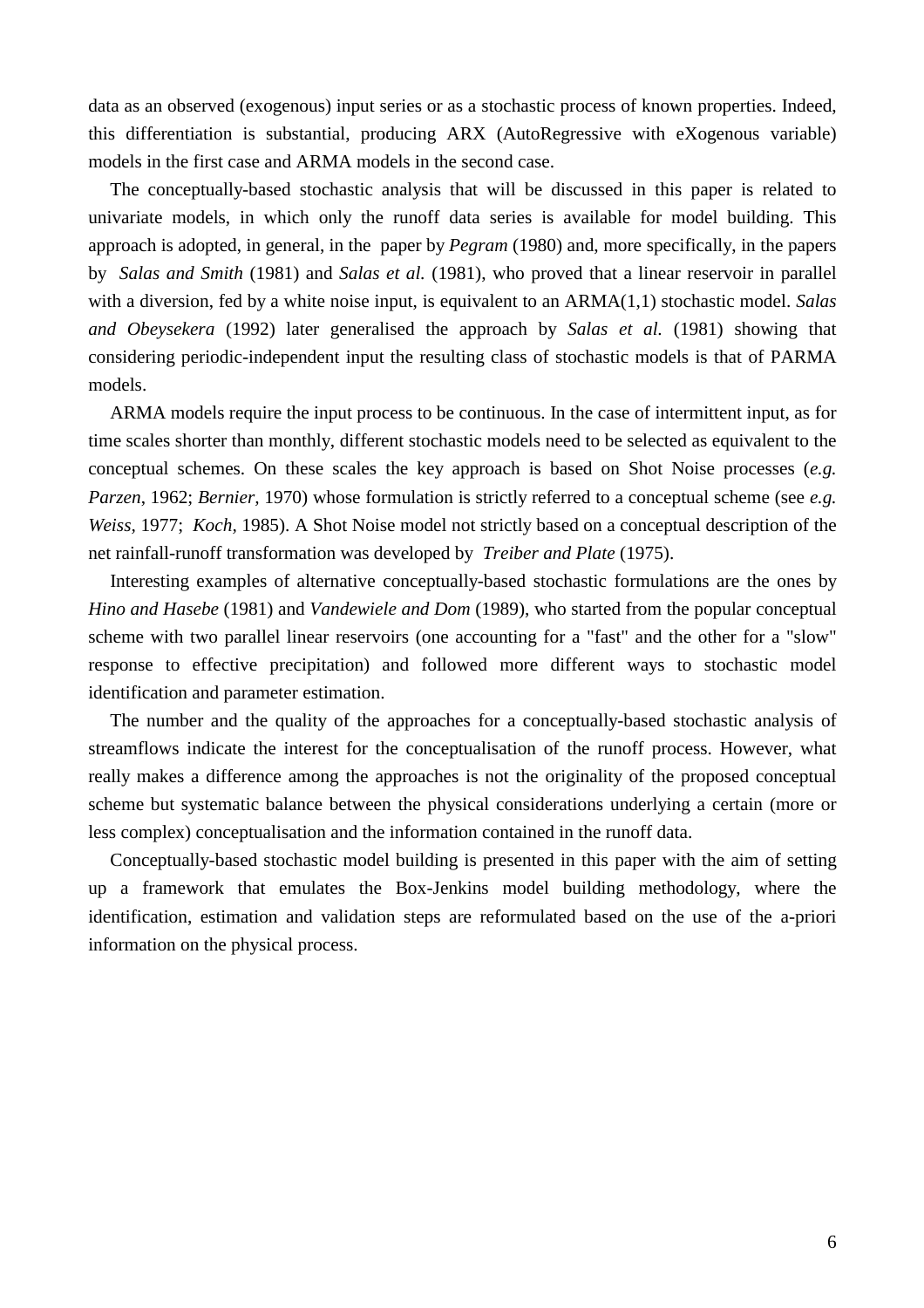# **2. A RATIONALE FOR CONCEPTUALLY-BASED MODEL IDENTIFICATION ON DIFFERENT TIME SCALES**

Univariate modelling of runoff based on physical considerations requires the *innovation* variable entering the model to produce the runoff process to have the meaning of *effective* (or *net*) *rainfall* (*i.e.* rainfall minus evapotranspiration) so that the model reproduces the net rainfall - runoff transformation.

In the alternative, bivariate, approach precipitation is introduced as a known process,so that the amount of available information increases but at the price of increasing model complexity, because the rainfall-net rainfall transformation must also be reproduced by the model. It is important, then, to assess the impact of the augmented model complexity on the number of parameters and on the model "identifiability" (see *Sorooshian and Gupta*, 1985; *Duan et al.*, 1992, among others).

The framework illustrated in this paper essentially relates stochastic models to linear conceptual models accounting for the transformation of the effective rainfall into runoff. A stochastic model for runoff at a given scale can be built according to the following hypotheses: (*a*) The input to the watershed system is a stochastic process, representing effective precipitation. Considerations on the nature of the input process determines the stochastic model type. (*b*) The conceptual model form at the scale of interest is obtained through a selection of linear conceptual elements producing substantial transformations on the input. This determines the stochastic model order, as will be discussed later.

Therefore, models with *stochastic input* and with *deterministic response,* identified based on physical considerations, are presented here in a framework of multicomponent univariate linear models. The formal structure of these stochastic models can be either that of ARMA or that of Shot Noise class of models depending on the structure of the net rainfall process which, in turn, is tied to the scale of aggregation.

## **2.1. Deterministic response modelling**

# 2.1.1. PHENOMENOLOGICAL BASES OF STREAMFLOW PATTERNS

Observation of the runoff process patterns at different time scales allows one to recognise the effect of a number of distinct response components on the effective precipitation process, considered with reference to very different time spans. These runoff components are differentiated based on the different patterns that induce in the data series with the increase in the time scale considered.

To this end a first, general, distinction can be made between *direct runoff*, the fraction of runoff not reaching the groundwater table, and *baseflow*, or groundwater runoff, resulting from the decay of the groundwater storage in the subsoil. In the direct runoff, a distinction is usually made (see *e.g. Martinec*, 1985) between *surface runoff*, representing the amount of precipitation that does not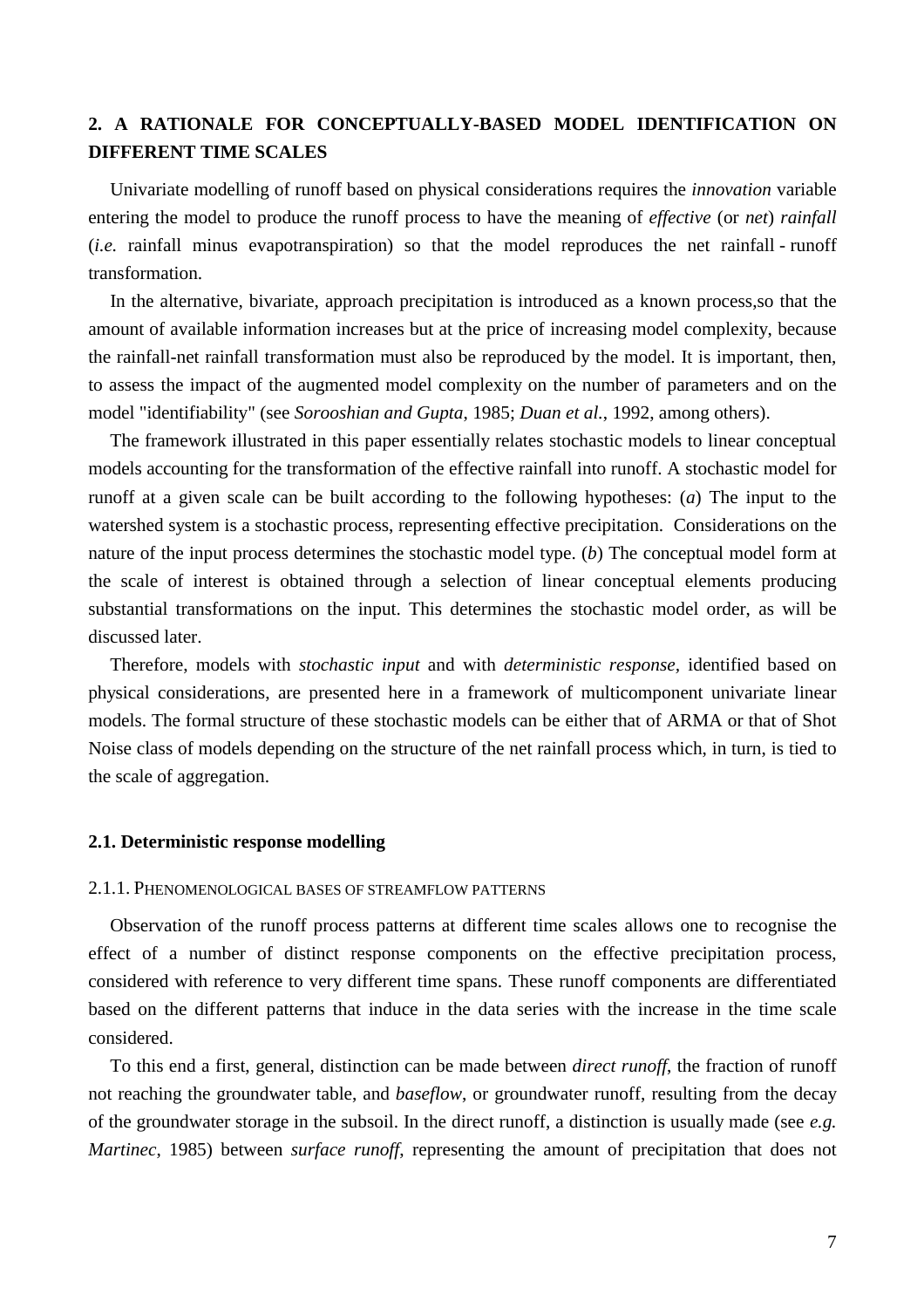infiltrates and covers only surface paths toward the outlet, and *subsurface runoff* (or *interflow*), produced by water paths that proceed partly into the soil layer. Surface runoff has the faster response to precipitation, varying with the basin size between a fraction of hour and a few days. Subsurface runoff becomes evident right after floods, with the typical change in the exponential decay of the flood hydrograph tail. Qualitatively, this component can have a response time ranging between several hours and several days.

Similarly, baseflow is better qualified by making distinction between components with different average response time, which depends on the hydrogeologic characteristics of the aquifers. This distinction is often evident when observing daily runoff data in the dry season, where a fast and a slow recession curve can usually be recognised in absence of precipitation.

Consider, for instance, basins of Central-Southern Italy, analysed by *Rossi and Silvagni* (1980), *Claps* (1990), *Murrone et al.* (1992a), *Claps et al.* (1993). It can be recognised that these basins are dominated by the geology of the Apennine mountains, presenting sometimes large fractured carbonate massifs with major aquifers at their base. Runoff deriving by the depletion of these deep aquifers can have lag time of a few years and induces long-term persistence effects in runoff series. The related runoff component will be designated as the *over-year* groundwater component.

Runoff from aquifers within geological non-carbonate formations and from overflow springs, which usually run dry by the end of the dry season, represents a distinct groundwater runoff term, with lag time of a few months (*over-month* groundwater component). At a given time, the discharge deriving from each of these components depends on the amount of the past effective precipitation relative to time interval of the same order of magnitude of the lag time of the component. Also important, as shown in the Appendix, is the variability of the net rainfall rate within the aggregation interval considered (*e.g.* periodic patterns within the annual span).

#### 2.1.2. CHARACTERISTICS OF THE BASIN RESPONSE ON DIFFERENT TIME SCALES

The distinction of patterns observable in the runoff process tends to highlight as much as possible the origin of complexity in the net rainfall-runoff transformation, in view of the building of a simple yet efficient framework for stochastic model building. Consequently, model identification gives a considerable weight to a-priori considerations on the active components of the runoff process. Conceptual and stochastic model structures arising from the considerations made previously on the different aggregation scales will be discussed hereafter.

Let us select a sufficiently small time scale, say hourly, where all runoff components discussed before can be recognised from data. At this scale, groundwater and subsurface components can be regarded as the outlet of three linear reservoirs, implying an exponential-type response to the input. The same consideration would not apply to surface runoff, which is produced by the basin channel network response. Results from the geomorphologic IUH theory (*Rodriguez-Iturbe and Valdés*, 1979) assign a Gamma or Weibull function (*Troutman and Karlinger*, 1985) to the basin surface response to the effective rainfall.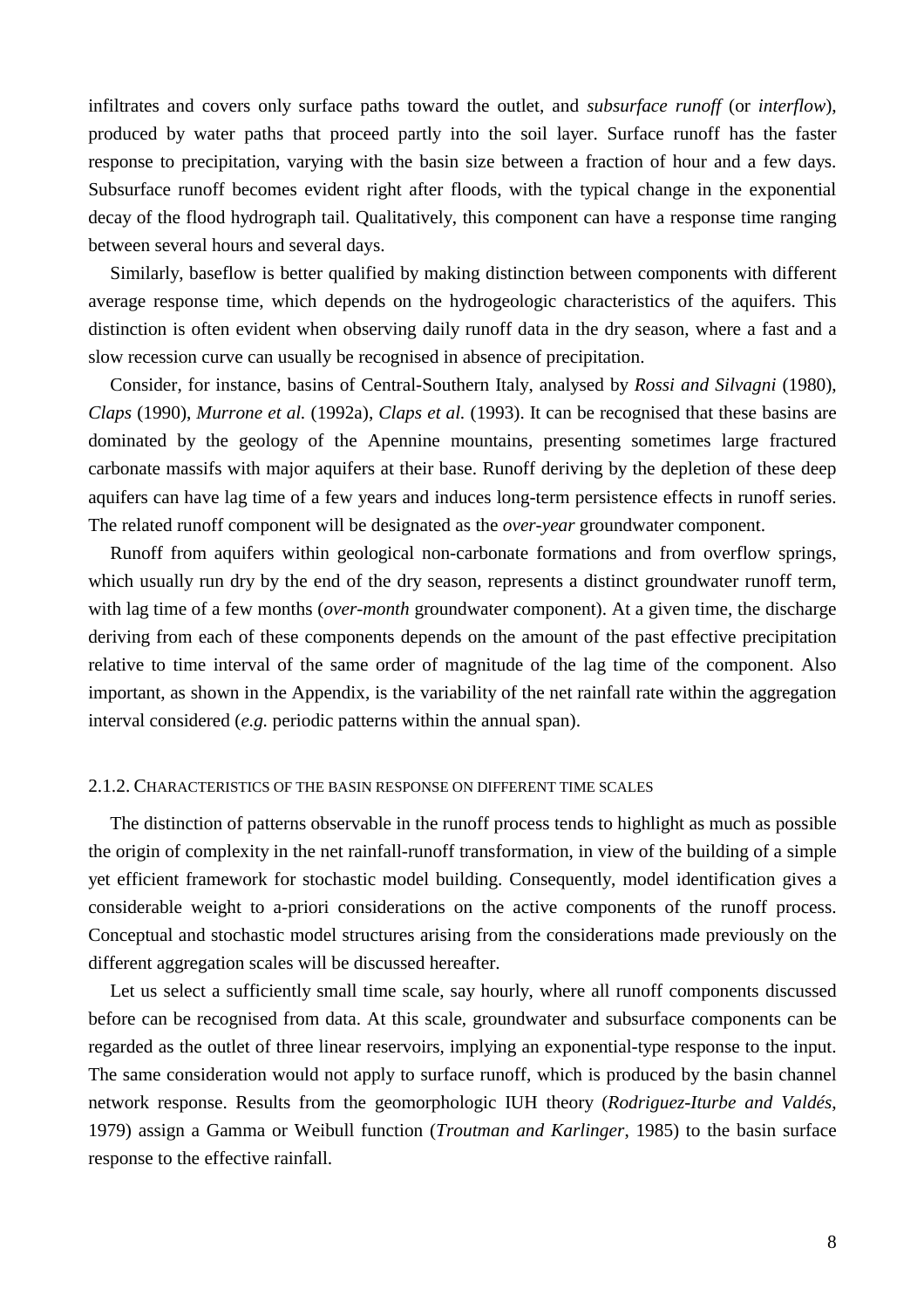By increasing the scale of aggregation of streamflow data (which decreases data resolution) surface runoff response can be approximated with an exponential function, which is the aggregated form of both functions cited above. With the same criterion, further increase of the scale reduces the detail with which the same exponential response of the surface runoff can be recognised. The same applies, with additional aggregation, to exponential forms of the subsurface runoff response.

This loss in detail of part of the response with the increase in the scale produces corresponding simplifications of the related conceptual and stochastic model structure. In other words, complexity of stochastic model structure must be minimised according to the detail in the information available. This rather basic concept, that has been often ignored (see *e.g. Sorooshian*, 1991), has been applied in the framework presented here according to the following rule: a runoff component is considered as the outlet of a linear reservoir if its characteristic time lag is of the same order of magnitude of the time scale unit considered; otherwise, if the lag is much smaller than the aggregation interval, it is considered as a simple diversion of the net rainfall.

## **2.2. Stochastic input modelling**

#### 2.2.1. INPUT SCHEMATIZATION IN THE CONCEPTUAL MODEL

The conceptual scheme considered for identification of stochastic model type and order is fed by a stochastic input that reaches the outlet through different paths. The issue now is: how precipitation subdivides into the four terms representing individual responses? The way we are going to approach the problem takes into account that individual responses derive from a lumped model, so that some approximations must obviously be assumed in the discussion.

In a first degree of schematization of the rainfall-soil interaction we assume that the mechanism of the direct runoff production is mainly of the Hortonian type, with saturation starting from the top soil layer. Moreover, due to the spatial variability of the infiltration capacity, the infiltration volume can be assumed proportional to precipitation.

Indicating with *fP* the infiltration in unsaturated soil layers, excess-rainfall *(1f)P* is only partly transformed in overland flow, to be conveyed downstream by the channel network as surface runoff. A portion of the excess-rainfall is transformed in subsurface flow, which follows, at least partly, paths within the saturated layers of the soil. Therefore, direct runoff components are both assumed proportional to total precipitation according to the relations:

| $I_{dI} = \zeta_0 (1-f)P$ | rainfall to be transformed in surface runoff    |
|---------------------------|-------------------------------------------------|
| $I_{d2} = \zeta_I (1-f)P$ | rainfall to be transformed in subsurface runoff |

where, neglecting variations in the volume stored in the soil in the interval considered, it can be written:  $\zeta_0 + \zeta_1 = 1$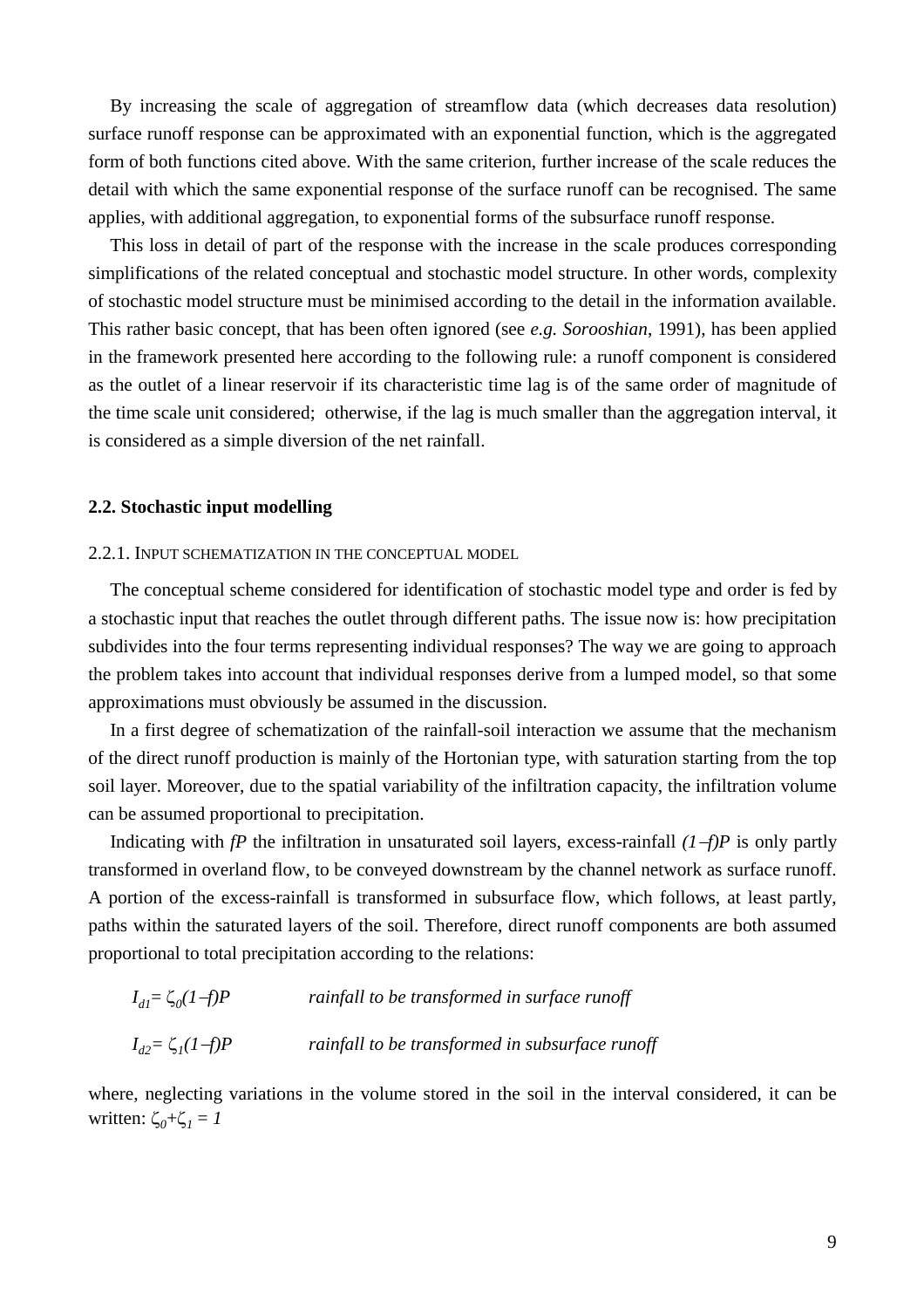Precipitation that infiltrates into the soil is partly subject to percolate toward the water table and partly to return to atmosphere as evapotranspiration *E*. Therefore, groundwater runoff components, are assumed proportional to the volume *fPE* according to relations:

$$
I_{g1} = \zeta_2(fP - E)
$$
 *effective rainfall to be transformed in over-month groundwater runoff*  

$$
I_{g2} = \zeta_3(fP - E)
$$
 *effective rainfall to be transformed in over-year groundwater runoff*

where, again,  $\zeta_2 + \zeta_3 = 1$ .

Linearity of the scheme just described is achieved only considering *E* proportional to *P*, which is a quite reasonable hypothesis in not very humid climates. The hypothesis of proportionality between *E* and *P* ( $E = \Delta_E P$ ) allows us to use a univariate framework for evaluation of effective rainfall *I=P E* by elimination of the evapotranspiration term from the water balance. The input  $I = P(1 - \Delta_E P)$  is subdivided in surface and groundwater subsystems by means of recharge coefficients  $c_i$ :

$$
I_0 = c_0 P (1 - \Delta_{\mathcal{E}} P); \qquad I_1 = c_1 P (1 - \Delta_{\mathcal{E}} P); \qquad I_3 = c_2 P (1 - \Delta_{\mathcal{E}} P); \qquad I_3 = c_3 P (1 - \Delta_{\mathcal{E}} P)
$$

which presupposes  $c_0 + c_1 + c_2 + c_3 = 1$  and the following relations with the former  $\zeta_i$  parameters:

$$
c_0 = \zeta_0 \frac{P(I-f)}{P(I-\Delta_E)}; \qquad c_1 = \zeta_1 \frac{P(I-f)}{P(I-\Delta_E)}
$$
  

$$
c_2 = \zeta_2 \frac{P(f-\Delta_E)}{P(I-\Delta_E)}; \qquad c_3 = \zeta_3 \frac{P(f-\Delta_E)}{P(I-\Delta_E)}
$$

 As should be clear by the above relations, subsystems in the conceptual model are arranged in parallel (see Fig. 1A) so that, due to linearity, the watershed system response turns out to be the sum of their individual responses. Main positive implication of this configuration is that model identification for aggregated time series becomes a straightforward task, as will be shown below.

Really, rainfall-net rainfall transformation is nonlinear, due to the effect of the threshold mechanism on the infiltration and the evapotranspiration processes, as well as for the effects of variability in the soil water content. On the other hand, linearity in the models allows one to take advantage of a great part of the literature in stochastic modelling, because many results of the autocorrelation analysis are based on hypotheses of stationarity and linearity. Moreover, multicomponent linear models allows apparent non linearity in the basin response to be reproduced through a piecewise linear schematization, which is efficient in terms of manageability and parsimony.

A linear conceptual scheme of watershed is a major or minor simplification of reality depending upon the time scale considered. This issue will be discussed with in mind the target of providing an *efficient* reproduction of the runoff process with respect to its use in water resources engineering. This is the reason why *conceptually-based* rather than *physically-based* frameworks are being discussed here.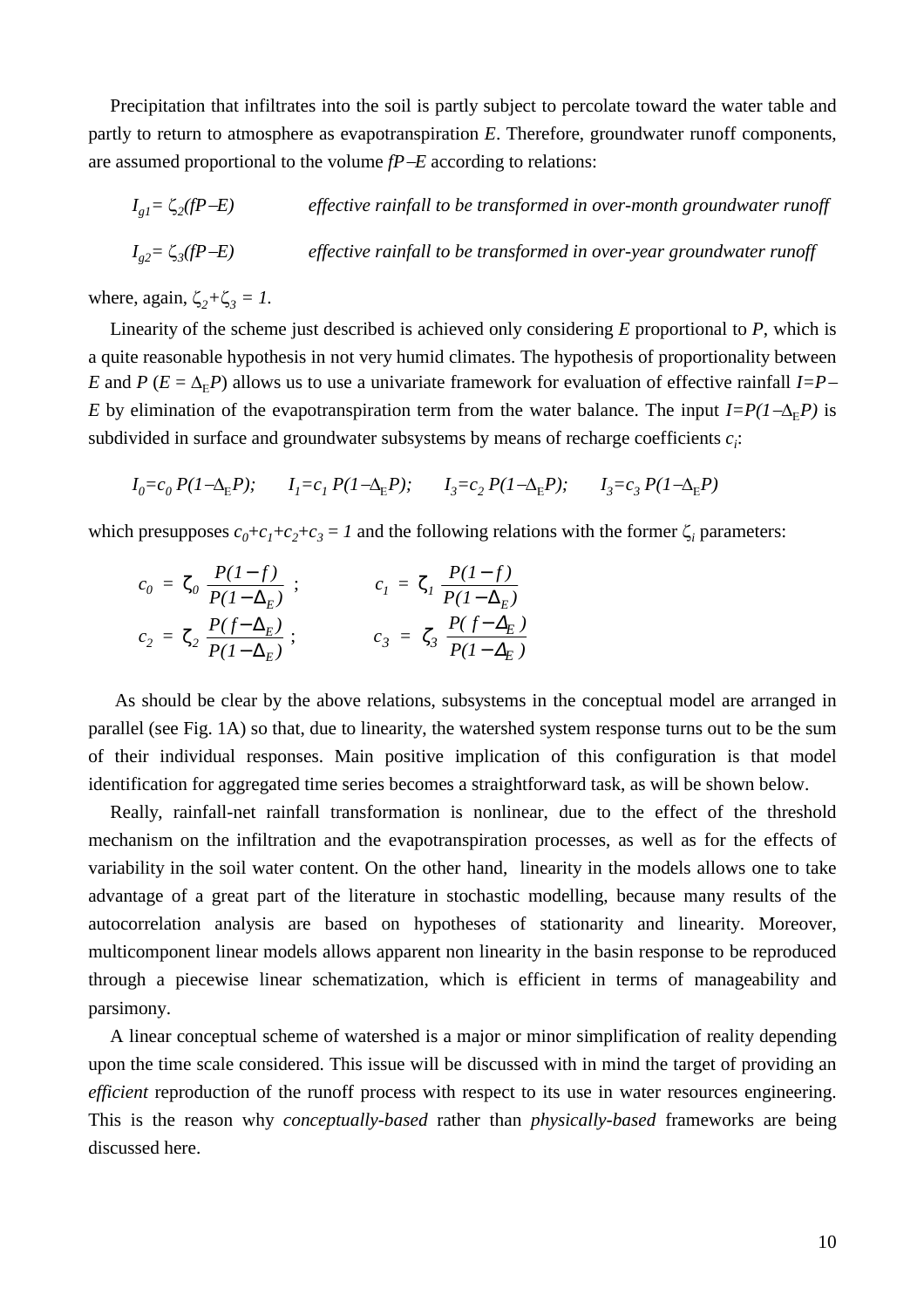Based on considerations made by *Moss and Bryson* (1974), *Salas and Obeysekera* (1992), *Claps et al.* (1993), among others, nonlinearities in the net rainfall-runoff transformation are essentially to be ascribed to the characteristics of the infiltration process. In this regard, it is worth remarking that recharge coefficients  $c_i$  indicate percentages of the net rainfall transformed in each of the runoff components.

Looking at the global net rainfall - runoff transformation, of great impact on the system nonlinearity is the variability of the ratio between direct and groundwater runoff, due to the influence of the soil moisture state and of the intensity of rainfall on the infiltration capacity. This influence increases with the decrease in the scale, due to the variability of conditions that can occur on soil saturation even between consecutive days.

Accordingly, relevance of variability in the recharge coefficients reduces increasing the scale. In particular, on the monthly scale this effect can be considered correlated with climatic seasons. On the annual scale, infiltration could be correlated to the amount of precipitation but essentially its variability is of minor significance.

In univariate streamflow simulation nonlinear models are seldom proposed, because of the computational burden involved and on the uncertainties related to the determination of the link between precipitation and infiltration in absence of the rainfall information. However, a way to set up this relationship could be get using the runoff level as an indicator of the rainfall amount, as considered by *Treiber and Plate* (1977) on the daily scale. These authors relate (linearly) parameters of the impulse response function to the runoff amount, even though the impulse response function adopted makes no use of a priori knowledge on the process*.*

## 2.2.2.CHARACTERISTICS OF THE PRECIPITATION PROCESS ON DIFFERENT TIME SCALES

A priori information on the input stochastic structure is needed for the selection of the runoff model type. To this end, stochastic models proposed for total precipitation are considered, to be used with reference to effective precipitation even though effective rainfall can have a quite different stochastic structure than that of total rainfall.

Considering that the rainfall stochastic structure simplifies with aggregation, the central limit theorem could be invoked in recognising that aggregation of precipitation from daily to annual basis produces processes approaching normality. The intermittent process becomes continuous, zero rainfall disappears and skewness decreases drastically. This will be discussed in detail hereafter.

 On a hourly basis, precipitation shows a correlation structure that depends on the nature of the storm (see *e.g. Sirangelo and Versace*, 1990) and is an intermittent process. Correlation in the precipitation process is quite difficult to handle in univariate models (see comments by *Pegram*, 1980) even though it was considered, for instance, in the models proposed by *Treiber and Plate* (1977), *Pegram* (1980) and *Vandewiele and Dom* (1989) on scales ranging from hourly to weekly. *Cowpertwait and O'Connell* (1992) used, on data aggregated on a daily basis, a precipitation model based on the arrival of clusters of cells, namely the Neyman-Scott instantaneous pulse model.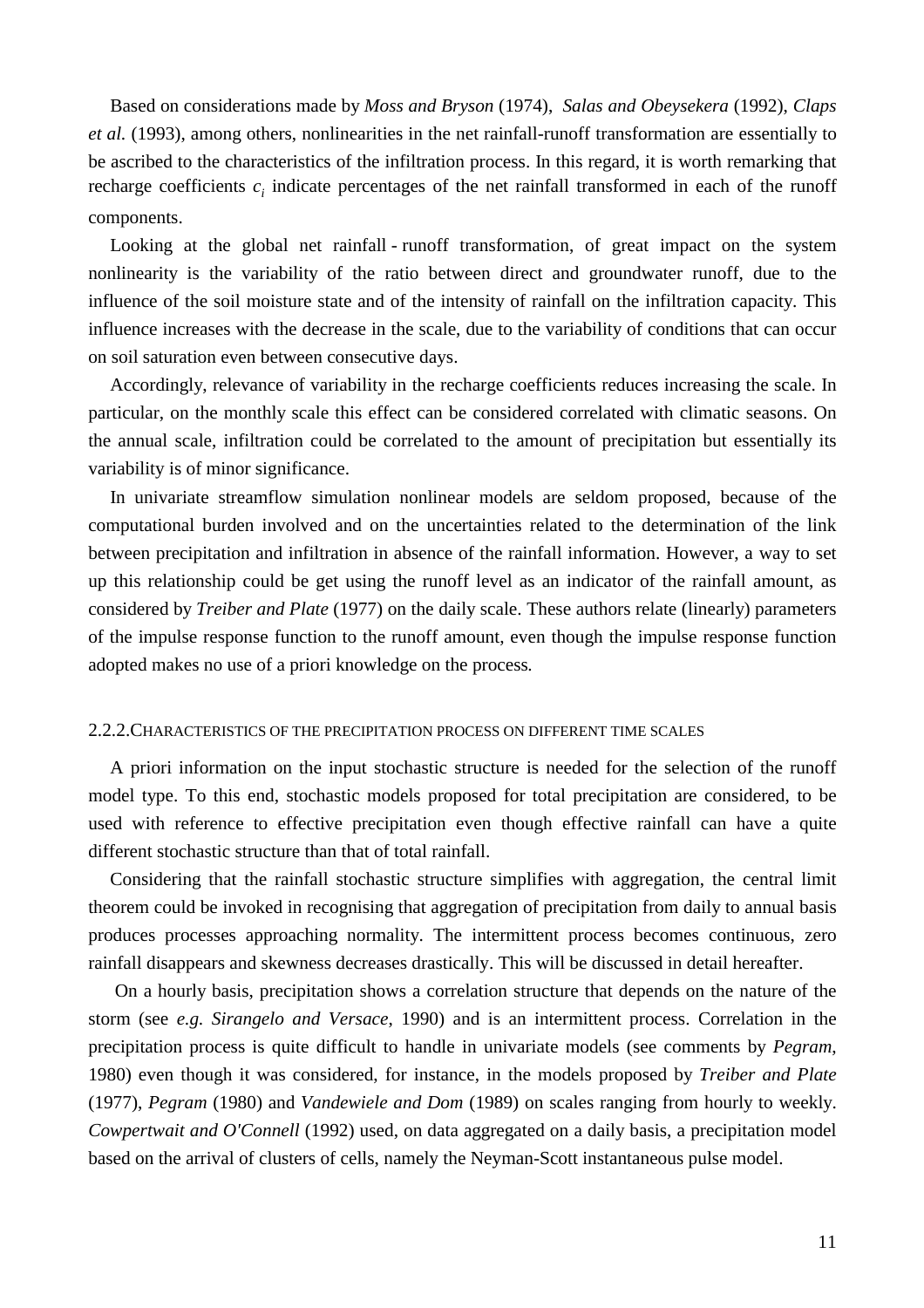Rainfall characteristics on daily or T-day scales are satisfactorily represented by uncorrelated processes, with Poisson-distributed occurrence of events (see *e.g. Eagleson*, 1978) and with either exponential or Gamma-distributed marks. Seasonality is incorporated in the occurrence rate of the Poisson process while intensity is generally deemed unaffected by the season. Seasonality in the Poisson model is generally achieved either by considering parameters that vary month by month or by using Fourier-type functions for continuous parameter variability within the year.

On the monthly scale, rainfall process is an independent periodic process. Lack of dependence in this process was shown by *Yevjevich and Karplus* (1973) among others. Depending on the underlying climate, the process may be continuous or of compound type, depending on the existence of a finite probability *P(0)* of zero rainfall. This last factor has been accounted for using a Bessel compound-type distribution (*e.g. Öztürk*, 1981) or considering *P(0)* as an additional parameter modifying the Box Cox transformation of the Normal distribution (*Legates*, 1991). Both distributions are able to reproduce the skewness displayed by monthly precipitation (see *e.g. Claps*, 1992). Either 12 parameter couples (both distributions are two-parameters) or a Fourier function allow consideration of seasonality in the probabilistic model.

On greater time scales, such as annual, where periodicity disappears along with wet and dry seasons, stationary and continuous probabilistic models (such as the Box-Cox transformation of the Normal distribution) can be used to reproduce the precipitation process.

#### **2.3. Stochastic model structure**

#### 2.3.1. CONCEPTUAL AND STOCHASTIC MODELS FOR DIFFERENT SCALES

In the framework under discussion, elements of the conceptual model will be considered as linear reservoirs or zero-lag linear channels (diversions). Therefore, the most "complex" conceptual model that can be considered consists of four linear reservoirs in parallel, accounting for a slow and a fast component of groundwater runoff and a slow and a fast component of direct runoff.

The conceptual model structure is characterised by eight parameters (see Fig. 1A), the four *storage coefficients*,  $k_j$ , and the four *recharge coefficients*,  $c_j$ , of which only 7 are to be estimated given the volume continuity condition,  $\Sigma c_j = 1$ .

The  $c_i$  coefficients represent the share of runoff produced, in average, by each component, and are determined by the net rainfall partition.

As introduced earlier, the stochastic nature of the univariate runoff models results from the structure of the input to the deterministic conceptual system. Due to the features of the precipitation and effective precipitation process discussed previously with reference to the hourly scale, a suitable stochastic model should be selected within the class of filtered Poisson processes (*Parzen*, 1962), best known as Shot Noise processes (*Bernier*, 1970). In particular, multicomponent Shot-Noise processes result from the particular conceptual model structure, with response function of the type: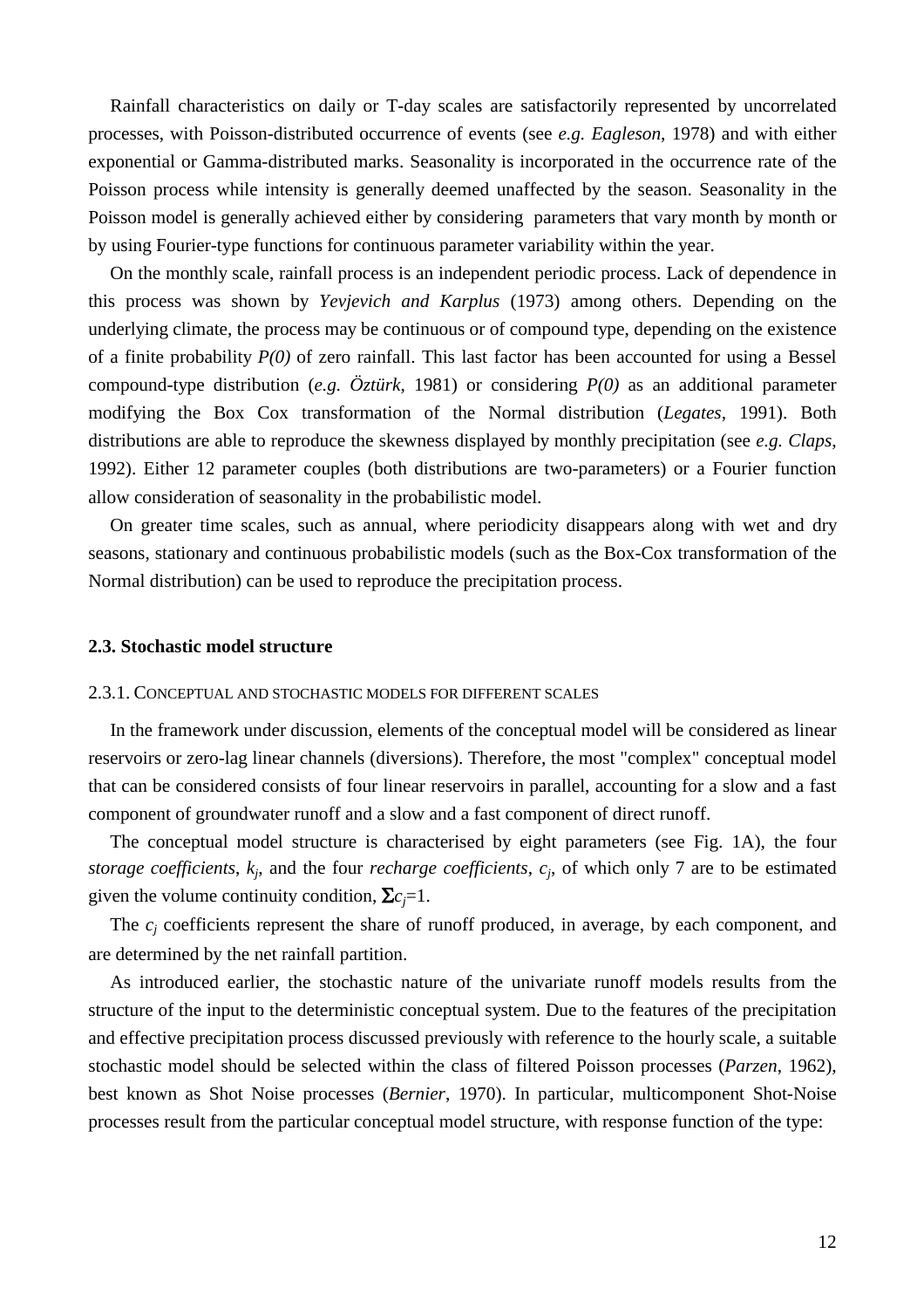$$
h(s) = c_0 \, \delta(0) + c_1 \, / \, k_1 e^{-s/k_1} + c_2 \, / \, k_2 \, e^{-s/k_2} + c_3 \, / \, k_3 \, e^{-s/k_3}
$$

where the meaning of parameters will be clarified later.

Depending on the characteristic response time of the surface network, this model could be representative even for daily data. A simplification in the form of the surface runoff response arises, depending on the basin size, when data are aggregated on T days, with T considerably greater (say 2-3 times) than the mean lag time  $T_L$  of the surface runoff component. If  $T \gg T_L$ , the surface runoff response can be considered impulsive (as a *Dirac* delta function) and the conceptual model can be rearranged as in Fig. 1B. With the scale T of the order of a few days, intermittence in the net rainfall process still produces a Shot-Noise stochastic model for runoff. In this case, the conceptual models has seven parameters and in any time interval the surface runoff is nothing but a fraction  $c_0$  of the effective rainfall.

Further reduction in the complexity of the basin response structure occurs when data are considered at a scale sufficiently larger than the time lag of the interflow component. Aggregation may or may not determine an appreciable change in the net rainfall structure. However, to be short, one can consider monthly data and assume that at the monthly scale interflow can be incorporated in the direct runoff, proportional to effective precipitation (Fig. 2C). At the monthly scale, input is a quasi continuous process and drives to the selection of ARMA-type stochastic models (*e.g. Moss and Bryson,* 1974; *Salas and Smith*, 1981). In particular, monthly net rainfall is a periodic independent (quasi-continuous) stochastic process.

Since in the framework discussed here basin response is independent on the net rainfall characteristics, constant-parameter ARMA models with *periodic independent residual* or PIR-ARMA (*Claps et al.*, 1993) are selected for the monthly scale. Given the conceptual structure of the model in Fig. 2C, a PIR-ARMA(2,2) model is identified:

$$
d_{t} - \Phi_{1} d_{t-1} - \Phi_{2} d_{t-2} = \varepsilon_{t} - \Theta_{1} \varepsilon_{t-1} - \Theta_{2} \varepsilon_{t-2}
$$

with two AR and two MA parameters related, as will be clarified later, to the parameters of the conceptual model.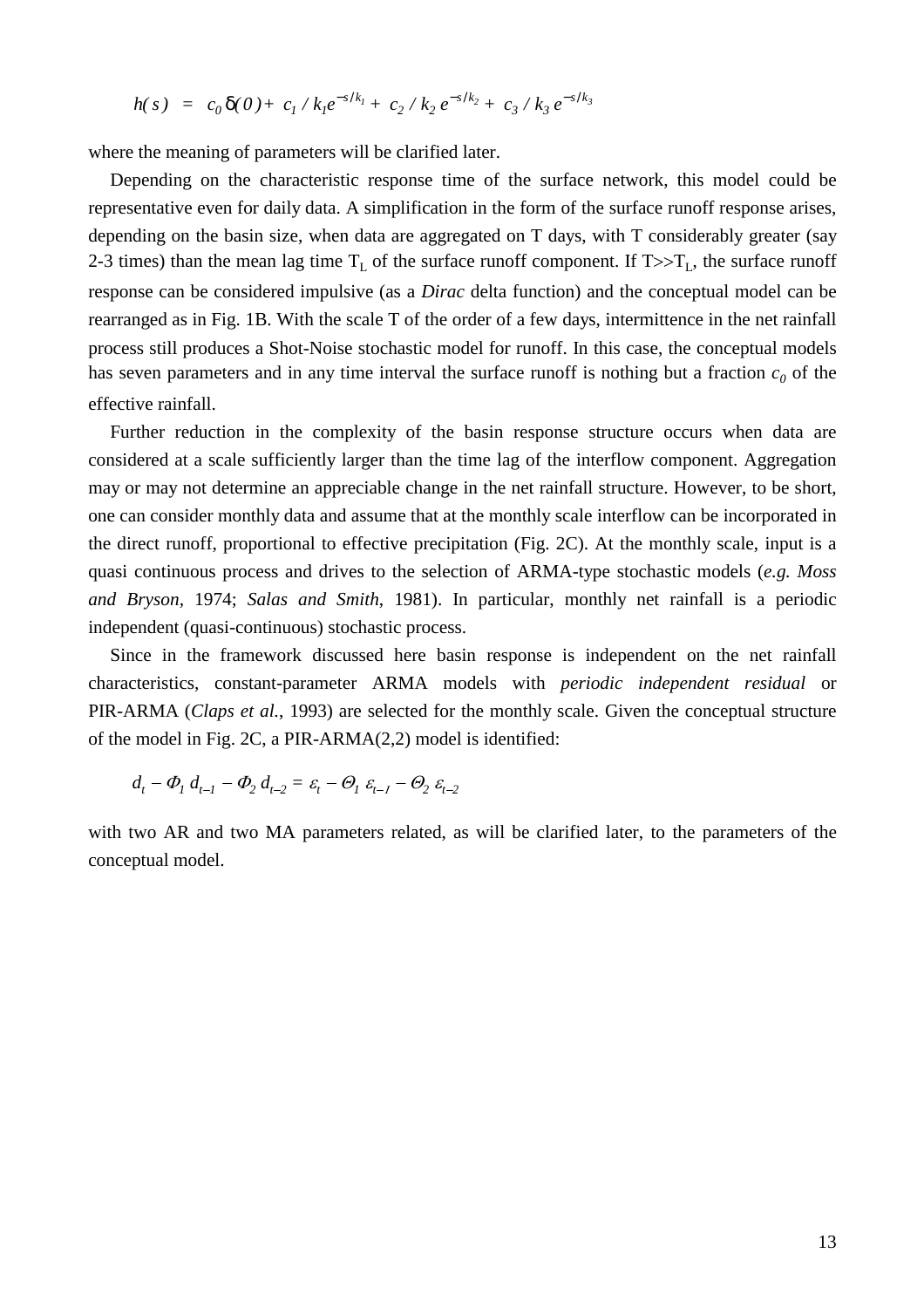

*Figure 1. Conceptual schemes underlying the transformation of effective rainfall I into runoff D at different aggregation scales.*

The usual aggregation step beyond monthly scale leads to the annual scale, where seasonal effects disappear and where the over-month groundwater component does not produce any effect. This is true particularly if data are considered aggregated on the hydrologic year, which starts at the end of the dry season (if two clearly distinct seasons can be identified). The reason is that at the end of a dry season all contribution by geological non-carbonate formations and from overflow springs can be considered to vanish. Therefore, water transfer between consecutive hydrologic years can be ascribed only to the deep groundwater runoff.

According to this scheme, at the annual scale, the only active transformation on effective rainfall is due to the deep groundwater linear reservoir, underlying the conceptual scheme of Fig. 1D. This conceptual model, subject to stationary input is equivalent to an ARMA(1,1) stochastic model (*Salas and Smith*, 1981):

$$
d_t - \Phi_1 d_{t-1} = \varepsilon_t - \Theta_1 \varepsilon_{t-1}
$$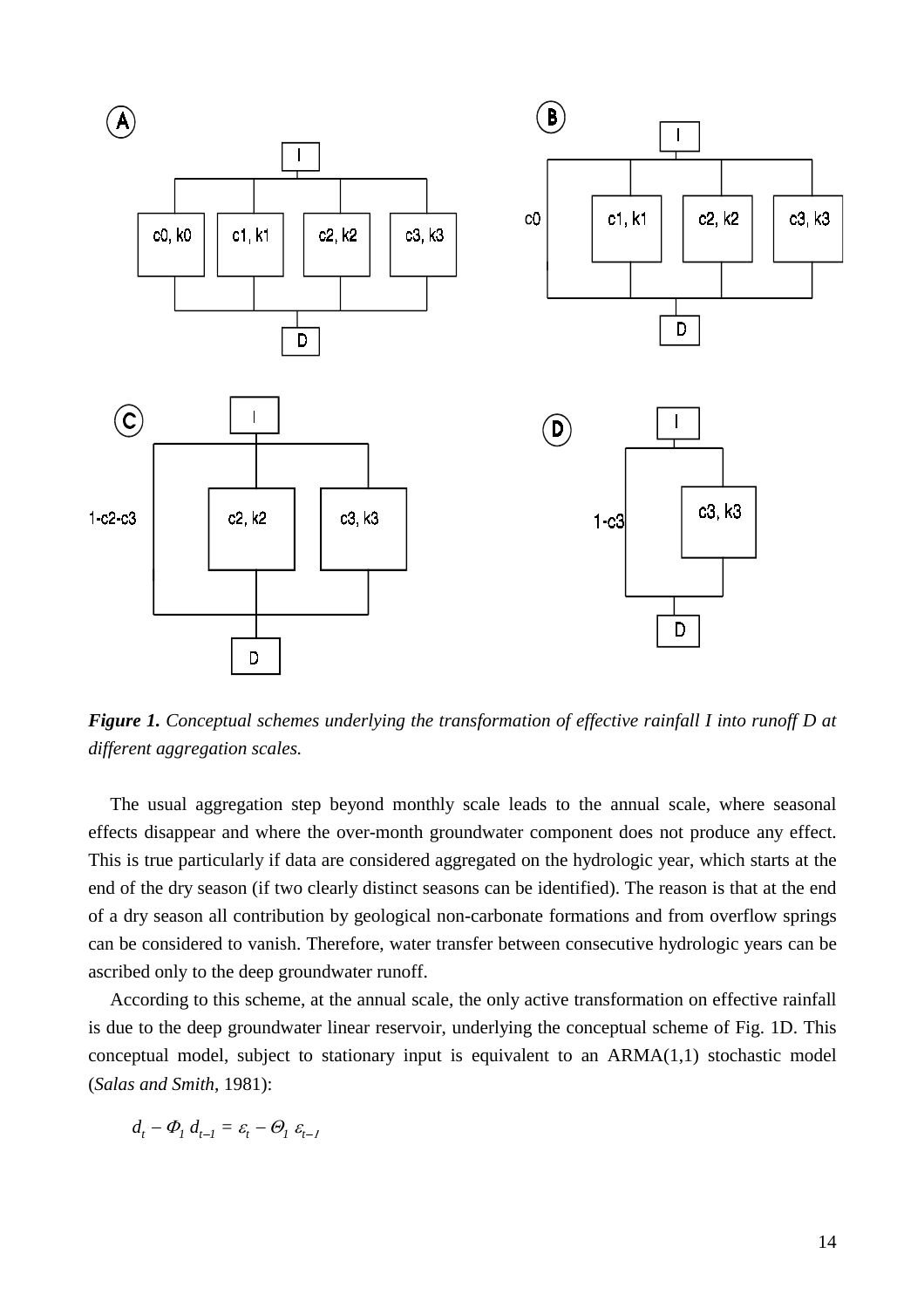#### 2.3.2. SELECTION OF MODEL TYPE AND ORDER

The rules for conceptual model identification given in previous sections are strictly connected with the scale of aggregation, since the relative weight of the active components of runoff are related to the level of aggregation of the basic processes. Similar distinctions were made with reference to the structure of the input process. In this section, combination of conceptual model and input characteristics will be shown to lead, almost univocally, to identification of type and order of stochastic models.

# *Models for the annual time scale*

*Rossi and Silvagni* (1980) first studied in detail the runoff process on the annual scale based on physical and climatic considerations, showing the utility of aggregating data on the hydrologic year and discussing two alternative stochastic models for the process reproduction.

The simplest model suggested by *Rossi and Silvagni* (1980) is a non-Gaussian independent model, to be used when annual runoff data are uncorrelated. This situation occurs for ephemeral streams, where the over-year groundwater component is missing and dry season runoff is almost negligible. With reference to data from rivers of Central and Southern Italy the probability distribution that better represent independent annual runoff was the cubic root Box-Cox transformation of the Normal distribution.

When noticeable autocorrelation is found in annual data, *Rossi and Silvagni* (1980) assumed it to be ascribed to an over-year groundwater component and substantiated with this consideration the validity of the ARMA(1,1) stochastic model (first proposed by *O'Connell*, 1971). *Salas and Smith* (1981) and *Salas et al.* (1981) formally derived the expression of the ARMA(1,1) model from a conceptual model of the basin response fed by uncorrelated Gaussian input. The expression of the  $ARMA(1,1) \text{ model is:}$ 

$$
d_t - \Phi_1 d_{t-1} = \varepsilon_t - \Theta_1 \varepsilon_{t-1} \tag{1}
$$

with  $d_t$  as the zero-mean runoff value at time *t* and  $\varepsilon_t$  as the zero-mean *residual* at time *t*. When derived from a conceptual model like this represented in Fig. 1D the ARMA(1,1) process presents a *restricted* parameter space, shown by *Salas et al.* (1981), which limits the range of values that stochastic parameters  $\Phi$  and  $\Theta$  can assume. This is due to the relations existing between conceptual and stochastic parameters, and provide an explanation to the range of parameter values that *O'Connell* (1971) found to allow ARMA(1,1) model to reproduce the *Hurst* effect.

 It is worth mentioning that *Salas and Smith*, (1981) and *Salas et al.* (1981) consider the total precipitation (including evapotranspiration) as input to the conceptual system. Therefore, relations between stochastic and conceptual parameters as reported in *Claps and Rossi* (1991) for the strictly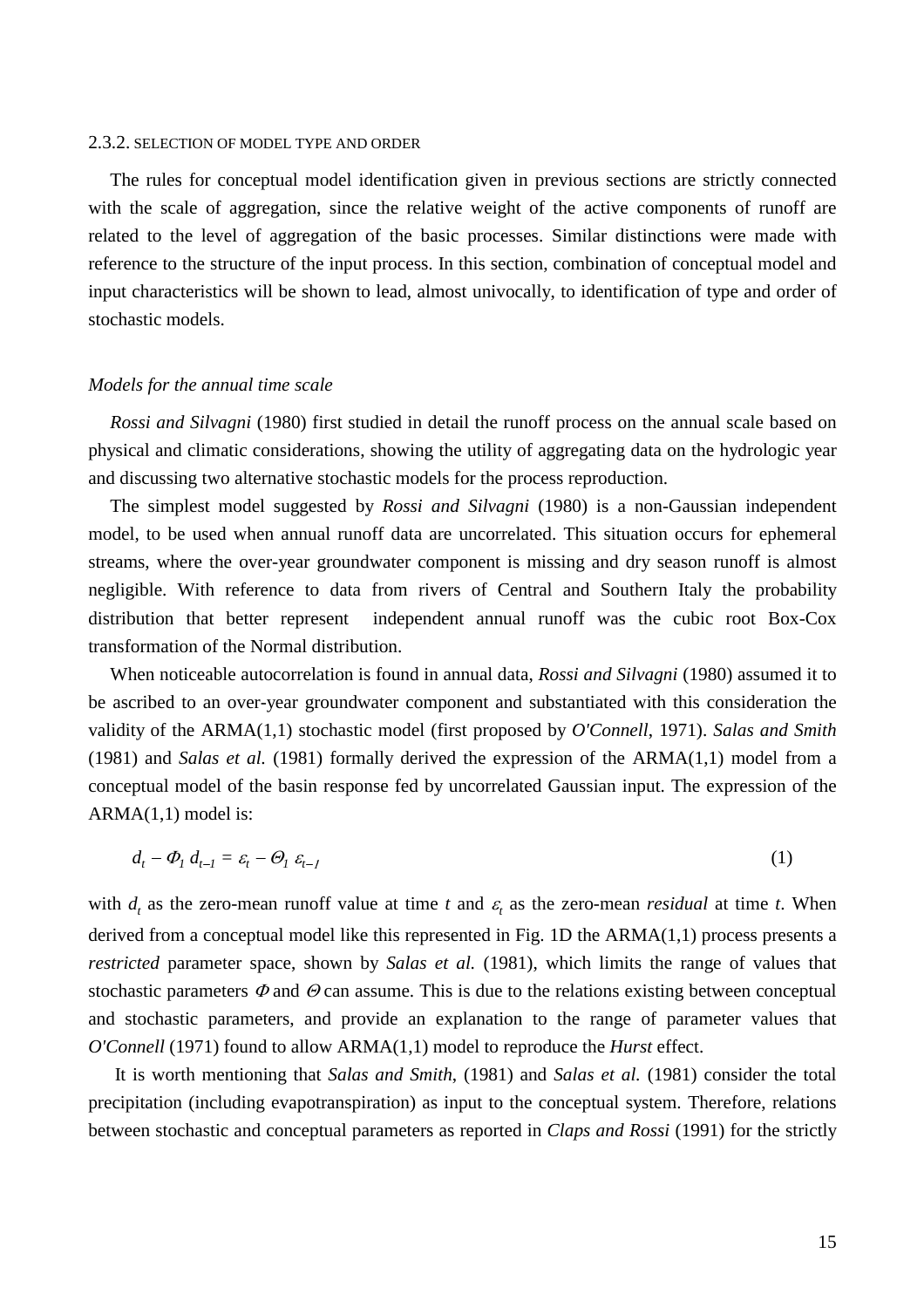univariate case (with the effective rainfall representing the residual) are different, even though determine the same restricted parameter space.

 Formal relations between conceptual and stochastic parameters were improved by *Claps and Rossi* (1992) and *Claps and Murrone* (1993) considering that effective rainfall does not enter the system as an impulse concentrated at the beginning of the time interval, as assumed by *Salas and Smith* (1981). This scheme is unrealistic for one-year interval due to the presence of within-year periodicity, and even for smaller intervals a rectangular input function is more appropriate.

The decision of the input function form has a considerable impact on the values of conceptual parameters resulting from stochastic parameter estimates and is further clarified in the Appendix.

The conceptual framework depicted in Fig. 1 is built in the hypothesis of presence of the overyear groundwater component. For ephemeral streams, the number of linear reservoirs for each scheme is reduced of 1 and the resulting model orders reduce accordingly (see Tab. 1).

#### *Models for the monthly time scale*

In the statistical approach to seasonal time series modelling, the presence of periodicity is usually the first problem to tackle. Stationarity is generally desired in order to use statistical tools developed for stationary stochastic variables or that provide more efficient results with stationary data.

Periodic processes are essentially dealt with using models with periodic parameters (*Tao and Delleur*, 1974) or deseasonalizing the series, for instance by monthly mean subtraction or by standardisation (*e.g*. *Delleur et al.,* 1976, *Salas et al.*, 1980). For similar reasons, a transformation is usually applied to data to achieve Normality.

In our viewpoint, both the above approach are inefficient. Deseasonalisation is a too strong transformation of the series: For instance, effects of the seasonal groundwater, having sub-annual evolution, are completely altered by the deseasonalisation. Moreover, deseasonalisation does not even eliminate periodicity in the autocorrelation function (*Tao and Delleur*, 1974). On the other hand, using models with periodic parameters generally involve overparametrisation, as will be discussed later.

In a physically-consistent approach to runoff modelling, the basic point to stress in this regard is that periodicity in runoff is ascribed essentially to periodicity in the input, which is also responsible for periodic patterns in the autocorrelation function. This consideration addresses to models with constant parameter and periodic input, which somewhat reflect a scheme proposed by *Pegram* (1980). The above discussion clarifies that the class of stochastic models considered for the monthly scale is that of the previously-introduced PIR-ARMA models.

Only for ephemeral streams, the simplest model for the monthly scale is a PIR-ARMA(1,1) (*Claps et al.*, 1993), formally identical to the ARMA(1,1) model introduced for the annual scale except for the nature of the residual. Therefore, the same restrictions as above apply to the parameter space.

The full model of monthly runoff resulting from the proposed framework is a PIR-ARMA(2,2)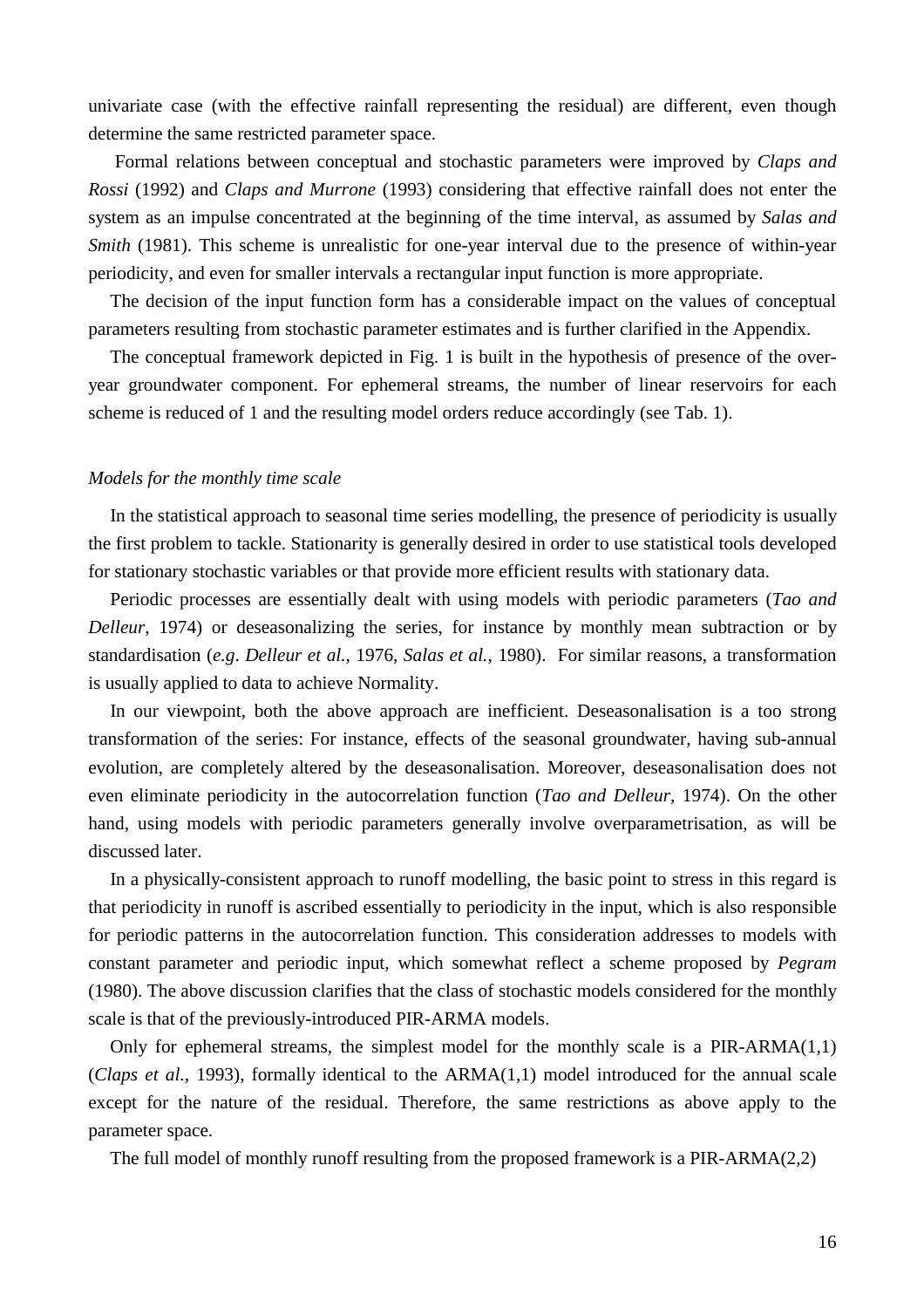$$
d_t - \Phi_1 d_{t-1} - \Phi_2 d_{t-2} = \varepsilon_t - \Theta_1 \varepsilon_{t-1} - \Theta_2 \varepsilon_{t-2}
$$
\n<sup>(2)</sup>

where  $d_t = D_t - E[D_t]$  is the zero-mean runoff,  $\varepsilon_t$  is the zero-mean residual and  $\Phi_1$ ,  $\Phi_2$  and  $\Theta_1$ ,  $\Theta_2$ are autoregressive and moving average parameters, respectively. Stochastic parameters are explicitly connected with conceptual parameters  $c_3$ ,  $c_2$ ,  $k_3$ ,  $k_2$  (see relations A.30-A.37). The parameter space of this model (see Appendix) is restricted according to the constraints due to the conceptual meaning of parameters. The same restricted parameter space was found by *Spolia and Chander* (1974) with reference to a conceptual system with two linear reservoirs arranged in series.

To reproduce for a periodic variability in the recharge coefficients, stochastic models with periodic parameters can be used. Conceptually-based models with periodic parameters were recently recognised (*Salas and Obeysekera,* 1992) to be of the PARMA class (*Tao and Delleur,* 1974). In these models, all parameters are usually made seasonal, resulting in substantial overparametrisation (see *e.g. Kottegoda*, 1980, p.141), meaning excess of parameters compared to the available information.

In some cases (*Moss and Bryson*, 1974; *Hirsch,* 1979; *Salas and Obeysekera,* 1992) it has been suggested that the AR coefficients of PARMA models could be kept non-seasonal, recognising that the variability of the storage coefficient of the groundwater systems (which, in itself, should not be disregarded) is much less significant than the variability of the recharge coefficient in the different time intervals considered.

Even keeping constant the AR coefficients, however, the trade-off between difficulties and uncertainties in parameter estimation and accuracy in the conceptually-based transformation scheme gives, in our opinion, more credit to constant parameters models. In other words, a PARMA(2,2) model (as the periodic parameters equivalent to the PIR-ARMA(2,2) model of monthly runoff) where only periodic MA parameters are to be estimated still seems a too complex model compared to the refinement that introduces in the process simulation. This consideration is based also on the complexity of the estimation of MA parameters in PARMA models (*e.g. Jimenez et al.*, 1989).

# *Models for daily and T-day scale*

The building of conceptually-based models of daily runoff requires some additional preliminary evaluations before deciding the model order, assuming, as said before, the model type as a Shot-Noise. Preliminary evaluations tend to determine if the characteristics of the surface runoff response can be recognised on the daily scale. For small basins (a few hundreds of km2), daily aggregation generally does not allow to understand much of the transformation of the net rainfall in surface runoff. To disregard the effects of this transformation, for instance by considering the surface runoff transformation as a simple diversion operated by the basin on the net rainfall, one must be sure that this component does not produce any (even spurious) correlation effect, which can affect a correct estimation of parameters of the remaining components.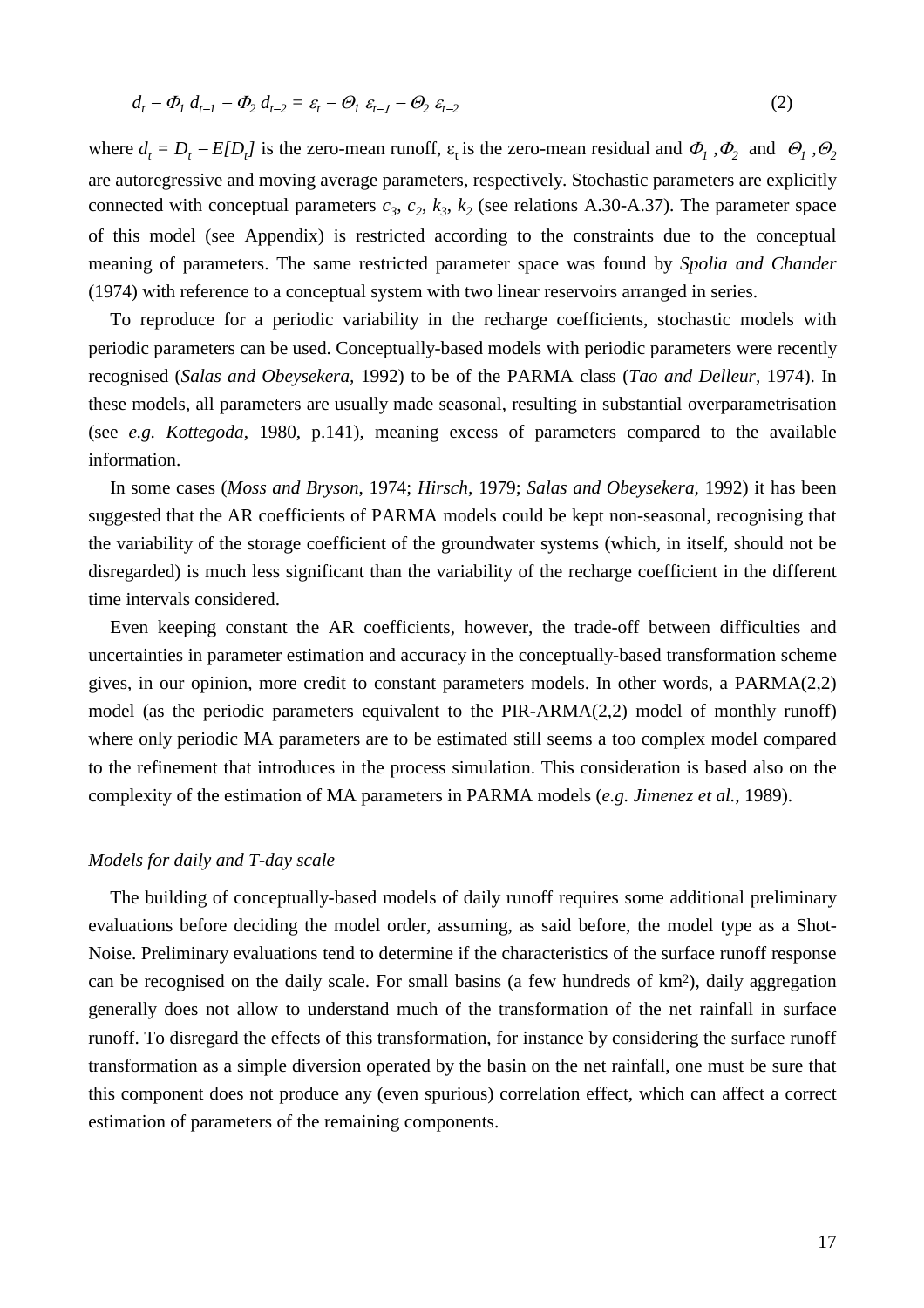*Murrone et al.* (1992*a*) recognised that further aggregation of data on a scale unit of T days (with T > 1) minimises the effect of the (aggregated) surface runoff on estimation of parameters of the interflow subsystem. The reason is that for data aggregated on T days the drainage network can be assumed to exercise no transformation on the net rainfall.

To apply this criterion, *Murrone et al.* (1992*b*) proposed to select the correct T-scale as the minimum one that allows the estimate of the interflow component parameters to stabilise. The range of T obtained for basins between 100 and 16000 km<sup>2</sup> is 1-7 days.

In a Shot Noise model, runoff *D* can be expressed, in continuous time, as

$$
D(\tau) = \sum_{N(-\infty)}^{N(\tau)} Y_i h(\tau - \tau_i)
$$
\n(3)

where  $N(\tau)$  is the counting function of the Poisson process of occurrences. The response function  $h(s)$ , with  $s = \tau - \tau_i$ , is a linear combination of the response of all the conceptual elements (multicomponent response). For data aggregated at a suitable scale of T days, the surface impulse response is  $c_0 \, \delta(0)$ , with  $\delta(\cdot)$  as the Dirac delta function. Therefore,  $h(s)$  can be written as:

$$
h(s) = c_0 \delta(0) + c_1 / k_1 e^{-s/k_1} + c_2 / k_2 e^{-s/k_2} + c_3 / k_3 e^{-s/k_3}
$$
 (4)

and with  $c_i$ ,  $k_i$  as parameters of the subsurface and the two groundwater conceptual elements. In case of lack of over-year groundwater, the response function becomes

$$
h(s) = c_0 \delta(0) + c_1 / k_1 e^{-s/k_1} + c_2 / k_2 e^{-s/k_2}
$$
 (5)

If the resolution of data is such that the surface runoff response can be correctly recognised, an immediate extension of the above scheme can be used, with a four-component impulse response function:

$$
h(s) = c_0 / k_0 e^{-s/k_0} + c_1 / k_1 e^{-s/k_1} + c_2 / k_2 e^{-s/k_2} + c_3 / k_3 e^{-s/k_3}
$$
 (6)

Tab. 1 summarises all the alternatives discussed above in terms of presence/absence of deep groundwater component and of possible refinements of models. As can be noted, the discussion has been limited to linear models.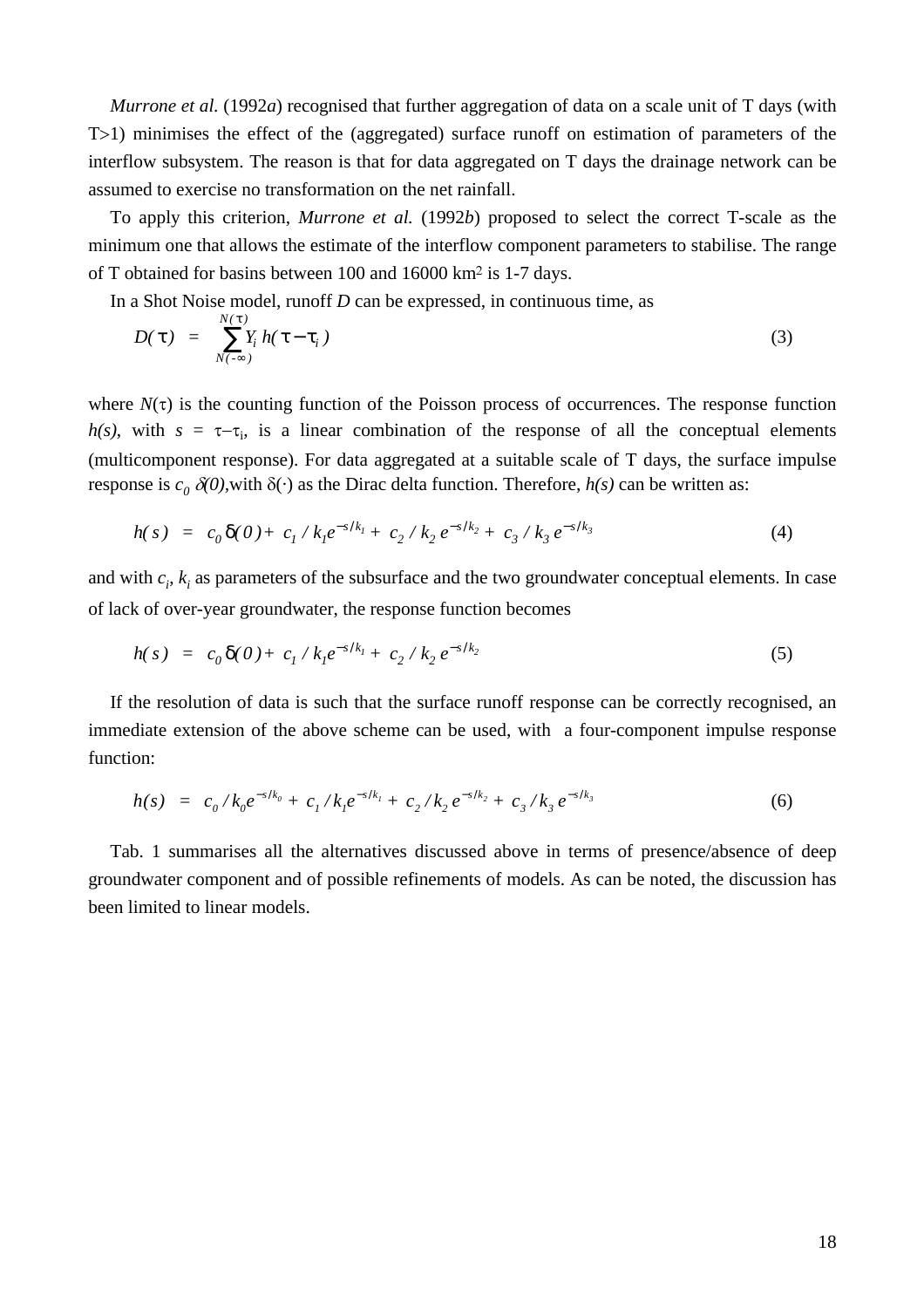*Table 1. Summary of possible alternative models identified on different time scales according to the conceptual framework represented in Fig. 1.*

| scale    | most complex model | constant parameter model | least complex model       |  |
|----------|--------------------|--------------------------|---------------------------|--|
|          |                    |                          |                           |  |
| annual   | ARMA(1,1)          | ARMA(1,1)                | independent, non-Gaussian |  |
| monthly  | PARMA(2,2)         | $PIR-ARMA(2,2)$          | $PIR-ARMA(1,1)$           |  |
| $T$ -day |                    | 3-comp. Shot Noise       | 2-comp. Shot Noise        |  |
| hourly   |                    | 4-comp. Shot Noise       | 3-comp. Shot Noise        |  |

## **3. CONCEPTUAL-STOCHASTIC MODEL BUILDING ON DIFFERENT TIME SCALES**

When building a stochastic model, hydrological time series are generally regarded under the level of aggregation chosen for the purpose of simulation or forecasting. According to the usual practice, models aim to reproduce statistics that are strictly peculiar of the scale of interest. However, in a correct approach to streamflow analysis, models proposed and used for different time scales should be compatible in their structure.

Compatibility among scales comes by definition with conceptually-based models, because formal correspondences that can be established between conceptual and stochastic parameters allows one to use at whatever smaller scale the information related to conceptual parameters, but this issue was also addressed within the classical empirical stochastic analysis. For instance, *Kavvas et al.* (1977) analysed the runoff process on different scales under the time and the frequency domain. Based on this work, *Vecchia et al.* (1983), *Obeysekera and Salas* (1986) and *Bartolini and Salas* (1993) focused on the aggregation of periodic ARMA models, starting with pre-determined seasonal model and determining the autocovariance structure and the theoretical model of aggregated data. These authors obtained models consistent to each other, allowing one to use parameter estimates on a time scale to provide estimates for an aggregated time scale.

When building (conceptually-based) models in which the basic principle is that runoff is the sum of processes with different time response to precipitation, aggregation is given a more important role. Taken for granted that a conceptual parameter, *e.g.* a storage coefficient, does not change its value with the change of scale, the issue is whether there is a particular scale in which this parameter can be estimated most efficiently. In other words, does always the use of the maximum of information available (on the smallest scale) ensure the best knowledge of the process?

As an attempt to answer this question, *Claps et al.* (1993) first questioned the usual practice of estimating all parameters of a stochastic model on the data at the resolution for which the model is proposed, and suggested that parameter estimation on different time scales can give more efficient outcomes. In particular, based on the results obtained by *Claps et al.* (1993) using monthly data and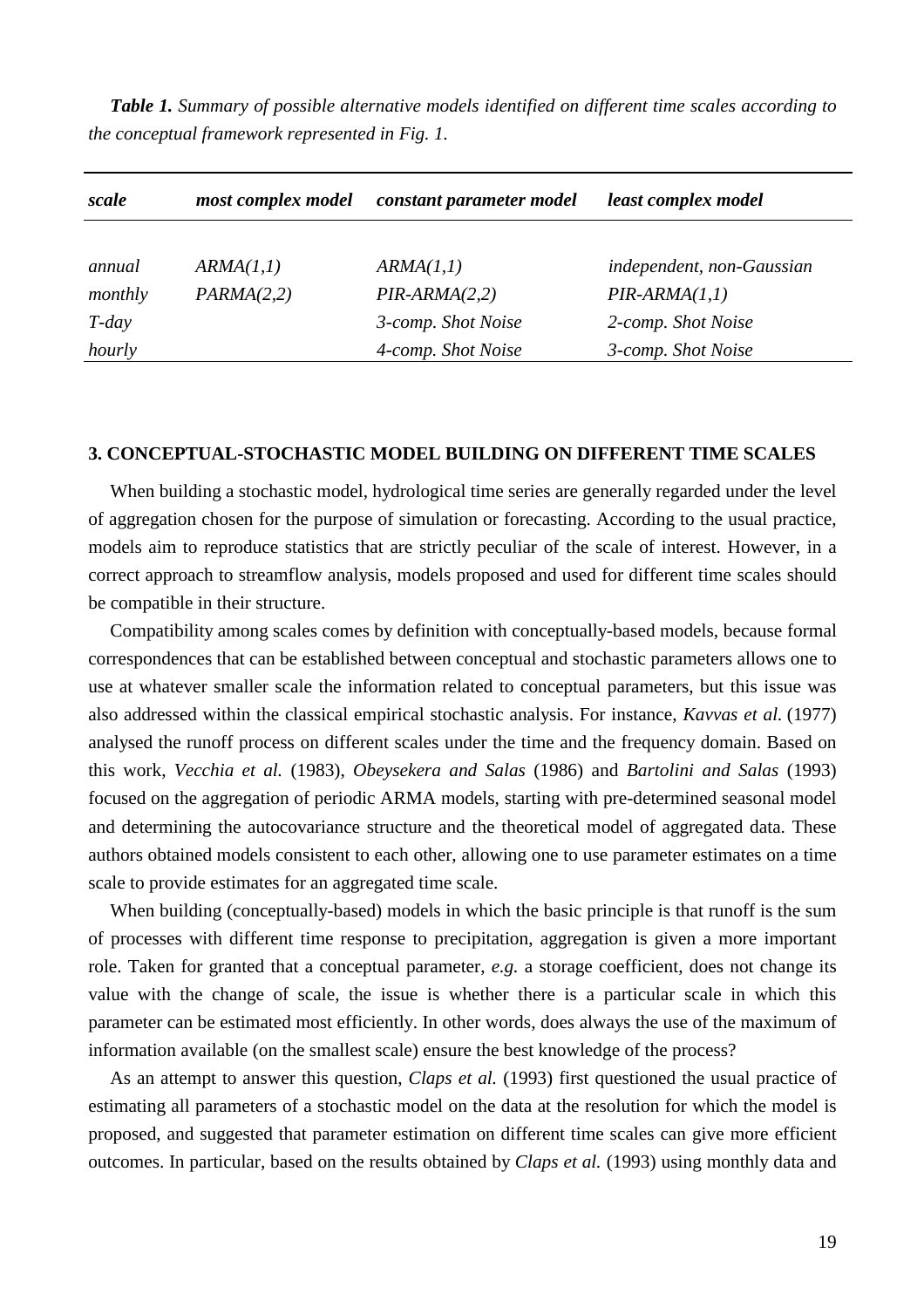confirmed by *Murrone* (1994) using daily data, parameters of the over-year groundwater can be accurately estimated only on data aggregated annually (possibly on the hydrologic year).

Based on what stated above, the first step in parameter estimation for whatever scale is to consider data aggregated on the hydrologic year. For the purpose of generality we assume that an over-year groundwater component is always present in the process, which determines the presence of correlation in the hydrologic-year series. Therefore, on these series stochastic parameters of the ARMA(1,1) model and parameters of the conceptual model, required to transfer information downward, are to be estimated.

## **3.1. Estimation and validation of model parameters**

Conceptually-based stochastic models are not only characterised by the particular identification framework described above. Parameter estimation also takes advantage (or requires, in some cases) of the links with the conceptual model. Moreover, these links allow some hydrological parameter validations, that can be far more useful that statistical tests when the amount of data or its quality is limited. These arguments will be discusses in detail below.

#### 3.1.1. ANNUAL SCALE

The simple structure of the stochastic model selected for annual runoff, based on the scheme of Fig. 1D, allows us to discuss some conditions in which the conceptual meaning of parameters is useful as a support to the model building steps.

The key problem is usually the limited length of the runoff series, that induces low sample autocorrelation and low significance of parameter estimates.

If observation of the series and a priori information reveal the presence of an over-year groundwater component, *Claps et al*. (1993) have suggested to legitimate the adoption of the ARMA(1,1) model even in presence of low serial lag-1 correlation or high standard error of stochastic parameters. This is supported by meaningful (and possibly validated) conceptual parameter values resulting from the ARMA parameter estimates

When data at higher resolution are available, it is also possible to further substantiate the adoption of the model by verifying the validity of corresponding models built on lower scales, since the conceptual information is preserved in the change of scale.

Equivalence between stochastic model and conceptual model plus stochastic input is not preserved in case of data transformation, usually adopted to ensure Normality and homoscedasticity in the model residual. For this reason, the modelling framework discussed here does not consider any data transformation and skewed residuals will be used for runoff generation. Linear stochastic models with Gamma marginal distribution, namely GAR and GARMA models, were actually proposed both for stationary and periodic processes to avoid transformation (*Fernandez and Salas*,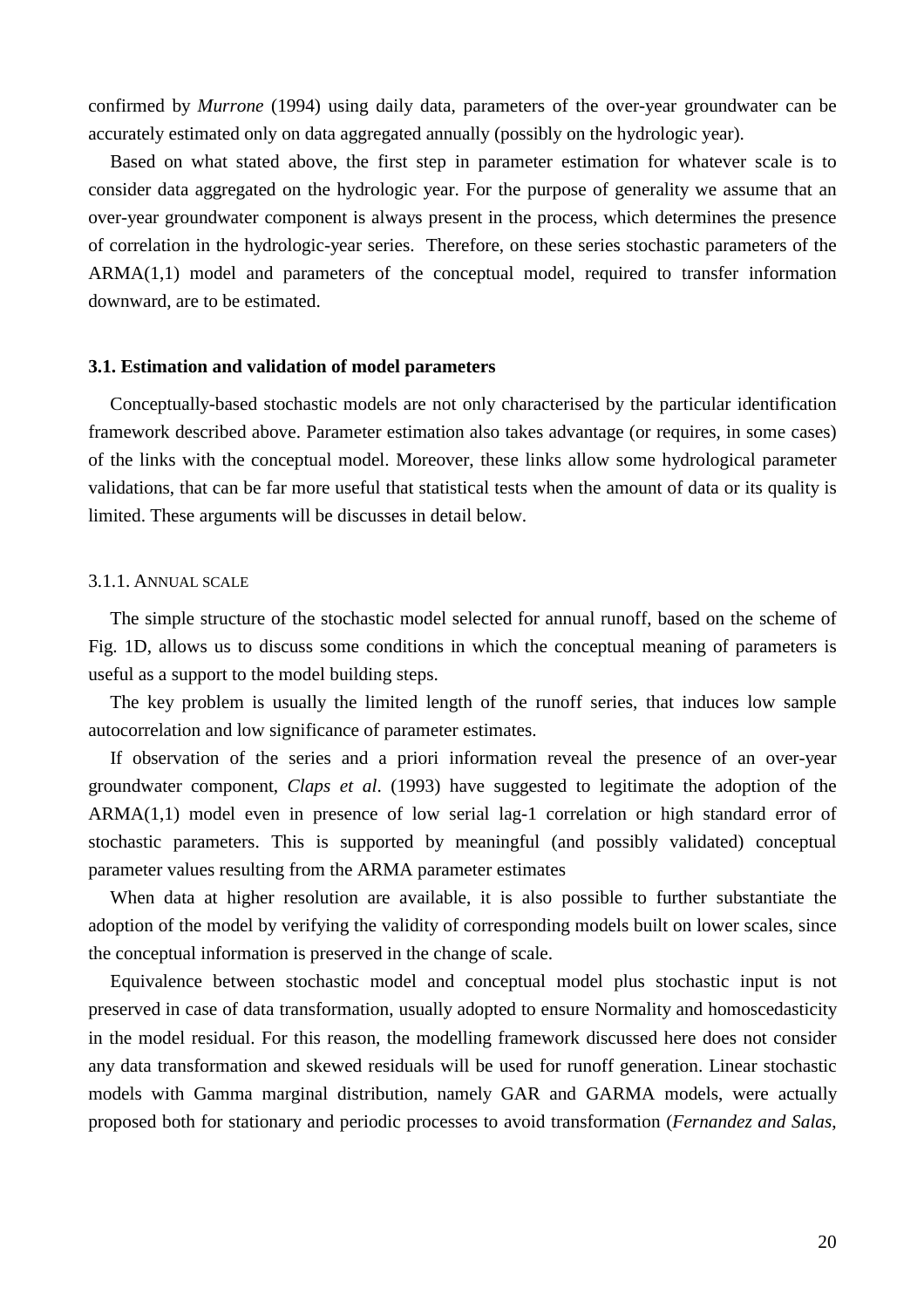1986, 1990; *Sim*, 1987). However, this class of models lacks all the literature concerning classical ARMA model estimation and testing.

Because of the non-Normality in the model residual, the use of the Least Squares procedure was suggested (*Claps et al.*, 1993*)* to estimate parameters of the ARMA(1,1) model.

To validate conceptual parameter estimates obtained through parameters of the ARMA(1,1) model, data on lower scales are required. In particular, *Claps et al.* (1993) proposed the use of an hydrological index, called DFI (*Deep Flow Index*) and computed with monthly data, to validate the recharge coefficient  $c_3$ . This index is nothing but the average of the ratio of the annual minima of monthly runoff over the global runoff average.

If daily data are available, an additional index, related to what can be referred to as the *spring runoff*, can be used (*Claps*, 1990), which represents the relative weight of the annual minimum of daily runoff. Both these index were found (*Claps*, 1990; *Claps et al.,* 1993) strictly related to the values of the coefficient *a* estimated through the  $ARMA(1,1)$  model on the annual scale (see Tab. 2).

*Table 2. Conceptual model parameters estimated on annual runoff data for three stations in Southern Italy. Estimates are made in the hypothesis of uniform within-year input, which is reflected in the value of*  $r_k$  *(see Appendix). SFI indicates "spring" flow index.* 

| station              | $\kappa_{\lambda}$ | $r_{k}$ | $c_{3}$ | DFI  | <b>SFI</b> |
|----------------------|--------------------|---------|---------|------|------------|
| Giovenco at Pescina  | 2.94               | 0.85    | 0.59    | 0.62 | 0.55       |
| Tiber at Rome        | 3.38               | 0.87    | 0.52    | 0.53 | 0.46       |
| Nera at Torre Orsina | 4.2                | 0.89    | 0.71    | 0.77 | 0.70       |

This kind of validation has a special value considering that statistical estimation of the coefficient  $c_3$  is dependent on the estimate of the MA parameter, which is much more variable than the estimate of the other (autoregressive) parameter. Variability of the MA estimates are indicated by the high values of the related standard errors compared to these of the AR parameters (see *Claps et al.*, 1993).

#### 3.1.2. MONTHLY SCALE

Estimation of parameters of monthly and daily runoff models requires, as said above, a preliminary estimation, on annual data, of parameters related to the over-year groundwater. This requirement is mainly due to the presence of the periodic noise represented by seasonality of the input process, that hides the structure of long-term persistence on sub-annual time series.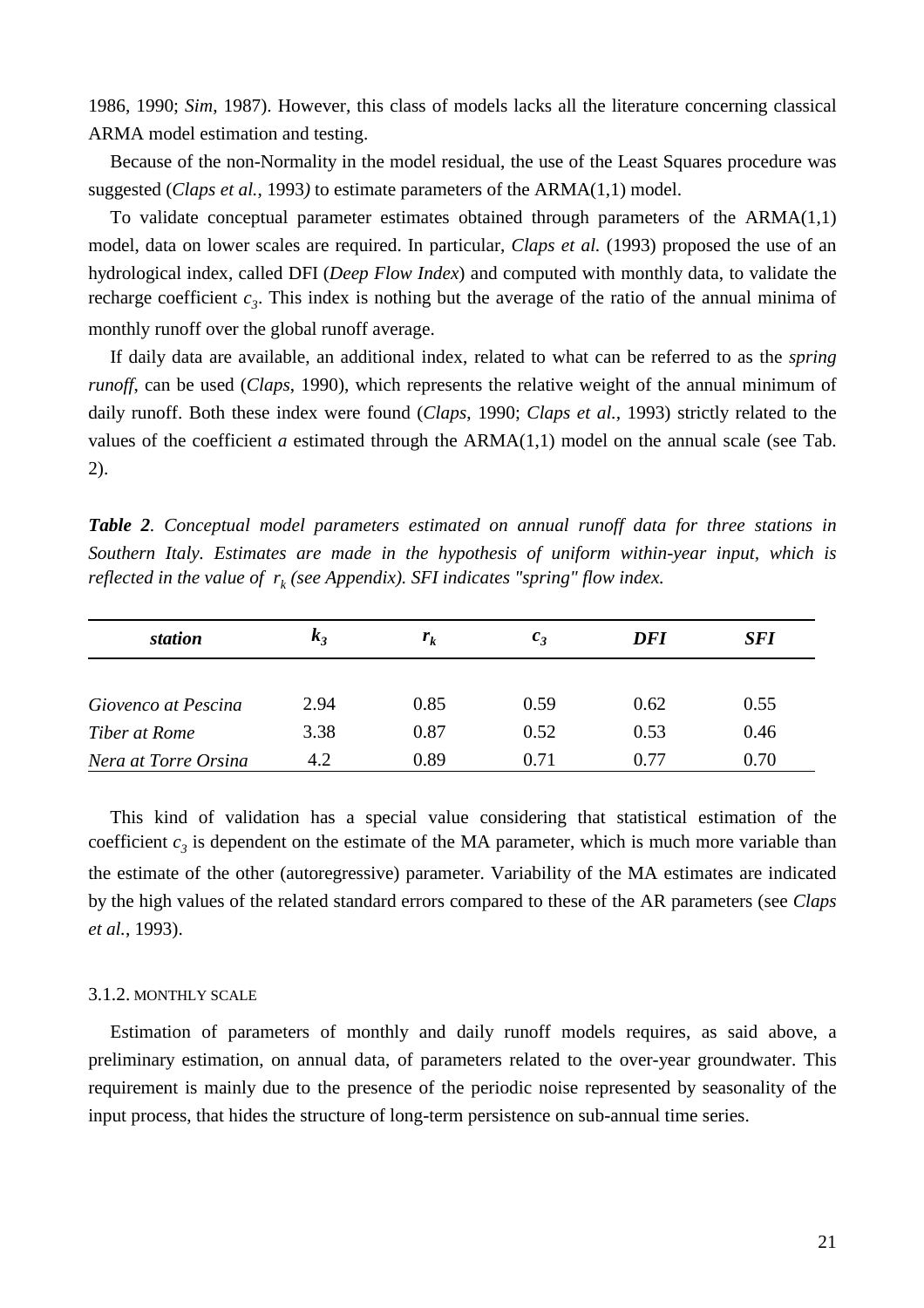After that, depending on the scale of interest and on the related stochastic model, the remaining parameters are to be estimated by constraining conceptual parameters of the over-year groundwater. The estimation scheme is hierarchical, involving estimation of selected parameters step by step while increasing the data resolution.

The nature of the multiple-scale parameter estimation method is different if considering ARMA or Shot Noise models: Shot Noise parameters, in the case of response of pre-determined form (as is the sum of exponential functions) are exactly these used to define the conceptual model. Then, the procedure coincides with a constrained estimation. On the other hand, parameters of the ARMA models are stochastic and they are related to conceptual parameters in a quite complex way, particularly MA parameters. If preservation of information among scales is obtained by using conceptual parameters (as for the proposed framework), constrained estimation becomes practically impossible. For instance, suppose that parameters  $c_3$  and  $k_3$  of the over-year groundwater must be kept constant on the monthly scale. The stochastic model identified for monthly runoff data is a PIR-ARMA(2,2), with parameters  $\Phi_1$ ,  $\Phi_2$ ,  $\Theta_1$ ,  $\Theta_2$ , related to conceptual parameters by means of relations (A.30-A.33). Given that, to constrain  $c_3$  and  $k_3$  one should relate all stochastic parameters each other in a complex way, so that it would be very difficult to determine their final values through usual methods of constrained ARMA parameter estimation.

*Claps et al.* (1993) suggested a way to overcome the problem related to ARMA models by means of an iterative estimation method which makes use of all the available conceptual information. The iterative method is based on the separation, in the conceptual scheme, of the over-year groundwater runoff from the total runoff. In this way, runoff is schematized as the sum of outlets of two subsystems, one carrying the deep groundwater runoff and the other accounting for the remaining subannual components. Of these, only the over-year subsystem is known in his parameter values.

If one knew the input, the over-year groundwater component could be computed and separated from the rest of runoff but the input is not known in advance. To estimate the input, the PIR-ARMA(1,1) model is applied on the runoff part not coming from the over-year groundwater (see *Claps et al.*, 1993). Therefore, the iterative procedure (trial input, runoff separation, model estimation, input extraction) will converge when the estimated input is such that it produces the output of both subsystems consistently with separation of the observed runoff.

 The outcome of the iterative procedure is not exactly what one expects from an ARMA parameter estimation method, since essentially what is recognised is the response of the sub-annual subsystem as an individual entity with respect to the over-year groundwater subsystem. However, conceptual meaning of stochastic parameters of the PIR-ARMA(2,2) model allows us to obtain all four stochastic parameters and the residual variance (see Appendix).

Fig. 2 shows what is achieved, in terms of runoff reconstruction, after estimation of conceptual parameters.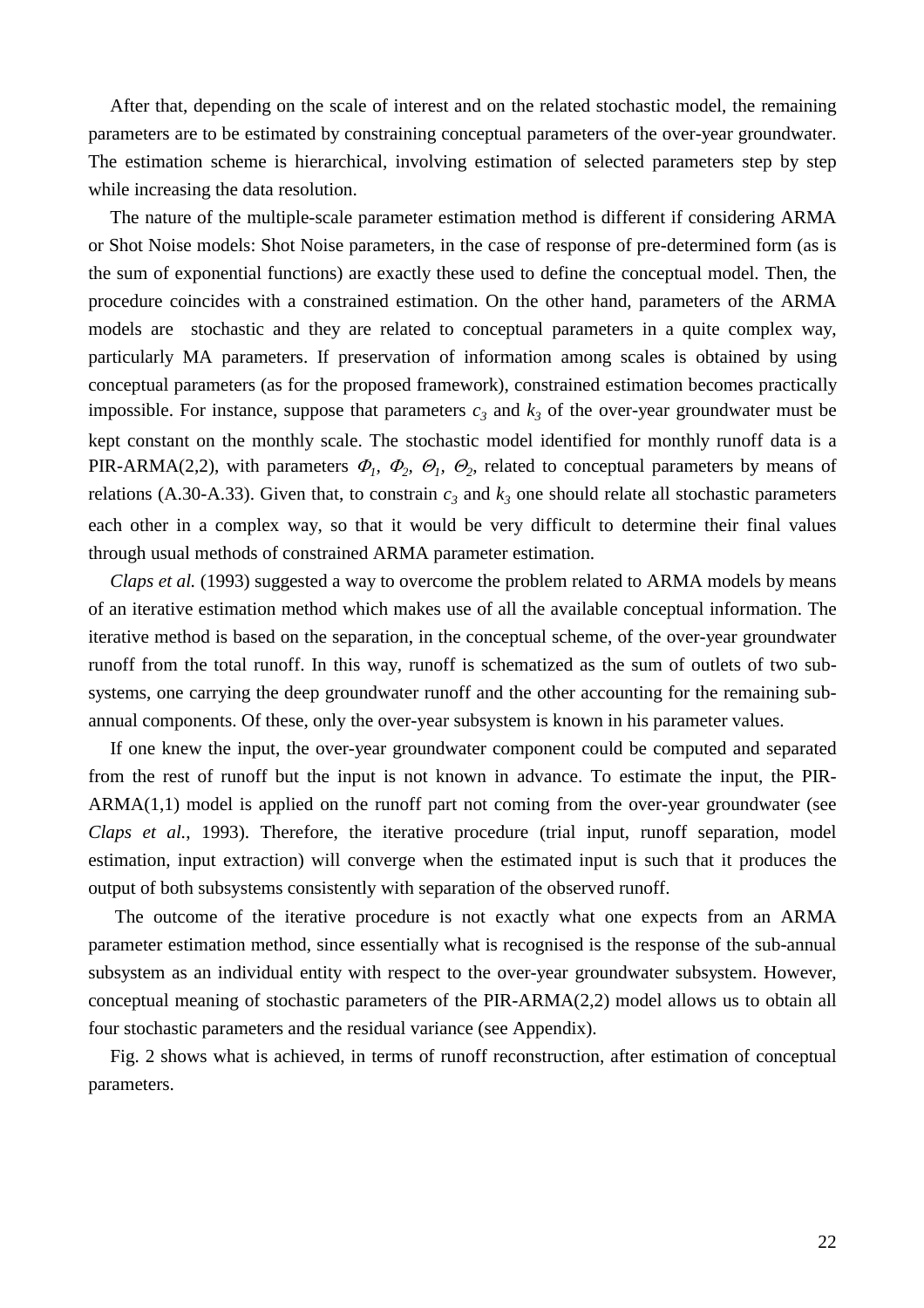

*Figure 2. River Nera. Period: October 1946 - September 1969. Observed monthly streamflow series (solid line), reconstructed over-year groundwater runoff (dotted line) and reconstructed total groundwater runoff (dash-dot line).*

The stochastic model proposed by *Claps et al.* (1993) allows estimation of the effective precipitation series as an hydrologic inverse problem. A compound probabilistic model is adopted for the net rainfall distribution. Effective rainfall evaluation and modelling will be later discussed in detail.

Conceptually-based stochastic models efficiency relies heavily in the concept of parsimony in the number of parameters, because they somewhat represent prior knowledge on the process, which is of limited complexity. What will be briefly discussed below on parameter validation will further substantiate the advantages of using constant parameters over periodic parameters models, because parsimony of conceptually-based parameters also means that there should be some possibilities of verifying the reliability of their estimates through hydrological methods.

Validation of estimates through hydrological arguments supports the usual statistical evaluation of efficiency of estimates and goes even further. In cases of lack or scarcity of data, hydrological validation methods can succeed where statistical methods fail. On the other hand, even with simple, constant parameter, models, reliable hydrological parameter validation can be performed only in limited cases, namely when the effect due to the conceptual parameter is not subject to interference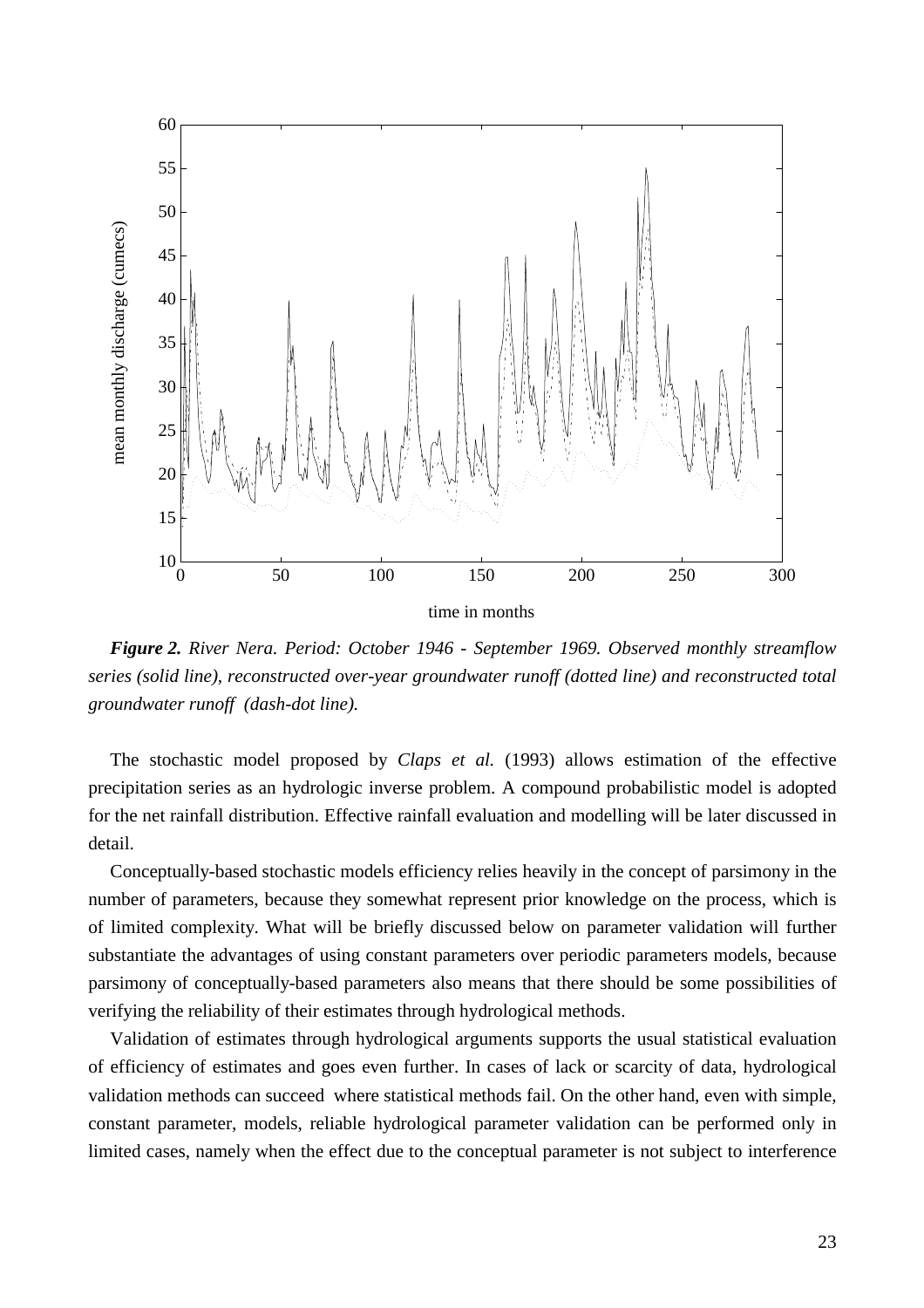by other processes. This requirement is respected in the case of the recharge coefficient of the overyear groundwater, discussed earlier, while is not respected by parameters of the sub-annual subsystem. For these latter parameters, validations can be done only indirectly, for instance looking at the appearance of the sub-annual component when plotted in the reconstructed series (Fig. 2).

## 3.1.3. DAILY AND T-DAY SCALE

The particular form of the Shot Noise model, where parameters of the basin response coincide with model parameters, permits immediate application of the constrained estimation, in view of the application of the scheme of parameter estimation on different scales described above. In particular, by extension of the scheme described with respect to the model of monthly runoff, parameters of the over-year and over-month groundwater components are estimated on the annual and monthly scale, respectively, and only parameters related to the interflow components are estimated with the Shot-Noise model. Examining the scheme of Fig. 1B, related to data aggregated to a suitable scale of T days, the remaining parameter  $c_0$  results by the volume continuity condition:  $\Sigma c_i = 1$ .

Actual application of the Shot Noise model (*Murrone et al.*, 1992*a*) showed that better results (in terms of reproduction of data) can be obtained re-estimating on the T-day scale the recharge coefficient  $c_2$  of the over-month groundwater. This finding confirms the statistically less reliable evaluations of the  $c_2$  recharge coefficient (with respect to the evaluations of the  $k_2$  storage coefficient) already experienced in the application of the ARMA models to the monthly and annual series (*Claps et al.*, 1993). The issue has been further expounded by *Murrone* (1994).

Estimation of Shot Noise parameters is carried out with an iterating Least Squares procedure (*Murrone et al.*, 1992*a*). This procedure identifies the occurrence times of the input impulses and evaluates their initial values following a technique based on a threshold runoff level (*Battaglia*, 1986), in which the threshold is set to zero. The series of inputs is forced to assume only positive values. Then, an optimisation method is carried out, based on the Nelder-Mead simplex algorithm, which minimises the sum of square deviations alternatively with respect to the series of impulses and to the set of parameters of the response. It was also possible to make an objective evaluation of the stability of parameter estimates (*Murrone et al.,* 1992*b*) using a procedure suggested by *Duan et al.* (1992), which allows to reconstruct the surface of the objective function in the subspaces defined by pairs of parameters.

Advantages of the use of a priori information on the model structure and parameters, gathered on larger scales, are evident under many points of view, starting from the convenience of limiting numerical problems associated to the contemporary estimation of all 6 parameters of expression (4).

A typical situation in which this estimation scheme is particularly efficient is the evaluation and modelling of baseflow in the analysis of daily or hourly runoff data.

Estimation of all parameters on the "local" scale does not allow one to discriminate between interflow and groundwater runoff. Consequently, models for daily data are usually unable to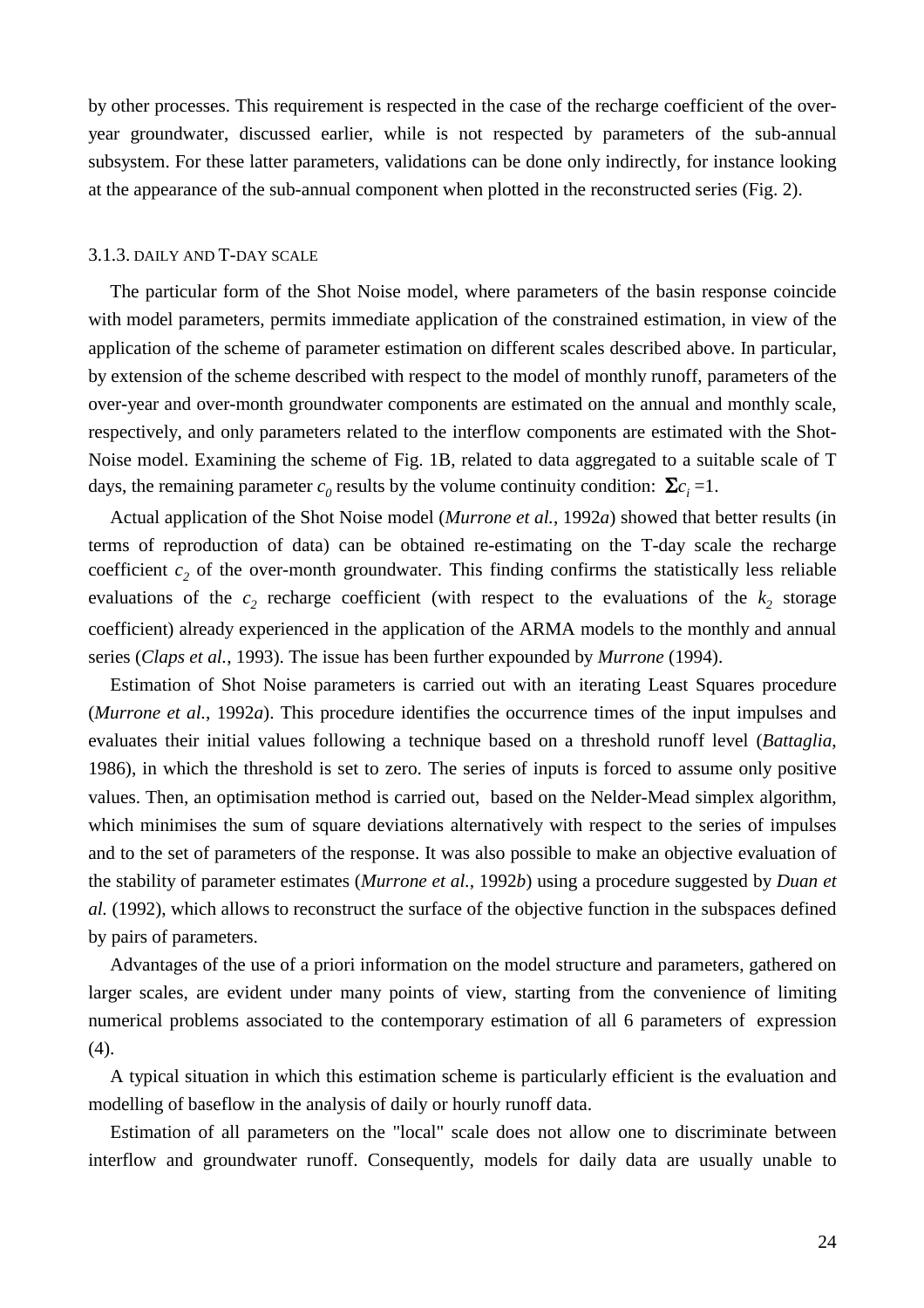reproduce long periods of low flows (see *e.g. Treiber and Plate*, 1977). Moreover, even procedures for objective identification of the number of distinct components on the daily scale (*Jakeman and Hornberger*, 1993) indicate the presence of only two "active" components. This confirms that too slow components, that can actually be observed in the dry season, cannot be identified unless data are aggregated properly.

Long-term runoff must be essentially removed when quick response phenomena are considered and needs to be estimated when it represents the only contribution in the dry season. Therefore, at small scales is particularly important to correctly estimate the percentage of net rainfall entering the over-year groundwater subsystem, in order to accurately predict, for instance, runoff volumes flowing in the dry season.

Efficiency of parameter estimates, which applies essentially to the interflow subsystem, is recognised comparing observed and reproduced runoff data (Fig. 3), looking particularly at recession periods and flood peaks. Reproduction of runoff data is obtained by feeding the conceptual system with the net rainfall series identified within the estimation procedure.

## **3.2. Direct and inverse relationships between net rainfall and runoff**

## 3.2.1. EFFECTIVE RAINFALL ESTIMATION AS AN HYDROLOGIC INVERSE PROBLEM

Considering runoff as the effect of the basin transformation on the effective rainfall gives the possibility of determining characters of the net rainfall process back from runoff. This possibility was exploited particularly in conceptually-based Shot-Noise models for daily runoff (see *e.g. Murrone et al.*, 1992b, for a recent review) but also in other kind of models (*e.g. Pegram,* 1980; *Hino and Hasebe*, 1981; 1984; *Vandewiele and Dom*, 1989; *Claps*, 1990; *Claps et al.*, 1993, *Wang and Vandewiele*, 1994).

*Pegram* (1980) set up a general framework for the basin conceptualisation, using a linear system with linear reservoirs in series and in parallel, and discussed the possibility of extracting the input process from runoff as a function of the model residual. *Hino and Hasebe* (1981) consider the daily runoff as the sum of the outlet of two or three linear systems accounting for baseflow, interflow and surface runoff. Separation of these components is obtained by low-pass digital filtering of the total runoff series, with cut-off frequencies obtained by analysis of high-order AR models applied to the total runoff. Unit hydrographs of runoff components derive from the identification of AR stochastic models on the data resulting after the separation. The net rainfall series, considered as a white noise process, is then estimated by deconvolution of the runoff components.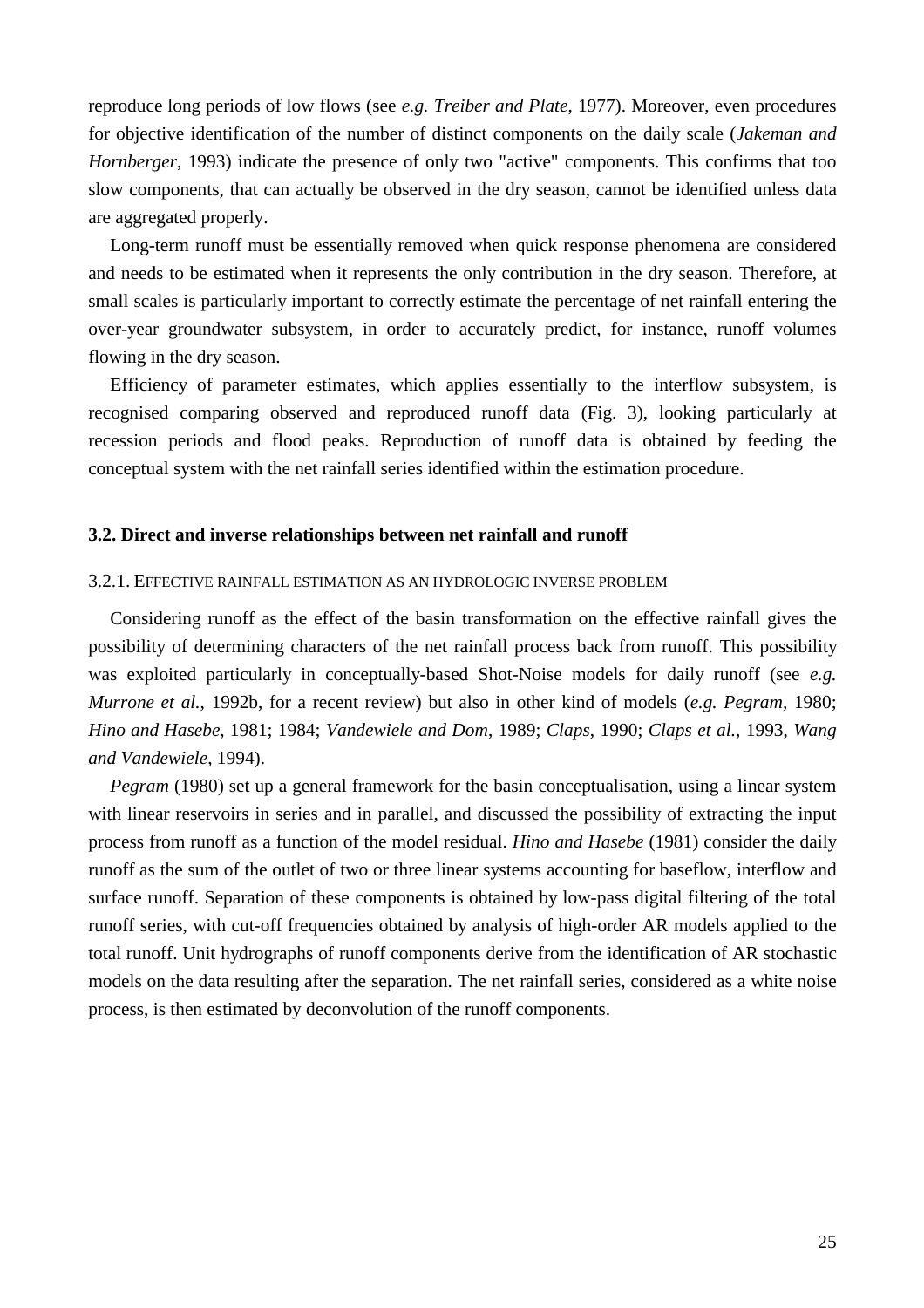

*Fig. 3. Giovenco at Pescina, year 1962. Reconstructed vs. observed daily runoff (a), series of estimated inputs (b) and separation of components on the reconstructed series (c).*

Based on these two early approach and to evaluation of the related literature one can say that characters of the net rainfall extraction from runoff depend on the kind of model hypothesised for the basin transformations, and on the model identification and estimation techniques. If a correlation structure is hypothesised in the net rainfall, it will concur to the evaluation of the process itself. The importance of the features of runoff model building in net rainfall evaluation are evident if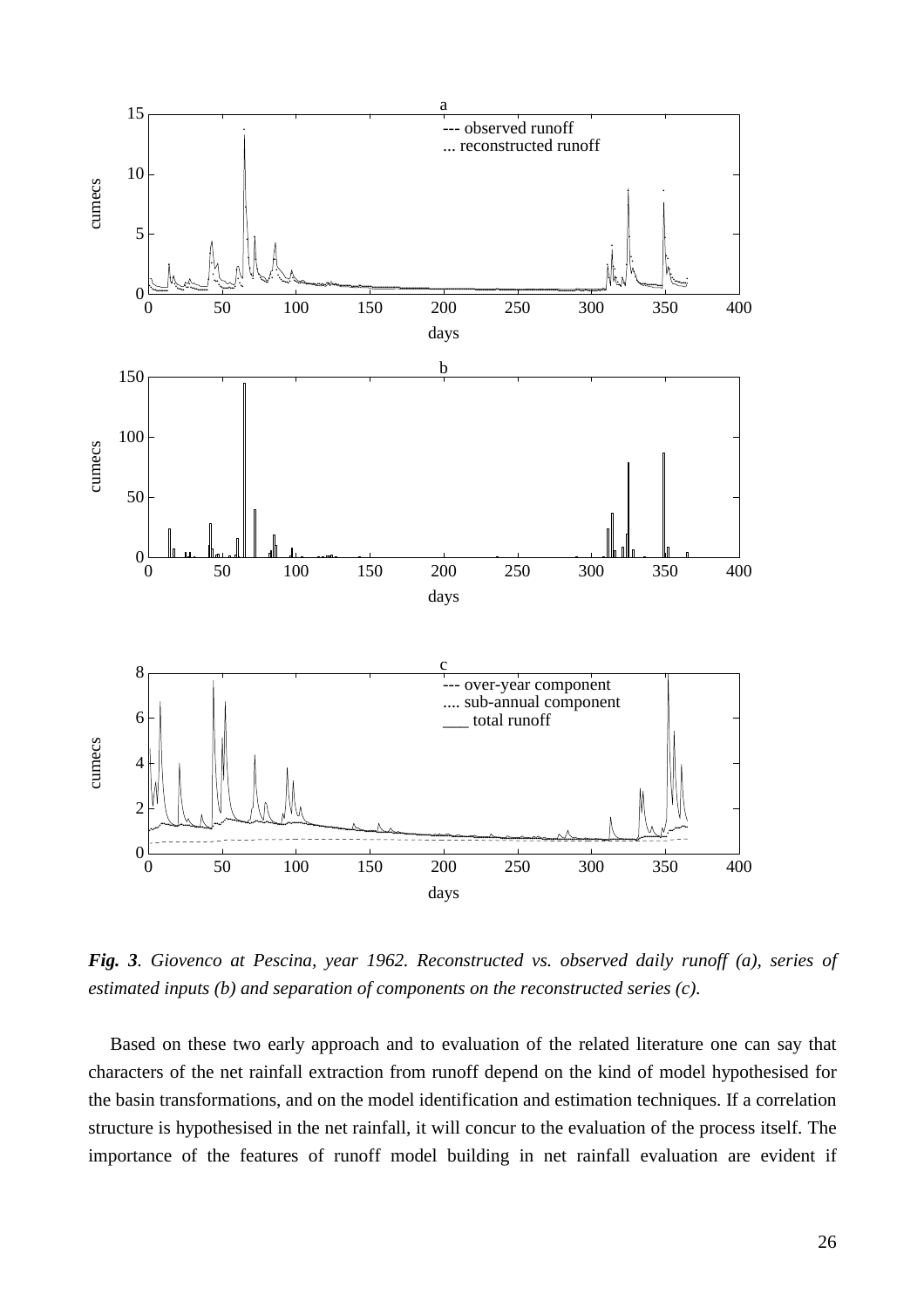considering that approximations and uncertainties related to the different steps of model building concur in producing errors in the estimated input. *Todini* (1989, p. 127) expressed in general terms the dependence of errors from the approximations related to the model formulation and from all the uncertainties related to the stochastic nature of parameters.

When stochastic parameters are strictly related to a conceptual interpretation, which reduces their admissible space and guides stochastic model identification, the error term to consider when estimating net rainfall is due mainly to approximations and lack of knowledge inherent to model formulation.

*Claps et al.* (1993) expressed the net rainfall process as a function of the residual of the PIR-ARMA(2,2) process which contains a stochastic error term. Expressing the PIR-ARMA form as

$$
d_{t} - \Phi_{1} d_{t-1} - \Phi_{2} d_{t-2} = \varepsilon'_{t} - \Theta_{1} \varepsilon'_{t-1} - \Theta_{2} \varepsilon'_{t-2}
$$
\n(7)

with residual  $\varepsilon'$  =  $\varepsilon$  +  $\xi$  +  $\xi$  is the component having conceptual meaning and  $\xi$  represents a Gaussian error term, with zero mean and variance  $\sigma_{\xi}^2$ . These components are considered uncorrelated and the following hold:

$$
E[\varepsilon'_{t}] = E[\varepsilon_{t}]; \qquad \sigma_{\varepsilon}^{2} = \sigma_{\varepsilon}^{2} + \sigma_{\xi}^{2}
$$
 (8)

In this way, one can have an "estimate with error" of the net rainfall:

$$
I'_t - \mu_{t'} = \frac{\varepsilon'_t}{c} \tag{9}
$$

where  $\mu_r$  equals  $E[D_t]$  and  $c = (1 - c_3 r_k - c_2 r_q)$ , and to the "conceptual estimate" of the net rainfall

$$
I_t - \mu_I = \frac{\varepsilon_t}{c} \tag{10}
$$

which, given (8), are related by

$$
\mu_{I'} = \mu_I; \qquad \sigma_{I'}^2 = \frac{\sigma_{\varepsilon}^2}{c^2} + \frac{\sigma_{\xi}^2}{c^2} = \sigma_{I}^2 + \frac{\sigma_{\xi}^2}{c^2}
$$
 (11)

Because of its meaning, the variable  $I_t$  should assume only positive values and present finite probability at zero. The probabilistic representation chosen for  $I_t$  considers the variable as the sum of a Poissonian number of events with exponentially distributed intensity (*e.g. Benjamin and Cornell*, 1970; *Öztürk*, 1981), producing the probability density function:

$$
P[I=0] = e^{-\nu} \qquad \qquad \text{for } I=0
$$
\n
$$
f_I(I) = e^{-\lambda I - \nu} \sqrt{\nu \lambda I} \quad \mathbb{I}_I[2\sqrt{\lambda I \nu}] \qquad \qquad \text{for } I > 0
$$
\n
$$
(12)
$$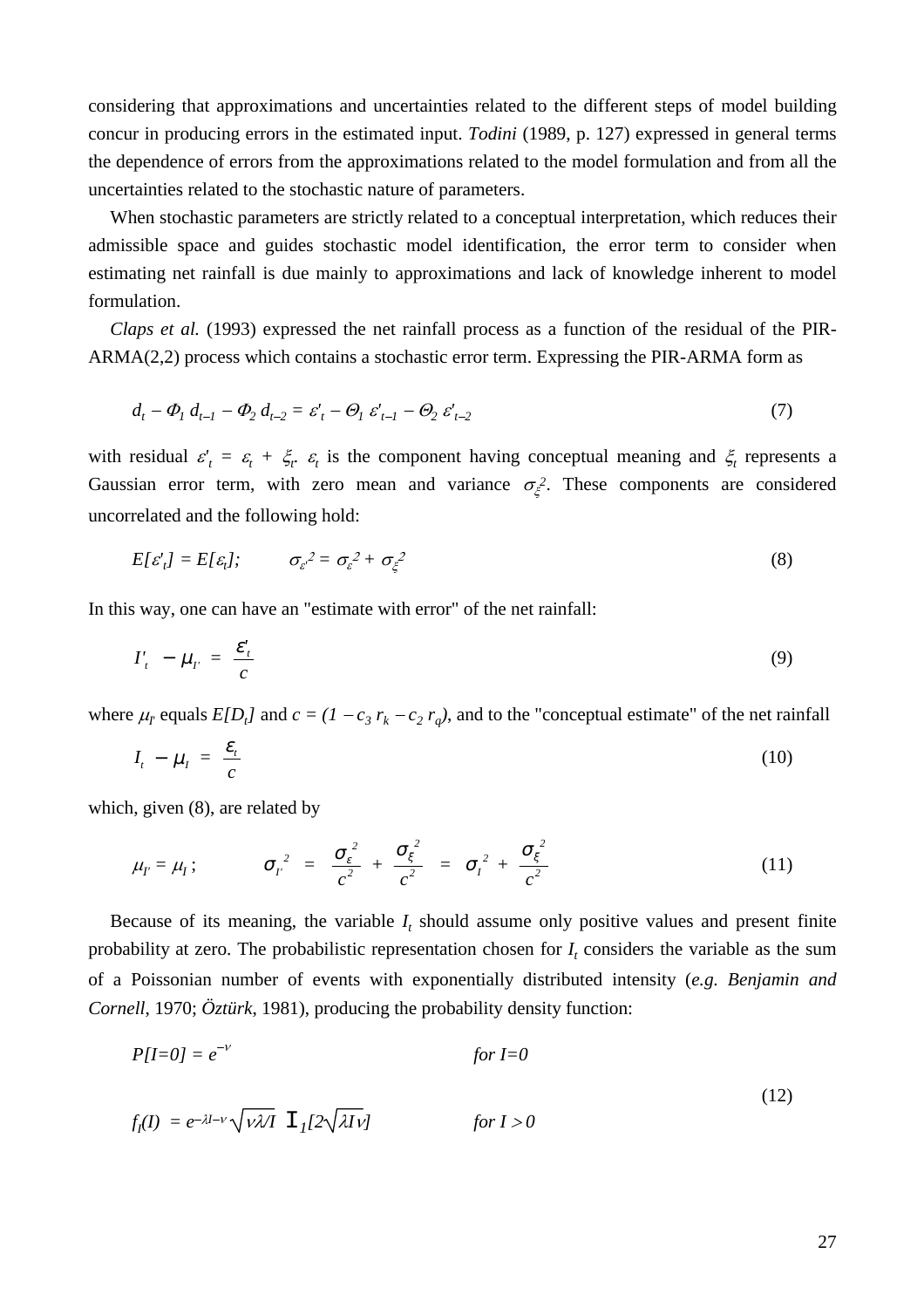where  $\lambda$  is the exponential parameter,  $\nu$  is the Poisson parameter and  $\Gamma_I(x)$  is the modified Bessel function of order 1. Moment estimators of parameters of this *Bessel* distribution are:

$$
\mu_I = \nu \beta; \qquad \sigma_I^2 = 2\nu \beta^2 \qquad \gamma_I = \frac{3}{\sqrt{2\nu}} \tag{13}
$$

with  $\beta = 1/\lambda$  as the exponential parameter, which can be expressed in *mm*, and  $\gamma<sub>I</sub>$  as the skewness coefficient.

Relations in (13) refers to the conceptual estimate  $I_t$  of the net rainfall. The probabilistic model of the net rainfall estimated with error,  $I'_t$ , is the sum of a Bessel and a Normal distributions, with parameters *v*,  $\beta$  and  $\sigma_0^2 = \sigma_\xi^2/c^2$ . Moments of this distribution are (*Claps*, 1992):

$$
\mu_{I'} = v\beta; \qquad \sigma_{I'}^2 = \sigma_o^2 + 2v\beta^2; \qquad \gamma_{I'} = \frac{6v}{\left(\frac{\sigma_o^2}{\beta^2} + 2v\right)^{3/2}}
$$
(14)

The above relations can be used, with some discernment (see *Claps*, 1992), to estimate parameters for the probability distribution of the effective rainfall in each season.

# 3.2.2. TOTAL RAINFALL TO EFFECTIVE RAINFALL TRANSFORMATION

Processes of transformation of the total rainfall to effective rainfall need to be accounted for not only if precipitation is known and is used as a causal input to the system (bivariate modelling). As seen in the previous paragraphs, considering the input as a function of the effective rainfall alone involves approximations in the evaluation of the subdivision of rainfall between direct and groundwater runoff.

Errors associated to this approximation vary depending on the degree of soil saturation and are strictly related to the total to effective rainfall transformation. On the other hand, dealing with univariate models forces one to assume simplified characters of this transformation, because the emphasis is on the estimate of the effective rainfall. Bivariate models, conversely, need to put much more detail in the rainfall-net rainfall transformation, whose characters must be more or less explicitly estimated to model the full rainfall-runoff transformation.

A main distinction can be made upon the way total to effective rainfall transformation is dealt with in hydrological modelling: transformation included in the model or left out of the model. This distinction does not necessarily coincide with that of bivariate and univariate models, since some univariate models (*e.g. Treiber and Plate,* 1977; *Hino and Hasebe*, 1981) consider nonlinearities in the rainfall-net rainfall transformation as a part of their univariate approach. The discharge level was considered by *Treiber and Plate* (1977) as a variable controlling parameters of the response of the Shot-Noise model while the digital filtering performed by *Hino and Hasebe* (1981) on runoff series produces an inverse relationship between the percentage of net rainfall entering the groundwater subsystem and the total net rainfall, resulting in a nonlinear separation law of rainfalls. Most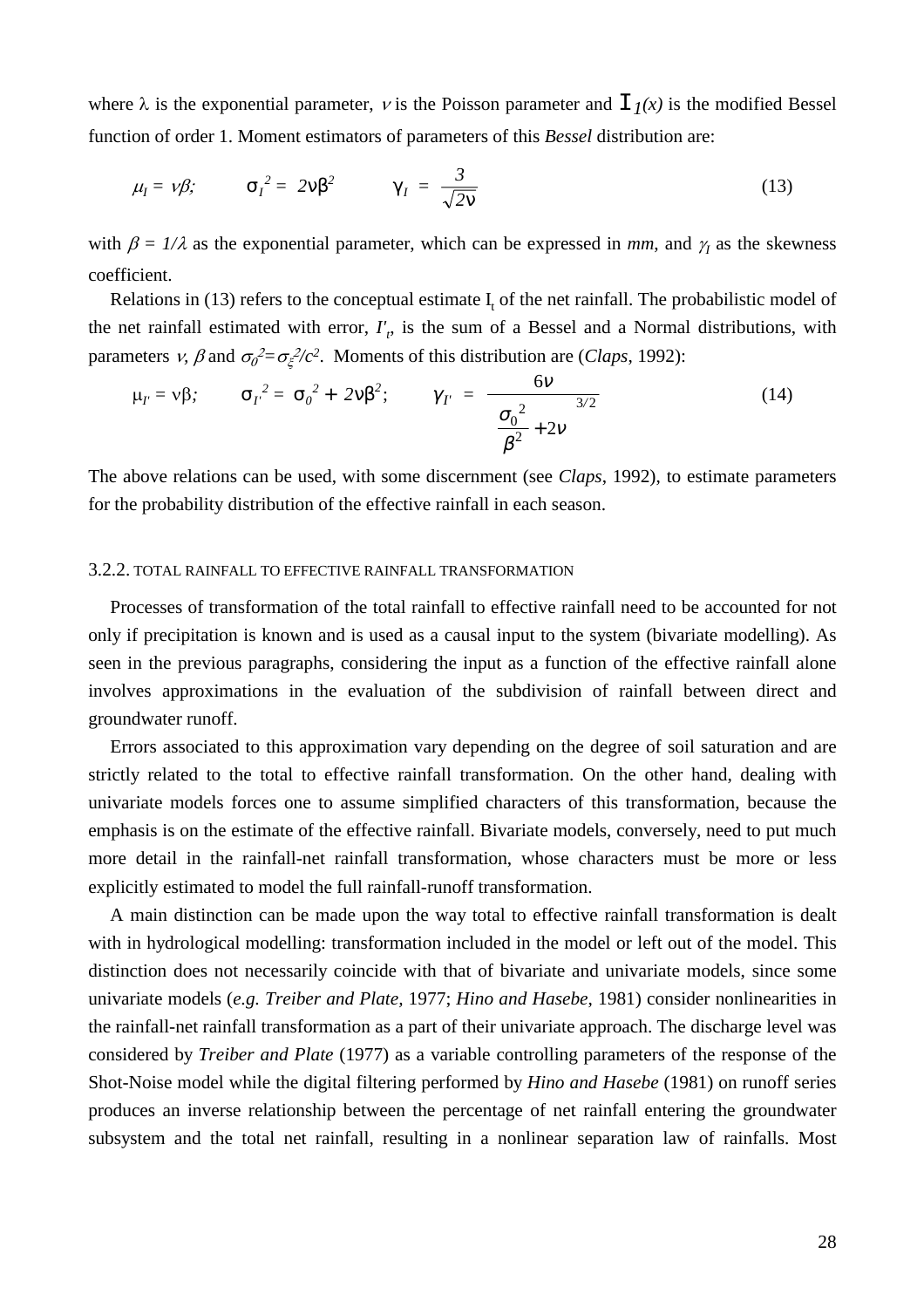frequently, however, univariate models are linear and cannot account for the characters of the transformation under discussion.

Bivariate models, on the other hand, must consider (implicitly or explicitly) the balance between rainfall, evapotranspiration and effective rainfall. However, even within bivariate modelling some approaches consider the net rainfall evaluation off-line with respect to the net rainfall-runoff transformation (*e.g. Weeks and Boughton*, 1987; *Jakeman and Hornberger*, 1993). It is interesting to remark that in both cases, net rainfall is obtained by digital filtering of the rainfall series, usually expressed as:

$$
I_{t} = I_{t-1} + \frac{(P_{t} - I_{t-1})}{\tau}
$$
\n(15)

with  $\tau$  as the time constant of the filter.

Unlike the majority of bivariate models (see *e.g. Franchini and Pacciani,* 1991; *Chiew et al.*, 1993), that are deterministic, the approaches by *Weeks and Boughton* (1987) and *Jakeman and Hornberger* (1993), taken among others, establish a stochastic correspondence between rainfall and runoff. In particular, the net rainfall-runoff model is linear and stochastic and is of the ARMA type. More precisely, in the ARMA representation the net rainfall process is considered stochastic (*i.e.* containing the error term) while if net rainfall is considered as a deterministic variable and the error is an additive term representing the residual an ARMAX model (ARMA with eXogenous variable) is obtained (*Spolia and Chander*, 1974).

The main problem with all traditional (deterministic and stochastic) bivariate approaches is that, as recognised by *Franchini and Pacciani* (1991), the water balance within the soil is completely unobserved. This frustrates efforts done toward a detailed global schematization of the process and attributes empirical nature even to the separate modelling of the rainfall-net rainfall transformation.

This makes not advantageous to undertake a detailed modelling of all subprocesses acting within the soil, unless separate evaluation of the net rainfall process is available.

# 3.2.3. TOWARD AN INTEGRATED SCHEME WITH NONLINEAR RAINFALL - NET RAINFALL TRANSFORMATION MODULE

A basic distinction between bivariate and univariate models can be made with reference to the way the rainfall-net rainfall transformation is considered. Bivariate models operate a simultaneous reproduction of both runoff-net rainfall and net rainfall-rainfall transformation while univariate models take only the former into account.

When facing problems of short-term forecasting and precipitation data are available, a new approach could be used, that maximises the information represented by runoff data. Univariate, conceptually-based stochastic models can be used to provide an estimate of the net rainfall while a bivariate nonlinear rainfall-net rainfall model can account for the transformations occurring on total precipitation.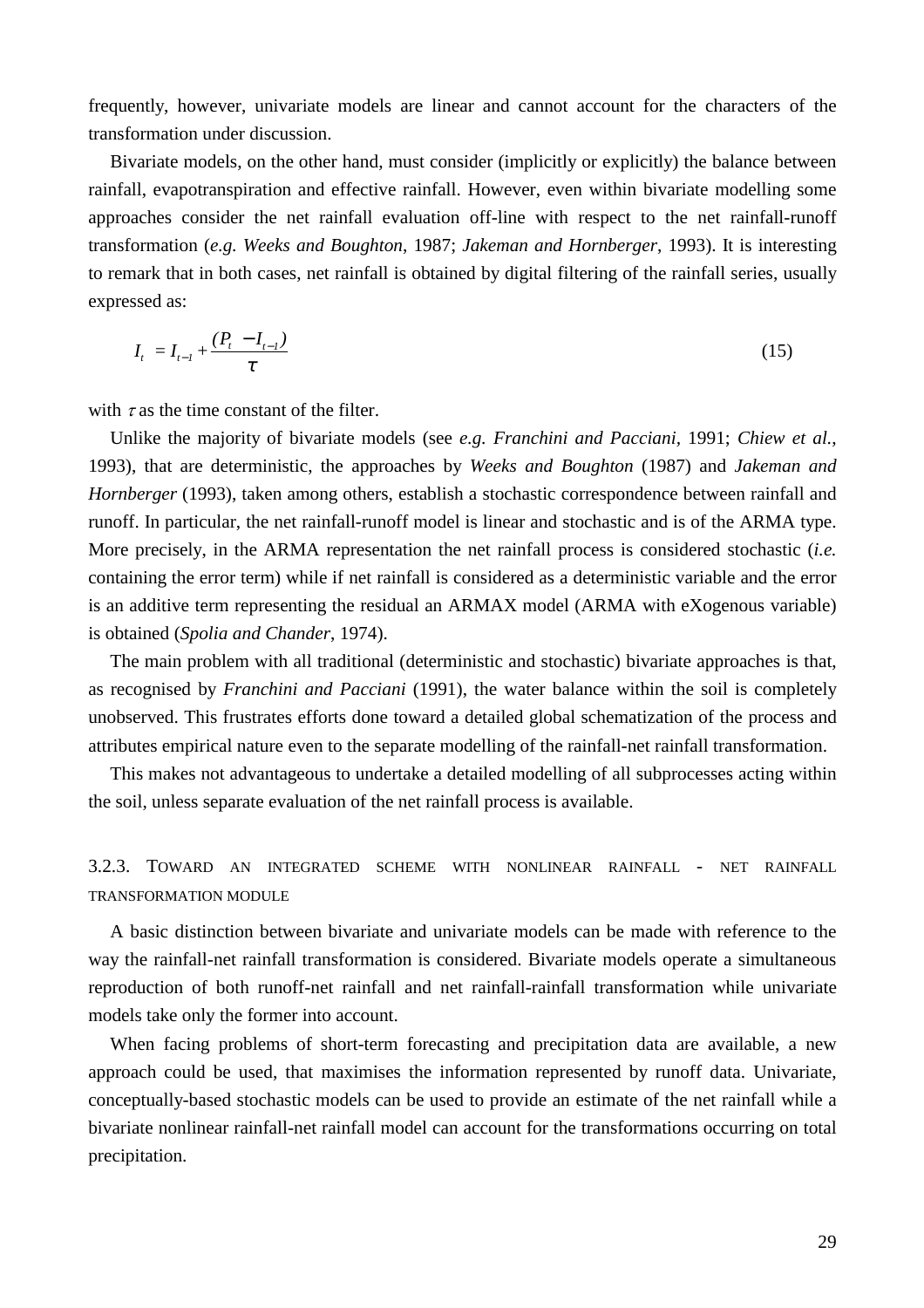Errors related to the constancy of parameters can be explicitly accounted for in the rainfall - net rainfall module, where most of the nonlinearities of the physical process are concentrated. However, in the author's opinion, conceptually-based linear univariate models for net rainfall evaluations are preferable to nonlinear models because parameter estimates can be better determined and validated.

#### **4. FINAL REMARKS**

Conceptually-based stochastic modelling of streamflow series fills, to a large extent, the requirements connected nowadays to the use of the streamflow synthesis. As underlined by *Yevjevich* (1991), among others, it is meaningful to persist in building models only if the emphasis is on the understanding of the physical process (*structural analysis* of the process). Moreover, since the statistical tools have been built and tested, it becomes increasingly important to focus on *what* to model rather than on *how* to model. In other terms, the quality of data must be taken into account when building or using a model.

The importance of the above two points is the key of the interest of the conceptual approach to runoff modelling, that can be synthesised in: *physical consistency* and *overall efficiency*. This second characteristic means: objective criteria for model identification, simple stochastic model structure and conceptually-related parameters for efficient parameter estimation and possibility of their validation.

In this paper, most of the emphasis is put on the different aspects concerning the *efficiency* of conceptually-based models. It is thought that this concept is the one that allow a correct evaluation of competing physically-consistent approaches to runoff time series (*e.g.* linear - nonlinear, univariate - bivariate) and that most of the work needed in the field under discussion should tend to the selection of the *most efficient* model given the physical information and the amount and quality of data.

#### **REFERENCES**

- ASCE Committee on Surface-Water Hydrology, Research needs in surface-water hydrology. *Jour. Hydraulic Div. Am. Soc. Civil Engrs.* **91**, HY1, 75-83, 1965
- Amorocho, J. and W.E. Hart, A critique of current methods in hydrologic systems investigation, *Trans. Am. Geophys. Union* **25**, 307-321, 1964.
- Bacchi, B. and U. Maione, Un esempio di analisi regionale di deflussi superficiali, Part I, *L'Energia Elettrica*, 10, 403-409, 1982 and Part II, *L'Energia Elettrica* 1, 1-10, 1983.
- Bartolini P., J.D. Salas and J.T.B. Obeysekera, Multivariate periodic ARMA(1,1) processes, *Water Resour. Res*., 24(**8**), 1237-1246, 1988.
- Bartolini, P. and J.D. Salas, Modeling of streamflow processes at different time scales. *Water Resour. Res.*, 29(8), 2573-2587, 1993.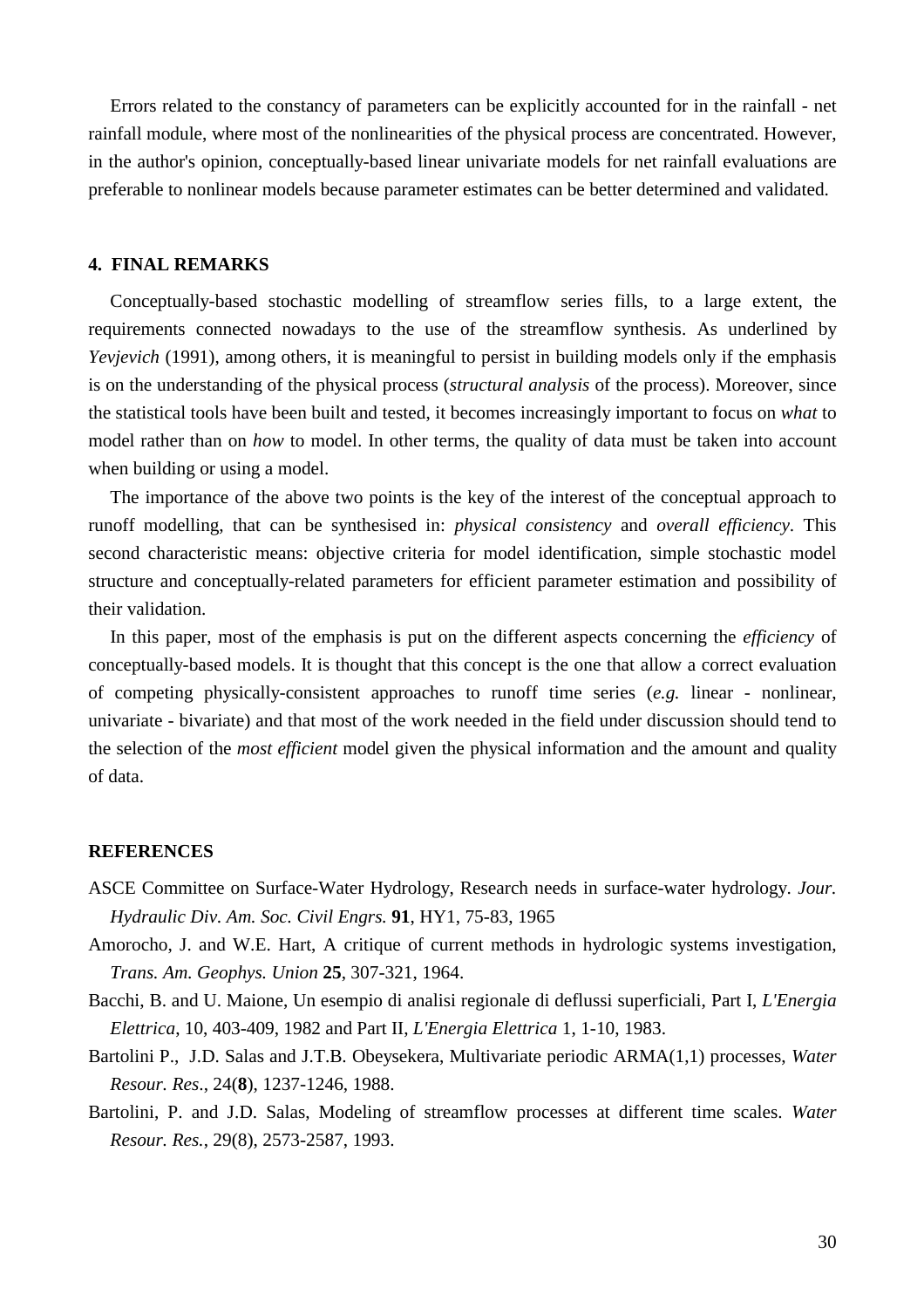- Bathurst, J.C., Physically based distrubuted modelling of an upland catchment using the système hydrologique européen, *J. of Hydrol.*, **87**, 79-102, 1986.
- Battaglia, F. (1986), *Modelli stocastici per la rappresentazione e la previsione dei deflussi*, Dipartimento di Statistica, probabilita' e statistiche applicate, Quaderno n. 3*,* Universita' di Roma "La Sapienza", (in italian) 1986.
- Benjamin,J.R. and C.A. Cornell, *Probability, Statistics and Decision for Civil Engineers*, p. 310, Mc. Graw Hill Book Co., New York, 1970.
- Bernier, J., Inventaire des modéles des processus stochastiques applicables à la description des debits journaliers des rivières, *Rev. Int. Statist. Inst.*, **38**, 49-61, 1970.
- Box, G.E. and G. Jenkins, *Time Series Analysis, Forecasting and Control*, Revised Edition, Holden-Day, San Francisco, 1970. (2nd. Edition, 1976).
- Bras, R.L. and I. Rodriguez-Iturbe, *Random Functions and Hydrology*, Addison Wesley, 559 pp., 1985.
- Chang T.J., Delleur J.W. and Kavvas M.L. (1987). Application of discrete autoregressive moving average models for estimation of daily runoff. *Jour. of Hydrol.*, **91**, 119-135.
- Chiew, F.H.S., M.J. Stewardson and T.A. McMahon, Comparison of six rainfall-runoff modelling approaches, *Journal of Hydrology*, **147**, 1-36, 1993.
- Chow, V.T., Maidment, D.R. and Mays, L.W., *Handbook of Applied Hydrology*, p.208, McGraw-Hill, 1988.
- Claps, P., Modelli stocastici dei deflussi dei corsi d'acqua, Ph.D. Dissertation, Università degli Studi di Napoli, Italy, 279 pp. (in italian), 1990.
- Claps, P. and F. Rossi, Metodi per la generazione sintetica dei deflussi, in: *Modelli Idrologici Superficiali nella Pianificazione di Bacino*, Politecnico di Milano (in italian), 1991.
- Claps, P., Sulla validazione di un modello dei deflussi a base concettuale, *Proceedings XXIII Convegno di Idraulica e Costruzioni Idrauliche*, Dept. of Civil Engrg., Univ. of Florence, D.91- D.102 (in italian), 1992.
- Claps,P. and F. Rossi, A conceptually-based ARMA model for monthly streamflows, in J.T. Kuo and G.F.Lin (Eds.) *Stochastic Hydraulics '92*, Proc. Sixth IAHR Intl' Symp. on Stochastic Hydraulics, Dept. of Civil Engrg., NTU, Taipei (Taiwan), 1992.
- Claps, P. and F. Murrone, Univariate conceptual-stochastic models for spring runoff simulation, In: M. H. Hamza (Ed.) *Modelling and Simulation*. Proc. of the IASTED Intl. Conf. on Modeling and Simulation, IASTED, May 10-12, Pittsburgh, PA, USA, 491-494, 1993.
- Claps, P., F. Rossi and C. Vitale, Conceptual-stochastic modeling of seasonal runoff using Autoregressive Moving Average models and different scales of aggregation, *Water Resour. Res*., **29**(8), 2545-2559, 1993.
- Clarke, R.T., *Mathematical Models in Hydrology*, Irrigation and Drainage Paper, F.A.O., Rome, 1973.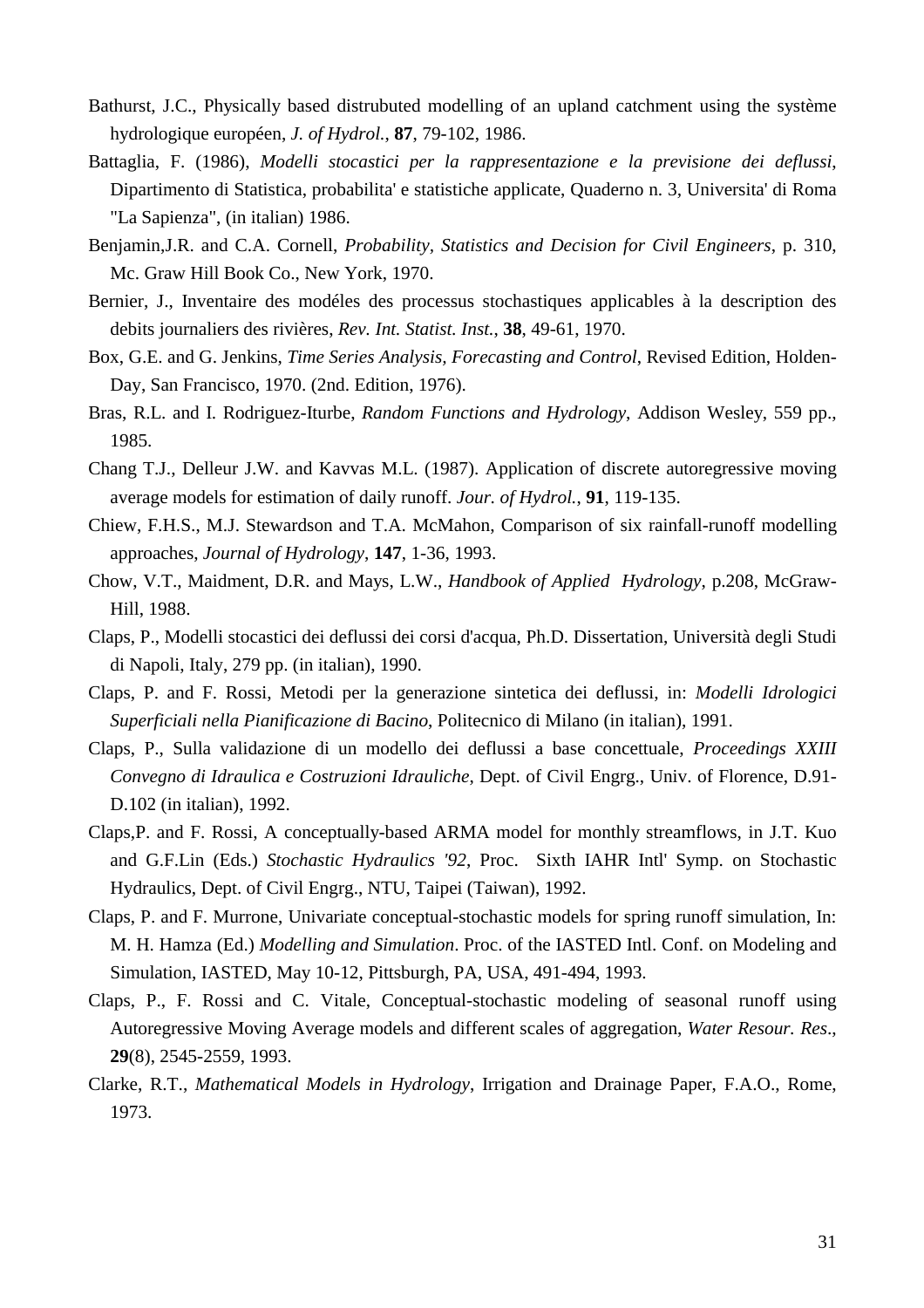- Cowpertwait P.S.P. and P.E. O'Connell, A Neyman Scott shot noise model for the generation of daily streamflow time series, in J.P. O'Kane (Ed.) *Advances in Theoretical Hydrology*, Part A, chapter 6, Elsevier, The Netherlands, 1992.
- Delleur, J.W., P.C. Tao and M.L. Kavvas, An evaluation of the practicality and the complexity of some rainfall and runoff time series models, *Water Resour. Res*., **12**(5), 953-970, 1976.
- Duan Q., Sorooshian S. and Gupta V. Effective and Efficient Global Optimization for Conceptual Rainfall-Runoff Models. *Water Resour. Res*. Vol. 28, No.4, 1015-1031, 1992.
- Eagleson, P.S., Climate, soil, and vegetation: 2. The distribution of annual precipitation derived from observed storm sequences. *Water Resour. Res.*, **14**(5), 713-721, 1978.
- Fernandez, B. and J.D. Salas, Periodic Gamma-Autoregressive processes for operational hydrology, *Water Resour. Res.*,**22**(10), 1385-1396, 1986.
- Fernandez, B. and J.D. Salas, Gamma-Autoregressive models for stream-flow simulation, *J. Hydraul. Eng., ASCE*, **116**, HY11, 1403-1414, 1990.
- Fiering, M.B., Synthetic hydrology: An assessment. In: Kneese, A.V. and S.C Smith (Eds.) *Water Research*, pp 331-341. J. Hopkins press. Baltimore, Maryland (USA), 1966.
- Finzi, G., E. Todini and J.R. Wallis, Comment upon mutivariate synthetic hydrology, *Water Resour. Res.*, **11**(6), 844-850, 1975.
- Franchini,M, and E. Todini, L'idrologia sintetica, in *Modelli Idrologici ed Idrogeologici*, Ciclo di seminari per l'avviamento alla ricerca e perfezionamento, CNR-IRPI, Perugia, 1981.
- Franchini, M e M. Pacciani, Comparative analysis of several conceptual rainfall-runoff models, *Journal of Hydrology*, 122, 161-219, 1991.
- Hino M. and Hasebe M., Analysis of hydrologic characteristics from runoff data A hydrologic inverse Problem. *Jour. of Hydrol.*, 49 (3/4), 287-313, 1981.
- Hino, M. and M. Hasebe, Identification and prediction of nonlinear hydrologic systems by the filterseparation autoregressive (AR) method: extension to hourly hydrologic data, *Jour. of Hydrol.*, **68**, 181-210, 1984.
- Hirsch, R.M., Synthetic hydrology and water supply reliability, *Water Resour. Res.*, **15**(6), 1603- 1615, 1979.
- Jakeman, A.J. and G.M. Hornberger, How much complexity is warranted in a rainfall-runoff model?, *Water Resour. Res.*, **29** (8), 2637-2649, 1993.
- Jimenez C., A.I. McLeod and K.W Hipel, Kalman filter estimation for periodic autoregressivemoving average models, *Stochastic Hydrol. and Hydraul*., **3**, 227-240, 1989.
- Kavvas, M.L., L.J. Cote and J.W. Delleur, Time resolution of the hydrologic time-series models, *Journal of Hydrology*, **32**, 347-361, 1977.
- Klemeš, V., The Hurst phenomenon: a puzzle?, *Water Resour. Res.*, **10**(4), 675-688, 1974.
- Klemeš, V. and L. Boruvka, Output from a cascade of linear reservoirs with stochastic input, *Jour. of Hydrol.*, **27**, 1-13, 1975.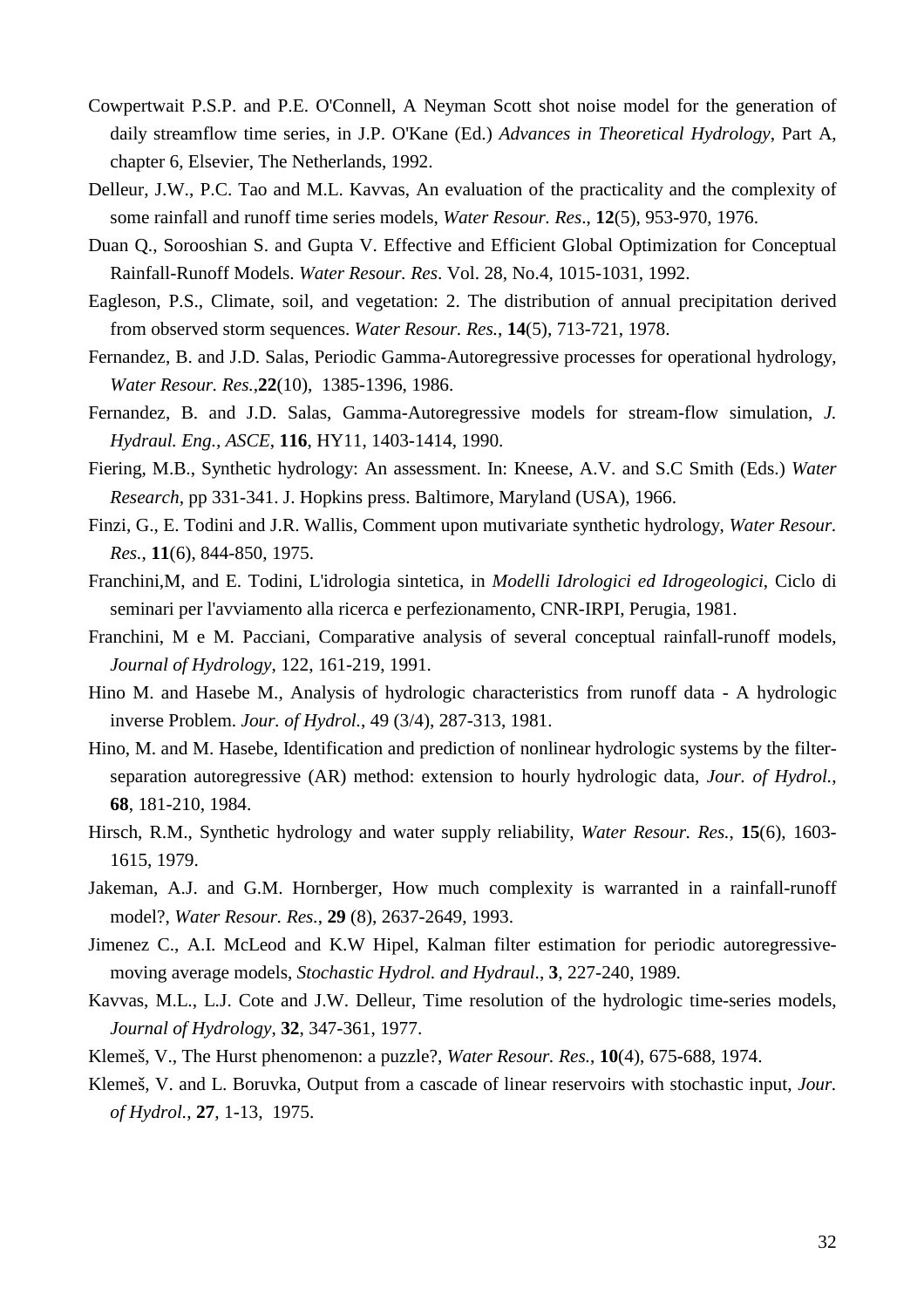- Klemeš, V., Physically based stochastic hydrologic analysis, in Chow, V.T. (Ed.) *Advances in Hydroscience*, **11**, 285-352, Academic Press, N.Y., 1978.
- Klemeš, V., Conceptualization and scale in hydrology, *Jour. of Hydrol.*, **65**, 1-23, 1983.
- Kisiel, C. C., Time series analysis of hydrologic data, in Chow, V.T. (Ed.) *Advances in Hydroscience*, **5**, 1-119, Academic Press, N.Y., 1969.
- Koch, R. W., A stochastic streamflow model based on physical principles. *Water Resour. Res.*, 21(4), 545-553, 1985.
- Kottegoda, N.T., *Stochastic Water Resources Technology*, MacMillan Press, London, 1980.
- Lawrance, A.J. and N.T. Kottegoda, Stochastic modelling of riverflow time series, *J.R. Statist. Soc.,A*, **140**, 1-47, 1977.
- Legates D.R., An evaluation of procedures to estimate monthly precipitation probabilities, *Journal of Hydrology*, **122**, 129-140, 1991
- Lettenmaier, D.P. and S.J. Burges, Operational assessment of hydrologic models of long-term persistence, *Water Resour. Res.*, **13**(1), 113-124, 1977.
- Lloyd, E.H., Stochastic reservoir theory, in Chow, V.T. (Ed.) *Advances in Hydroscience*, vol. 4, 281-339, Academic Press, N.Y. 1967.
- Martinec, J., Time in hydrology, in: J.C. Rodda (Ed.) *Facets of Hydrology*, Vol. II, 249-290, J.Wiley & Sons, 1985
- McKerchar,A.I. and J.W. Delleur, Application of seasonal parametric linear stochastic models to monthly flow data, *Water Resour. Res.*, **10**(2), 246-255; 1974.
- Moss, M.E. and M.C. Bryson, Autocorrelation structure of monthly streamflows, *Water Resour. Res.*, **10**(4), 737-744, 1974.
- Murrone, F., F. Rossi and P. Claps, A conceptually-based multiple shot-noise model for daily streamflows. In: J.-T. Kuo and G.-F. Lin (Eds.) *Stochastic Hydraulics '92*, Proc. 6th IAHR Symp. on Stochastic Hydraulics, Dept. of Civil Engrg., NTU, Taipei, Taiwan R.O.C., 857-864, 1992a.
- Murrone, F., F. Rossi and P. Claps, Un modello stocastico a base concettuale dei deflussi fluviali giornalieri. *Proc. XXIII Convegno di Idraulica e Costruzioni Idrauliche*, Florence, Italy, Vol.3, D.281-D.294, 1992b.
- Murrone, F. *Modelli stocastici puntuali dei deflussi fluviali*, Ph.D. Dissertation, Università di Napoli "Federico II", 208 pp. (in italian), 1994.
- Noakes, D.J., A.I. McLeod and K.W. Hipel, Forecasting monthly riverflow time series, *Int. J. Forecast.*, **1**, 179-190, 1985.
- Obeysekera, J.T.B. and J.D. Salas, Modeling of aggregated hydrologic time series, *Jour. Hydrol.*, **86**, 197-219, 1986.
- O'Connell, P.E., A simple stochastic modeling of Hurst's law, *Int. Symp. on Math. Models in Hydrology*, Int. Ass. Hydrol. Sci. Warsaw, 1971.
- O'Connor, K.M., A discrete linear cascade model for hydrology, *Journal of Hydrology*, **29**, 203-242, 1976.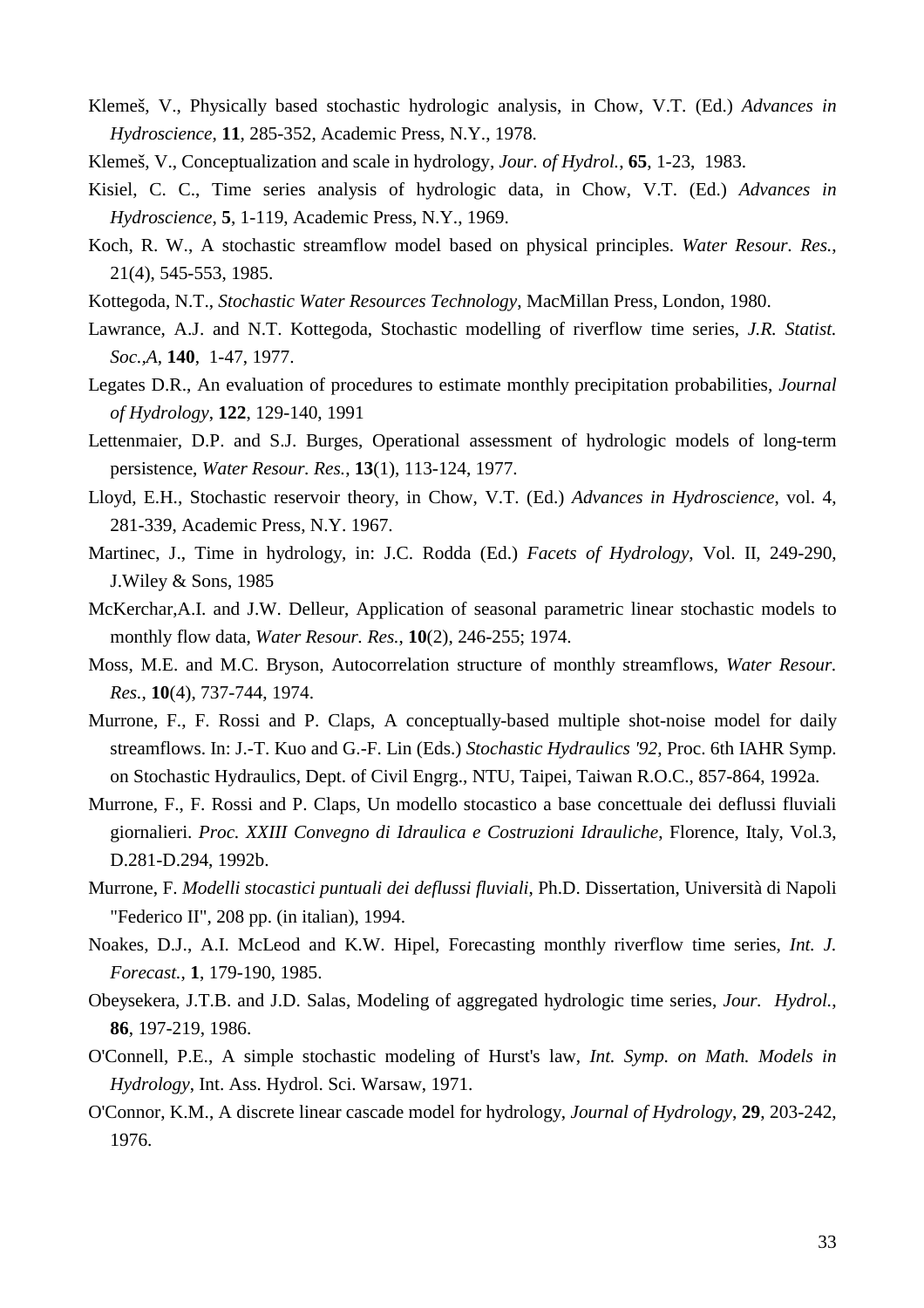- Öztürk, A., On the study of a probability distribution for precipitation totals, *Jour. of Appl. Meteor.*, **20**, 1499-1505, 1981.
- Parzen, E., *Stochastic Processes*. Holden-Day, San Francisco, California, 1962.
- Pegram, G.G.S., A continuous streamflow model, *Jour. Hydrol.*, **47**, 65-89, 1980.
- Piccolo, D., *Introduzione all'Analisi delle Serie Storiche*, Nuova Italia Scientifica, 269 pp., 1990.
- Rao,A.R., R.L. Kashyap and L.Mao, Optimal choice of type and order of river flow time series models, *Water Resour. Res.*, **18**(4),1097-1109, 1982.
- Rodriguez-Iturbe, I. and J.B. Valdes, The geomorphologic structure of the hydrologic response. *Water Resour. Res.*, **15**(6), 1409-1420, 1979.
- Rossi,F. and G. Silvagni, Analysis of annual runoff series, *Proc. Third IAHR Symposium on Stochastic Hydraulics*, Tokio, A-18(1-12), 1980.
- Salas, J.D., J.W. Delleur, V. Yevjevich e W.L. Lane, *Applied Modeling of Hydrologic Time Series*, Water Resources Publications, Littleton, Colorado, 1980.
- Salas, J.D. and R.A. Smith, Physical basis of stochastic models of annual flows, *Water Resour. Res.*, **17**(2), 428-430, 1981.
- Salas, J.D., J.T.B. Obeysekera and R.A. Smith, Identification of streamflow stochastic models, *J. Hydraul. Eng., ASCE*, **107**, HY7, 853-866, 1981.
- Salas, J.D., G.Q. Tabios and P. Bartolini, Approaches to multivariate modeling of water resources time series, *Water Resources Bull.*, **21**(4), 683-708, 1985.
- Salas, J.D. and J.T.B. Obeysekera, Conceptual basis of seasonal streamflows time series models, *J. Hydraul. Eng., ASCE*,**118**, HY8, 1186-1194, 1992.
- Sim, C.H., A mixed Gamma ARMA(1,1) model for river flow time series, *Water Resour. Res.*, **23**(1),32-36, 1987.
- Sirangelo, B. and P. Versace, Stima dei parametri ed intervalli di aggregazione nei modelli puntuali di precipitazione, (in italian) *Proc. XXII Convegno di Idraulica e Costruzioni Idrauliche*, Cosenza, Italy, Vol.5, 373-405, 1990.
- Sorooshian, S. e V.K. Gupta, The analysis of structural identifiability: Theory and application to conceptual rainfall-runoff models, *Water Resour. Res.*, **21**(4), 487-495, 1985.
- Sorooshian, S., Parameter estimation, model identification, and model validation: Conceptual-type models, in: Bowles, D.S. and P.E.O'Connell (Eds.), *Recent Advances in the Modeling of Hydrologic Systems*, 443-467, Kluwer, The Netherlands, 1991.
- Spolia, S. and S. Chander, Modeling of surface runoff systems by an ARMA model, *Jour. of Hydrol.*, **22**, 317-322, 1974.
- Tao, P.C. and J.W. Delleur, Seasonal and nonseasonal ARMA models in hydrology, *J. Hydraul. Eng., ASCE*,**102**, HY10, 1541-1559, 1976.
- Thomas, H.A. and M.B. Fiering, Mathematical synthesis of streamflow sequences for the analysis of river basins by simulation, in: A. Mass *et al.*, (Eds.), *Design of Water Resource Systems,* Harvard University Press, Cambridge, Mass, 459-493, 1962.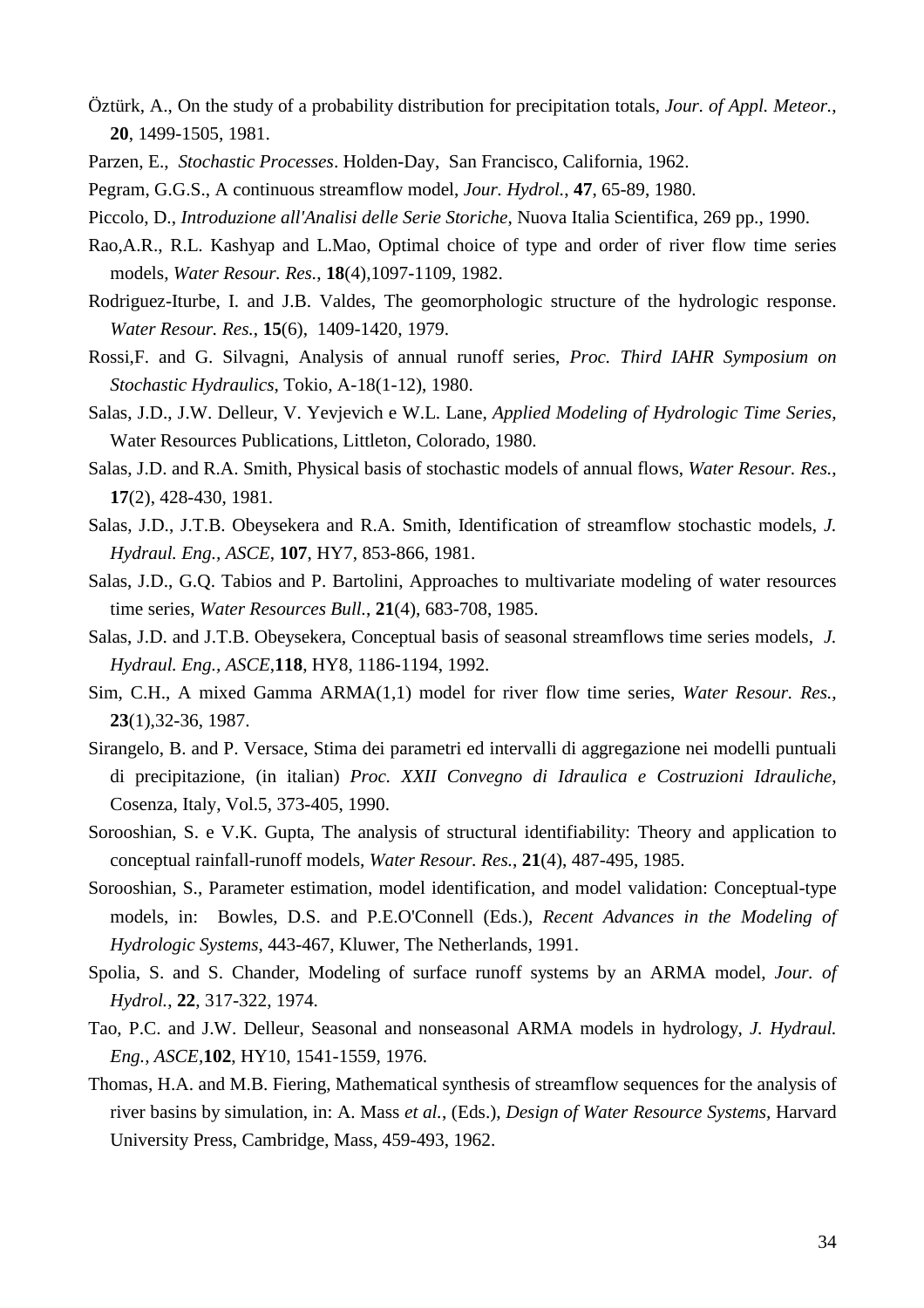- Todini, E., M. Franchini and P.E. O'Connell, A multivariate autoregressive model with correlated noise, *Proc Conf. on Water Res. Manag. in Egypt,* Cairo, 137-150, 1979.
- Todini, E, Flood forecasting models, *Excerpta*, vol. 4, 117-162, 1989.
- Torelli, L. and P. Tomasi, Previsione e simulazione delle portate medie mensili del fiume Tevere a Ripetta, *Idrotecnica*, **3**, 75-82, 1976(in italian).
- Treiber, B., and Plate, E. J., A stochastic model for the of daily flows. *Hydrological Sciences Bulletin*, XXII, 1 3/1977, 175-192, 1977.
- Troutman B. *M*. and *M*. B. Karlinger. Unit hydrograph approximation assuming linear flow trough topologically random channel networks, *Water Resour. Res.*, 21(**5**), 743-754, 1985.
- Ubertini, L., Modelli Box-Jenkins per la stima e la previsione di serie idrologiche, in "Metodologie statistiche per l'analisi delle serie idrologiche" (in italian), CNR Publ. no. 14, Perugia, 1978.
- Vandewiele, G.L. and A. Dom, A non-Gaussian multicomponent model for river flow, *Water Resour. Res.*, **25**(3), 397-404, 1989.
- Vecchia, A.V., J.T.B. Obeysekera, J.D. Salas and D.C. Boes, Aggregation and estimation of loworder periodic ARMA models, *Water Resour. Res.*, **19**(5), 1297-1306, 1983.
- Wang, Z.-M. and G.L. Vandewiele, Stochastic simulation of streamflow with short time interval, in: G. Rossi et al. (Eds.): *Coping with floods*, 257-269, Kluwer Acad., Dordrecht, The Netherlands, 1994.
- Weiss, G., Shot noise models for the generation of synthetic streamflow data, *Water Resour. Res.*, 13(1), 101-108, 1977.
- Weeks, W.D. and W.C. Boughton, Tests of ARMA model forms for rainfall-runoff modelling, *Jour. Hydrol.*, 91, 29-47, 1987.
- Yakowitz, S., J., A stochastic model for daily river flows in an arid region, *Water Resour. Res.*, **9**, 1271-1285, 1977.
- Yevjevich, V. and A.K. Karplus, Area-time structure of the monthly precipitation process, *Hydrology Paper no. 64*, Colorado State University, Fort Collins, 1973.

Yevjevich V., Hydrology research and the 21st century, *Wat. Resour. Management,* **5** 1-23, 1991

#### **Acknowledgments**

This work was supported by funds granted by the Italian National Research Council - Group for Prevention from Hydrogeological Disasters, contracts no. 91.02633.42. and 91.02588.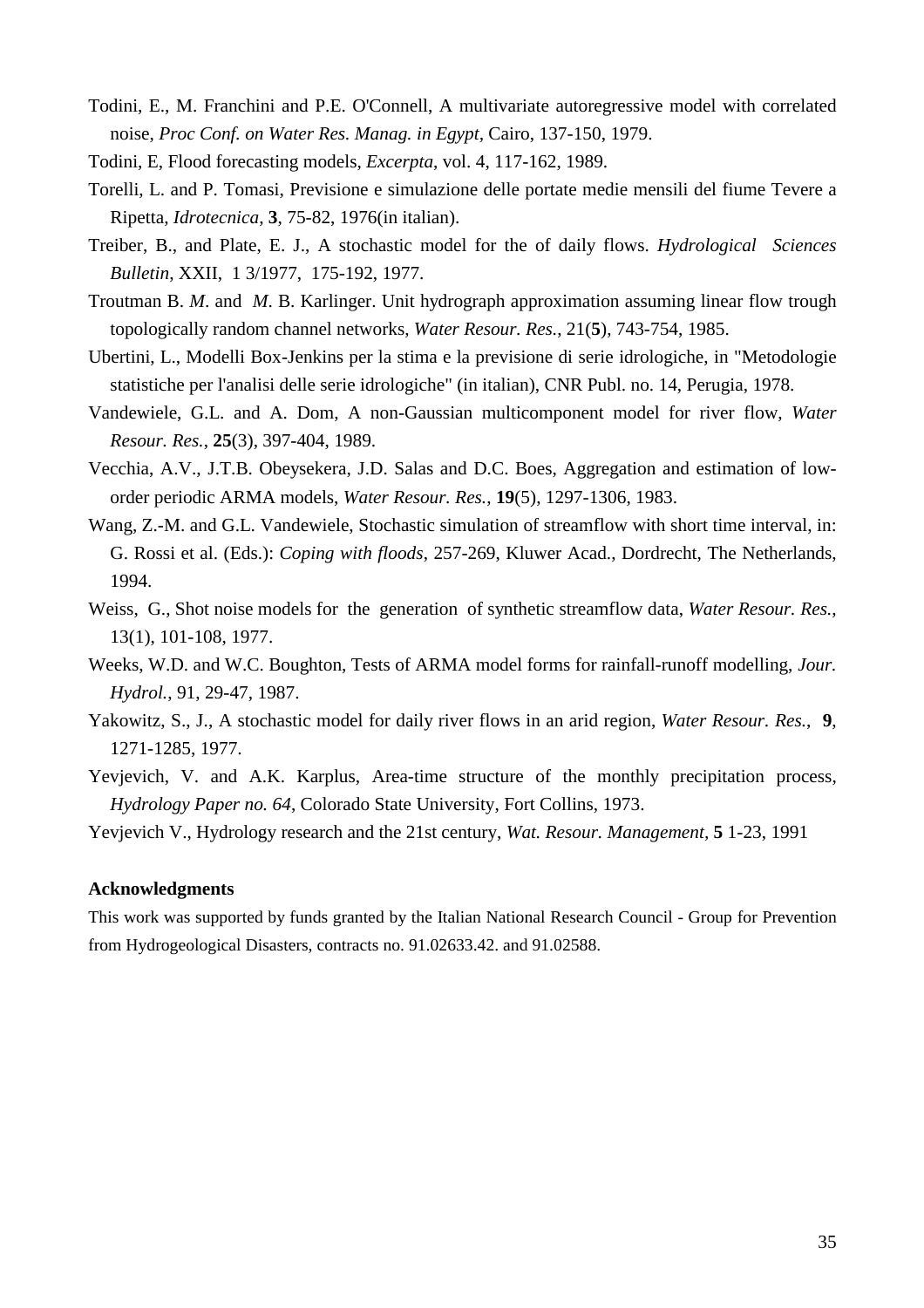# **APPENDIX: EQUIVALENCE IN REPRESENTATION BETWEEN LINEAR SYSTEMS AND ARMA STOCHASTIC MODELS**

# **1. Linear reservoir discretization**

The continuous-time response of a linear reservoir to an input  $r(\tau)$  is (*e.g. Chow et al.*, 1988):

$$
Q(t) = Q_0 e^{-t/k} + \int_0^t \frac{1}{k} e^{-(t-\tau)/k} r(\tau) d\tau
$$
 (A.1)

where *Q* is the discharge, *k* is the reservoir *storage coefficient* and  $Q_0 = Q(t=0)$ . Using an impulseresponse formulation, equation (A.1) can be written as

$$
Q(t) = \int_{-\infty}^{t} r(\tau) h(t - \tau) d\tau
$$
 (A.2)

with  $r(\tau)$  as the input and  $h(t-\tau)=1/k e^{-(t-\tau)/k}$  as the impulse response of the linear reservoir.

Integration of (A.1) over a unit-time interval gives

$$
D_{I} = \int_{0}^{I} Q(t) = \int_{0}^{I} Q_{0} e^{-t/k} dt + \int_{0}^{I} \frac{1}{k} e^{-t/k} \int_{0}^{t} e^{\tau/k} r(\tau) d\tau dt
$$
 (A.3)

where  $D_1$  is the outflow volume. Given the initial volume  $V_0 = kQ_0$ , by definition of linear reservoir, equation (A.3) becomes

$$
D_{I} = (I - e^{-1/k})V_0 + \int_{0}^{I} \frac{1}{k} e^{-t/k} \int_{0}^{t} e^{\tau/k} r(\tau) d\tau dt
$$
 (A.4)

To discretize the above equation, the form of the input function is needed. A generalised discretized form can be obtained by introducing the *recharge recession coefficient*

$$
r_k = I - \int_0^1 \frac{1}{k} e^{-t/k} \int_0^t \frac{1}{R} e^{\tau/k} r(\tau) d\tau dt
$$
 (A.5)

where  $R = \int_0^{\infty} r(\tau) d\tau$  $\int_0^1 r(\tau) d\tau$  is the *recharge* volume within the interval. Assuming, for the generic  $(t-1,t)$ unit-time interval,  $D_t$  as the runoff,  $V_{t-1} = V_0$  as the storage at the beginning of the interval,  $R_t$  as the recharge in the interval and  $v_k = e^{-1/k}$ , (A.4) can be rewritten as

$$
D_t = (1 - v_k) V_{t-1} + (1 - r_k) R_t
$$
\n(A.6)

Calling  $v_k$  the *recession coefficient*, from equation (A.6) emerges clearly that coefficient  $r_k$  is equivalent to  $v_k$  but responsible for the recession of the within-interval recharge volume. Both  $r_k$  and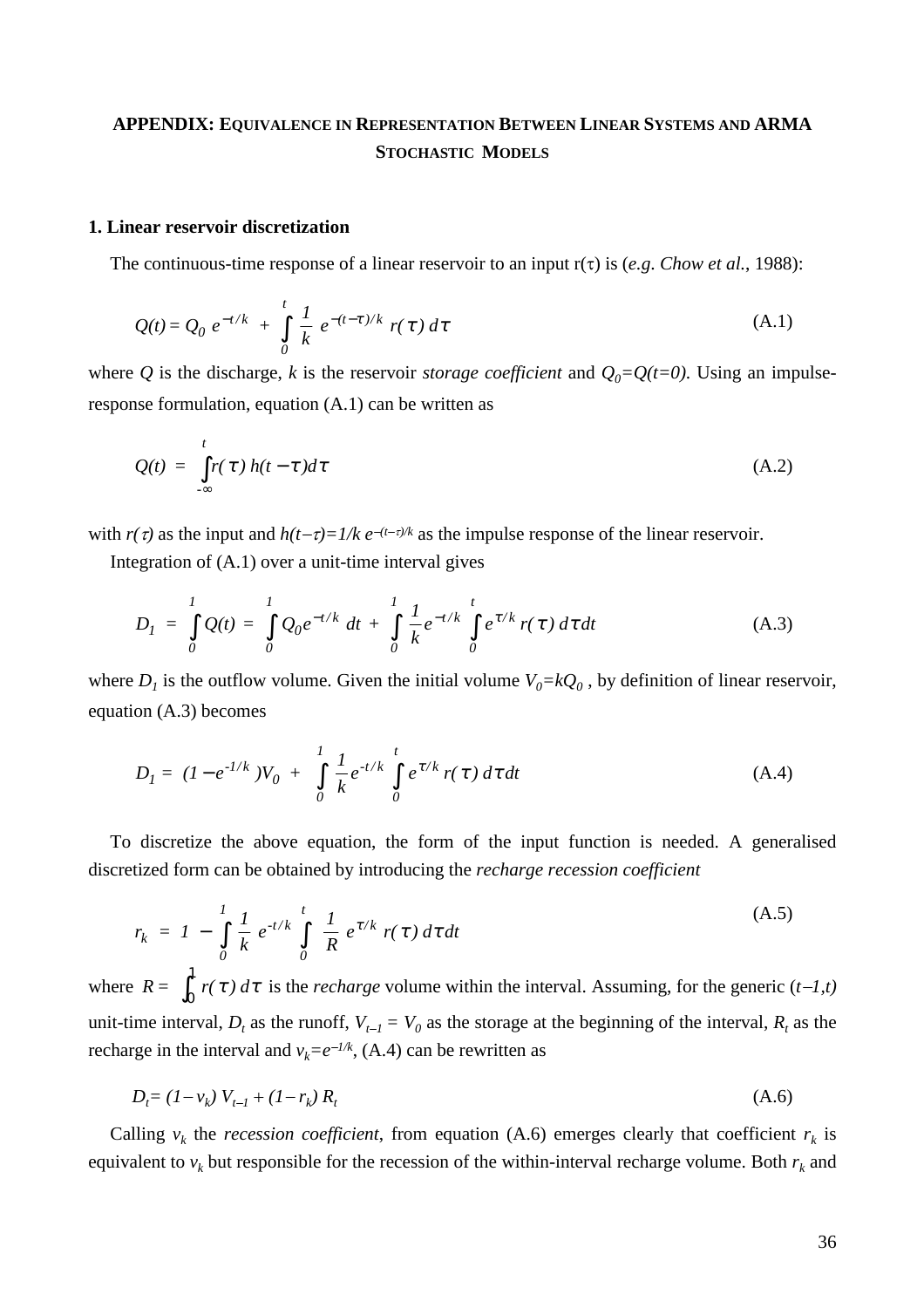$v_k$  can only assume values between 0 and 1. The larger  $r_k$ , the smaller the amount of recharge *R* produced as runoff. Analysis of  $(A.5)$  shows that  $r_k$  depends on the form of the input function and on the value of *k*. For instance,  $r_k$  increases with increasing *k* and with the uniformity of the input. If the input is not continuous  $r_k$  increases as the input concentrates at the end of the interval. It is particularly important to correctly estimate  $r_k$  when a deterministic within-period variability of the input can be recognized, as in the case of series aggregated annually, where the input displays a seasonal pattern.

In case of uniform recharge  $r(\tau)=R/\Delta$  over a sub-interval of duration  $\Delta \leq 1$  and initial time  $T_i$ , the expression of  $r_k$  is

$$
r_k = \frac{k}{\Delta} (1 - e^{-\Delta/k}) [1 - (1 - e^{(1 - T_i - \Delta)/k})]
$$
\n(A.7)

\nthat reduces to  $r_k = e^{-(1 - T)/k}$  for  $\Delta = 0$ . For  $T_i = 0$  and  $\Delta = 1$  relation (A.7) becomes

educes to 
$$
r_k = e^{-(1-T)/k}
$$
 for  $\Delta = 0$ . For  $T_i = 0$  and  $\Delta = 1$  relation (A.7) becomes  
\n $r_k = k (1 - e^{-1/k})$  (A.8)

For  $\Delta = 0$  and  $T=0$ , which corresponds to impulse recharge at the beginning of the interval, (A.7) gives  $r_k = e^{-1/k} = v_k$ . When there is no particular evidence of a within-period rainfall pattern, as in the case of monthly data, relation (A.8) for uniform  $r(\tau)$  is chosen.

A seasonal pattern in hydrologic data can be estimated, with good accuracy, by means of Fourier series. In this case, one can use the generic periodic function  $f(t)$  as the dimensionless input  $r(t)/R$ :

$$
f(t) = A_0 + \sum_{n=1}^{N} A_n \cos\left(\frac{2n\pi}{T}t + \Phi_n\right)
$$
\n(A.9)

with *N* = number of harmonics and  $A_0$  = mean of  $f(t)$  over the period *T*. For fixed *N*, the above expression has  $2N+1$  parameters, namely  $A_0$ ,  $\{A_1, A_2, ... A_N\}$  and  $\{\Phi_1, \Phi_2, ... \Phi_N\}$ , that can be estimated, for instance, by means of a least squares method. However, given the forms assumed by the monthly rainfall means curves, two harmonics can be considered adequate for an accurate fitting.

Assuming  $A_0=1$ , substitution of (A.9) into (A.5), with the interval *T* set to 1 year, produces (*Claps and Murrone*, 1993):

$$
r_{k} = 1 - (ke^{-1/k} + 1 - k) - \sum_{n=1}^{N} \frac{A_{n}ke^{-1/k} \left[ \cos \Phi_{n} + 2\pi n k \sin \Phi_{n} \right]}{4(\pi kn)^{2} + 1} +
$$
  
+ 
$$
\sum_{n=1}^{N} \frac{A_{n} \left[ 2\pi kn \cos(2\pi n + \Phi_{n}) - \sin(2\pi n + \Phi_{n}) + (4(\pi kn)^{2} + 1) \sin \Phi_{n} \right]}{2\pi n (4(\pi kn)^{2} + 1)}
$$
(A.10)

or, with a different arrangement of terms,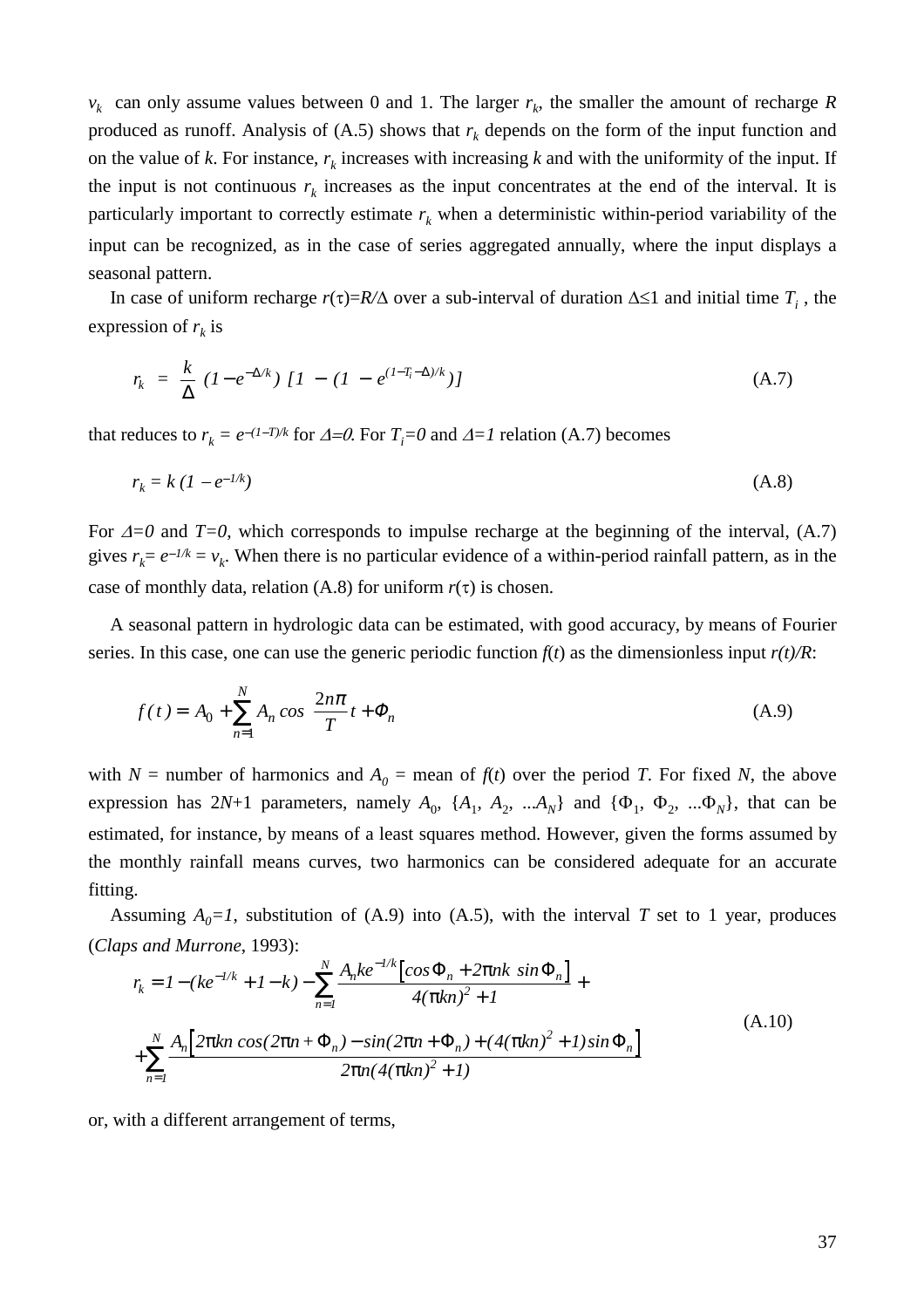$$
(-I + e^{1/k}) k \sum_{n=1}^{N} \frac{\left[I + 4\left(kn\pi\right)^2 - A_n \cos(\Phi_n) + 2 A_n \sin(\Phi_n)\right]}{e^{1/k} \left[1 + 4\left(kn\pi\right)^2\right]}
$$
(A.11)

#### **2. equivalent stochastic models of different conceptual schemes**

#### SINGLE LINEAR RESERVOIR

The outlet  $D_t$  of a single linear reservoir in a unit-time interval  $(t-1,t)$  is expressed by  $(A.6)$  as a SINGLE LINEAR RESERVOIR<br>The outlet  $D_t$  of a single linear reservoir in a unit-time interval  $(t-1,t)$  is expressed by (A.6) as a<br>function of the initial storage  $V_{t-1}$  and of the input  $R_t$  (recharge) in the interval. Th equation for the groundwater storage is *i* for the groundwater storage is<br>  $= v_k V_{t-1} + r_k R_t$  (A.12)

$$
V_t = v_k V_{t-1} + r_k R_t \tag{A.12}
$$

Eliminating  $V_{t-1}$  between (A.12) and (A.6), one obtains

$$
V_{t} = \frac{v_{k} D_{t}}{1 - v_{k}} - \frac{v_{k} (1 - r_{k}) R_{t}}{1 - v_{k}} + r_{k} R_{t}
$$
 (A.13)  
This relation can be rewritten using  $V_{t-1}$ ,  $D_{t-1}$  and  $R_{t-1}$  instead of  $V_{t}$ ,  $D_{t}$  and  $R_{t}$ , without loss of

 $y_t = \frac{1 - y_k}{1 - y_k}$  This relation can be rewritten using  $V_{t-1}$ ,  $D_{t-1}$  and  $R_{t-1}$  instead of generality. Then,  $V_{t-1}$  can be eliminated again, using (A.6), producing

$$
\frac{D_t}{1 - v_k} - \frac{(1 - r_k) R_t}{1 - v_k} = \frac{v_k D_{t-1}}{1 - v_k} - \frac{v_k (1 - r_k) R_{t-1}}{1 - v_k} + r_k R_{t-1}
$$
(A.14)

and, rearranging,

rearranging,  
\n
$$
D_{t} - v_{k} D_{t-1} = (1 - r_{k}) R_{t} - (v_{k} - r_{k}) R_{t-1}
$$
\n(A.15)

If  $R_t$  is an independent stochastic process,  $(A.15)$  is the expression of an ARMA $(1,1)$ (Autoregressive and Moving Average of order one and one) process (*Box and Jenkins*, 1970). In Box-Jenkins notation, this process is represented as enkins notation, this process is represented as<br>  $d_t - \Phi d_{t-1} = \varepsilon_t - \Theta \varepsilon_{t-1}$  (A.16)

$$
d_t - \Phi d_{t-1} = \varepsilon_t - \Theta \varepsilon_{t-1} \tag{A.16}
$$

with  $d_t = D_t - E[D_t]$  and  $\varepsilon_t = (1 - r_k)(R_t - E[R_t])$  as zero-mean variables. Coefficients  $\Phi = v_k$  and  $\Theta = (v_k - r_k)/(1 - r_k)$  are the autoregressive and moving average parameters, respectively.

If the within-period distribution of the recharge is pre-determined, coefficients  $\Phi$  and  $\Theta$  of (A.16) are not independent. As seen before, In the limit case of impulse recharge at the beginning of the interval,  $r_k$  equals  $v_k$  and (A.15) simplifies in *D<sub>t</sub>*  $-v_k D_{t-1} = (1 - v_k) R_t$  (A.17)

$$
D_t - v_k D_{t-1} = (1 - v_k) R_t
$$
\n(A.17)

which is equivalent to an AR(1) process.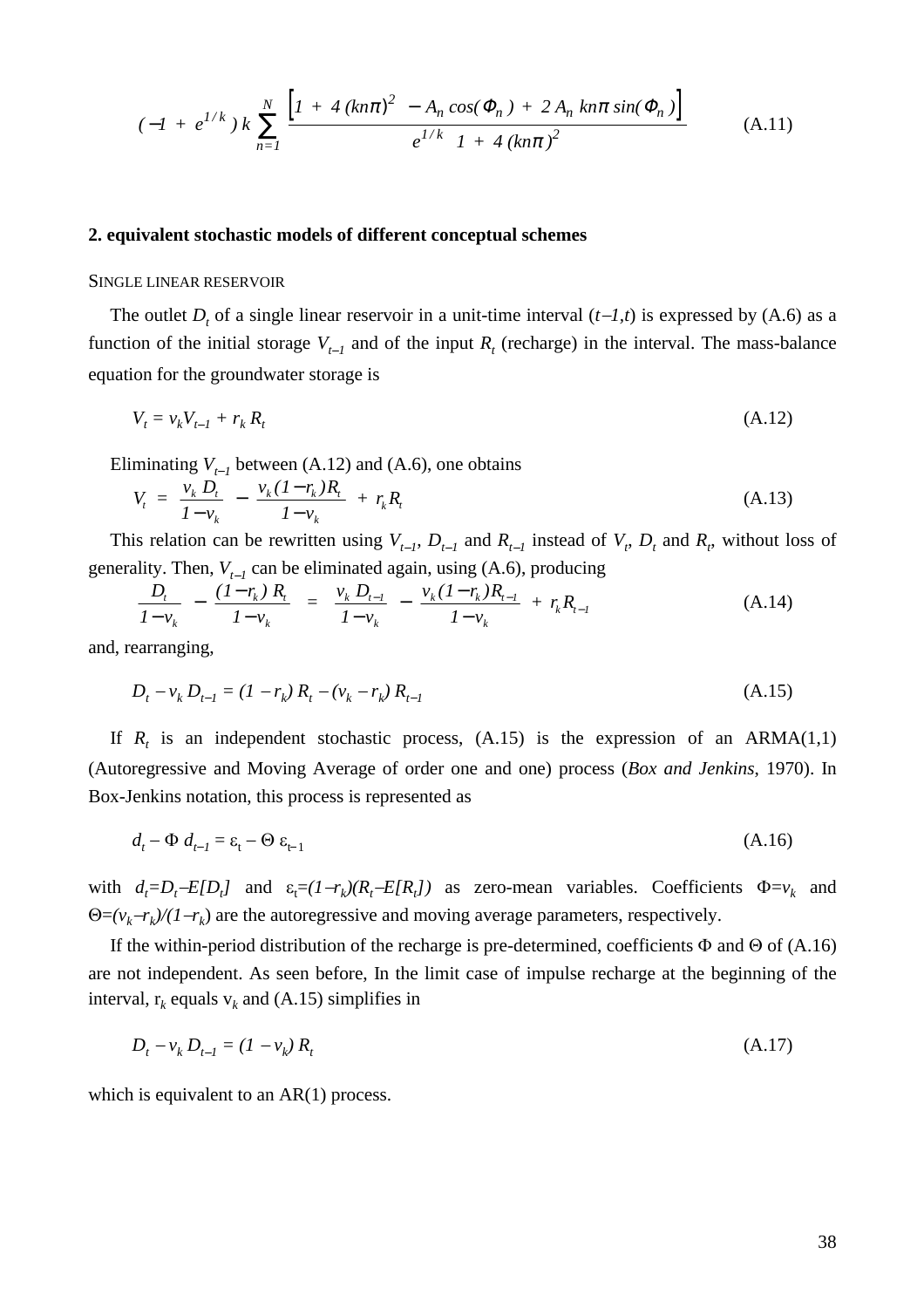On a seasonal basis, if the storage constant is considered as varying with the seasons, (A.17) becomes a PAR(1) process, as shown by *Salas and Obeysekera* (1992) with reference to a similar conceptual scheme, that can be written as ptual scheme, the primary product  $d_{n,m} - \Phi_m d_{n,m-1}$ 

$$
d_{n,m} - \Phi_m d_{n,m-1} = \varepsilon_{n,m} \tag{A.18}
$$

in which *n* denotes the year and *m* denotes the season. Coefficients  $\Phi_m$  relate to the seasonal  $v_k(m)$ as (*Salas and Obeysekera,* 1992)

$$
\Phi_m = v_k(m-1) \left[ 1 - v_k(m) \right] / \left[ 1 - v_k(m-1) \right] \tag{A.19}
$$

where  $v_k(m) = e^{-1/k(m)}$ .

#### LINEAR RESERVOIR PLUS DIVERSION.

The simplest variant to the basic system just discussed arises by considering a diversion added to the linear reservoir. In the Thomas-Fiering model of watershed (see *Fiering*, 1967), for instance, a diversion in parallel to the linear reservoir accounts for the part of the input that does not recharge the deep groundwater and reaches the basin outlet within the end of the time interval considered (direct runoff).

With reference to Figure 1d, the groundwater recharge  $R_t$  in the interval t is the fraction  $c_3 I_t$  of the effective rainfall  $I_t$  and the direct runoff is  $(I - c_3)I_t$ . Including the direct runoff into the mass balance equations (A.6) and (A.1) and rearranging, an ARMA(1,1) process is obtained (*Salas et al.*, 1981):

$$
d_t - \Phi \, d_{t-1} = \varepsilon_t - \varepsilon_{t-1} \tag{A.20}
$$

Considering the effective rainfall as input allows to obtain explicit relations between conceptual and stochastic parameters:

$$
\Phi = v_{k3} = e^{-1/k_3}; \quad \Theta = \frac{v_{k3} - c_3 r_{k3}}{1 - c_3 r_{k3}}
$$
(A.21)

$$
c_3 = \frac{\Phi - \Theta}{r_k (1 - \Theta)}; \qquad k_3 = \frac{1}{\ln \Phi}; \tag{A.22}
$$

and to link the zero-mean effective rainfall  $i_t = I_t - E[I_t]$  to the stochastic model residual  $\varepsilon_t$ :

$$
\varepsilon_t = (1 - c_3 r_k) i_t; \quad i_t = \frac{\varepsilon_t}{1 - c_3 r_k}
$$
 (A.23)

If  $\sigma_{\epsilon}^2$  is the residual variance, the variance of the net rainfall process is

$$
\sigma_I^2 = \frac{\sigma_{\varepsilon}^2}{(1 - c_3 r_k)^2} \tag{A.24}
$$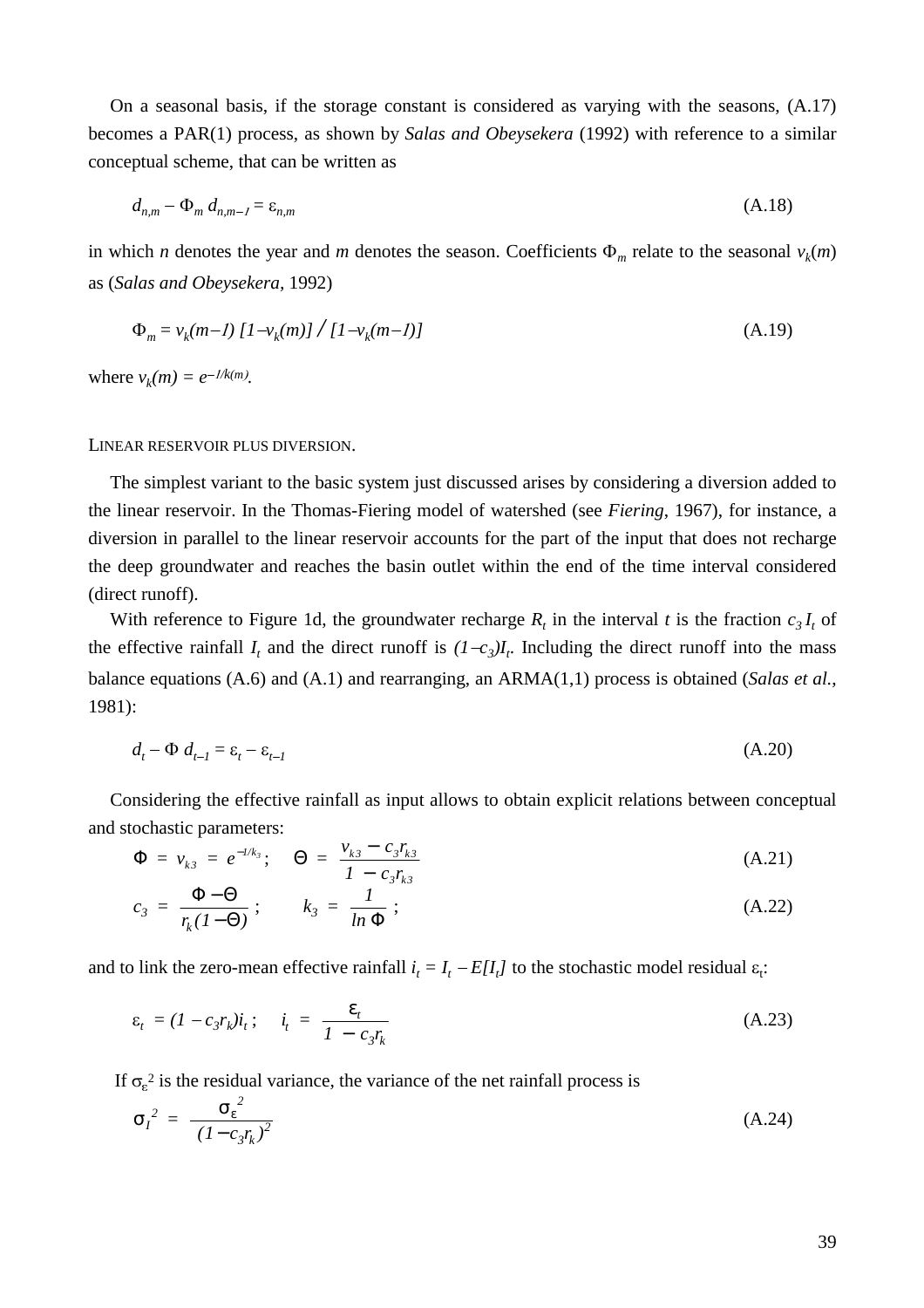The obvious constraints  $0 \le c_3 \le 1$  and  $k_3 \ge 0$  restrict the parameter space of the process (A.20) (*Salas et al.,* 1981), with respect to that of a general ARMA(1,1) process. Hence, process (A.20) must be considered as a *restricted* ARMA process.

With reference to seasonal runoff, *Salas and Obeysekera* (1992) showed that, considering parameters  $c_3$  and  $k_3$  as varying with the seasons, the scheme depicted in Figure 1d leads to a PARMA(1,1) process. If only one parameter is assumed nonseasonal, a PARMA(1,1) process with nonseasonal AR or MA parameter is obtained. In all cases, retaining the results from the mentioned authors, explicit relationships similar to those given in (A.21) and (A.22) can be obtained between  $c_{3,m}$ ,  $k_{3,m}$  and  $\Phi_m$ ,  $\Theta_m$ .

#### TWO PARALLEL LINEAR RESERVOIRS PLUS DIVERSION.

This case is represented in Figure 1c where, as immediate extension of the previous scheme,  $c_2$ ,  $k_2$ , *W* and  $r_{k2}$  have the same meaning of  $c_3$ ,  $k_3$ , *V* and  $r_{k3}$  and, accordingly,  $v_{k2}=e^{-1/k^2}$ . For this conceptual system, runoff  $D_t$  is given by aal system, runoff  $D_t$  is given by<br>=  $(1-v_{k3})V_{t-1} + (1-v_{k2})W_{t-1} + c_3(1-r_{k3})I_t$ 

$$
D_{t} = (1 - v_{k3})V_{t-1} + (1 - v_{k2})W_{t-1} + c_{3}(1 - r_{k3})I_{t} + c_{2}(1 - r_{k2})I_{t} + (1 - c_{3} - c_{2})I_{t}
$$
(A.25)

The volume balance equations for the groundwater storage are:

volume balance equations for the groundwater storage are:  
\n
$$
V_t = v_{k3} V_{t-1} + c_3 r_{k3} I_t
$$
\n(A.26)

$$
V_t = v_{k3} V_{t-1} + c_3 r_{k3} I_t
$$
\n(A.26)\n
$$
W_t = v_{k2} W_{t-1} + c_2 r_{k2} I_t
$$
\n(A.27)

 $W_t = v_{k2} W_{t-1} + c_2 r_{k2} I_t$  (A.27)<br>Putting in (A.25) the expressions of  $W_{t-1}$  and  $V_{t-1}$  obtained from equations (A.26) and (A.27) and Putting in (A.25) the expressions of  $W_{t-1}$  and  $V_{t-1}$  obtaines rearranging, gives one equation in  $D_t$ ,  $D_{t-1}$ ,  $D_{t-2}$ ,  $I_t$ ,  $I_{t-1}$ ,  $I_{t-2}$ . *D<sub>t</sub>*  $- (v_{k3} + v_{k2})D_{t-1} + (v_{k3}v_{k2})D_{t-2} =$ 

$$
D_{t} - (v_{k3} + v_{k2})D_{t-1} + (v_{k3}v_{k2})D_{t-2} =
$$
  
=  $(I - c_{3}r_{k3} - c_{2}r_{k2})I_{t} - [v_{k3} + v_{k2} - c_{3}r_{k3}(I + v_{k2}) - c_{2}r_{k2}(I + v_{k3})]I_{t-1} +$   
-  $(c_{3}r_{k3}v_{k2} + c_{2}r_{k2}v_{k3} - v_{k3}v_{k2})I_{t-2}$  (A.28)

With reference to the zero-mean variables  $d_t$  and  $i_t$ , if  $\varepsilon_t = (1 - c_2 r_{k2} - c_3 r_{k3})i_t$  is an independent stochastic process, the above representation is equivalent to an ARMA(2,2) process rocess, the above representation is equivalent to an ARMA(2,2) process<br>  $P_1 d_{t-1} - \Phi_2 d_{t-2} = \varepsilon_t - \Theta_1 \varepsilon_{t-1} - \Theta_2 \varepsilon_{t-2}$  (A.29)

$$
d_t - \Phi_1 d_{t-1} - \Phi_2 d_{t-2} = \varepsilon_t - \Theta_1 \varepsilon_{t-1} - \Theta_2 \varepsilon_{t-2}
$$
\n(A.29)

Following the reasoning by *Salas and Obeysekera* (1992) and letting  $c_2$ ,  $c_3$ ,  $k_2$  and  $k_3$  vary with the seasons, a PARMA(2,2) process arises.

Relations between conceptual and stochastic parameters for the ARMA(2,2) are:

$$
\Phi_1 = v_{k3} + v_{k2} \tag{A.30}
$$